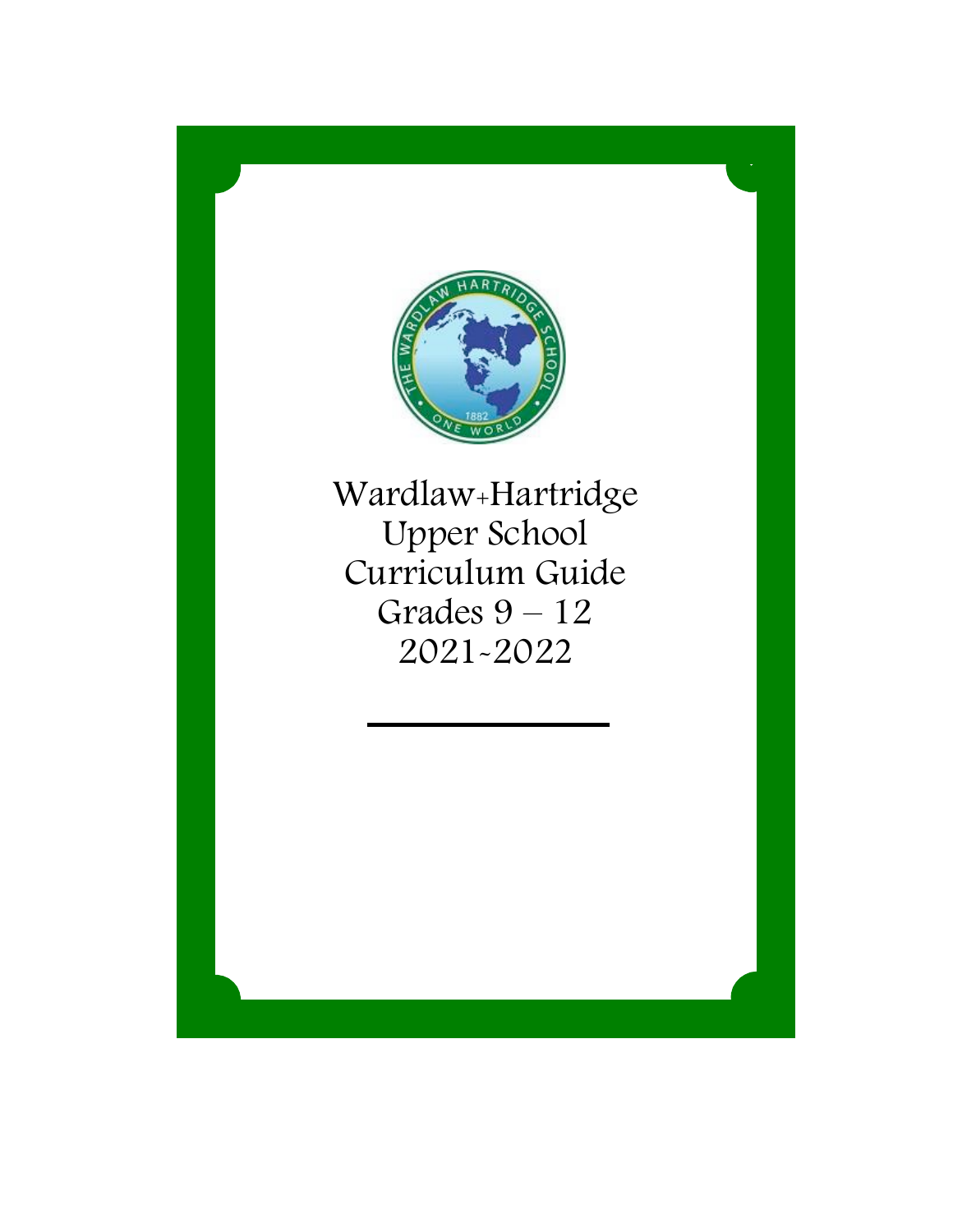# **Wardlaw+Hartridge** Curriculum Guide Grades 9 – 12 2020 - 2021

# *Mission Statement*

The Wardlaw+Hartridge School prepares students to lead and succeed in a world of global interconnection. We provide an educational atmosphere characterized by academic challenge, rigorous inquiry, support for individual excellence, diversity, and a familial sense of community.

# *Core Values*

The core values of the Wardlaw+Hartridge school community are:

- Integrity our bedrock value, *sine qua non*.
- Opportunity Wardlaw+Hartridge develops academic and intellectual excellence in its students through programs that stretch their creative imaginations, develop their athletic and artistic skills, engage their sense of discovery, and develop a social conscience. In the process, students take on leadership roles and learn how to work effectively in teams.
- Support Every member of the Wardlaw+Hartridge faculty believes in a personal approach to educating and developing the whole child. Wardlaw+Hartridge educators take the time, care, and interest in each student to call forth his or her best work.
- Diversity The diversity of thought, background, and culture at Wardlaw+Hartridge distinguishes us among independent schools, strengthens the global orientation of our curriculum, and enriches the daily experience of every member of the school community, inside and outside the classroom.
- Community When faculty members, students, parents, or graduates walk through the doors of Wardlaw+Hartridge, they have entered a home. Our community is distinguished by an ethos of care and mutual respect, and a strong partnership with families.
- Sustainability Wardlaw+Hartridge prepares students to become citizens whose beliefs and actions will create a more humane and sustainable global society.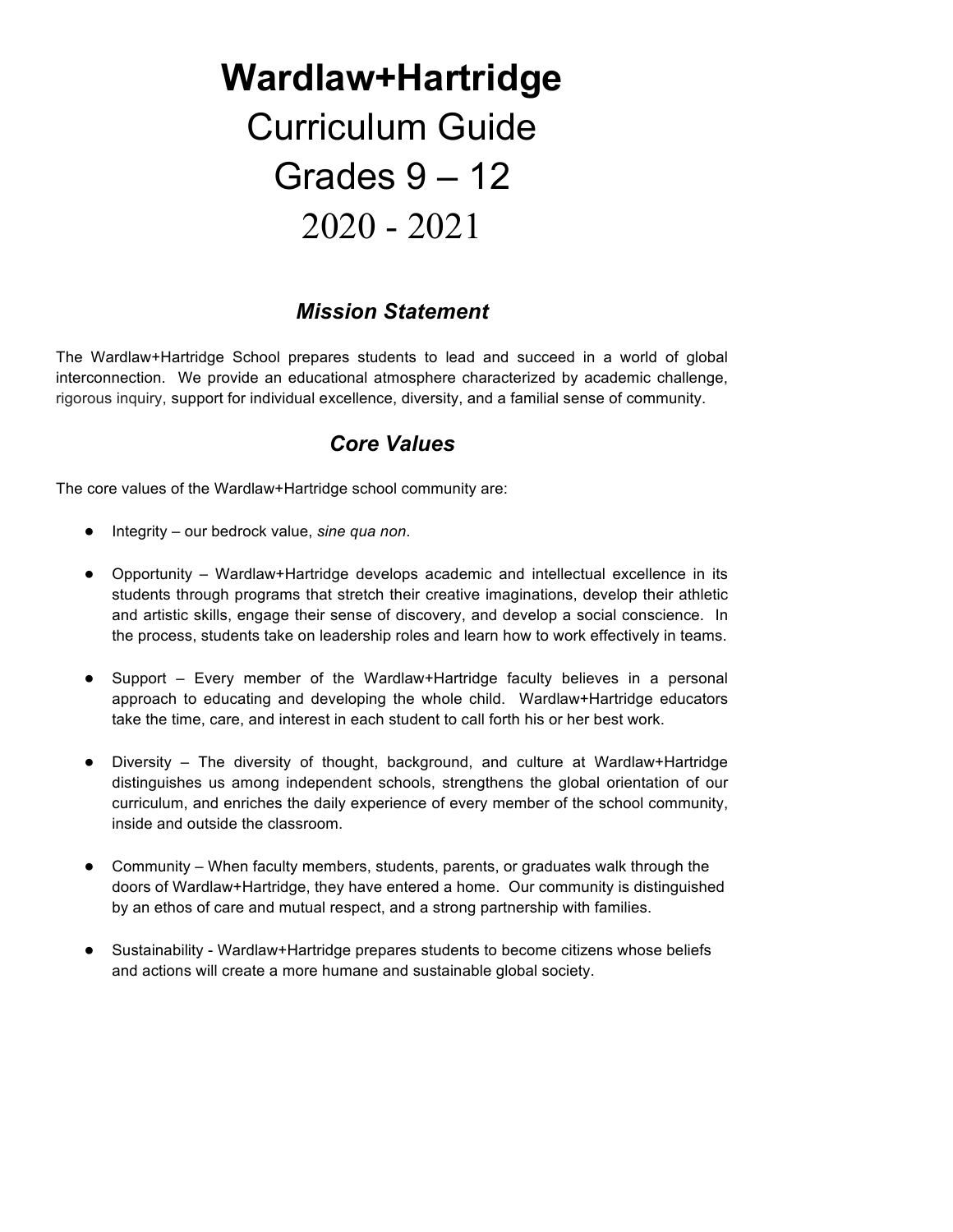# *The Wardlaw+Hartridge Upper School Curriculum*

# *Academic Overview*

The Wardlaw+Hartridge Upper School provides the final stage in preparing students to succeed in demanding college programs. At the same time the Upper School goes beyond a narrow concept of "college preparation" and educates students in the broadest sense of that term. Its aim is that students will possess the qualities—intellectual, aesthetic, social, and moral—that are necessary for an individual to achieve his or her potential in today's global society.

The Upper School provides a wide selection of college preparatory courses, including honors and advanced placement courses. All classes are taught by knowledgeable and caring faculty and are designed to elicit the best work that students, with their varying abilities, can achieve. Encouraging students to wrestle with complexity, extend their understanding of nuance, and refine their sense of self is at the core of the Upper School's commitment to intellectual excellence.

The Upper School affirms not only intellectual excellence, but also excellence in the arts. The majority of its students are active participants in the fine and performing arts as members of the band, concert choir, drama productions, art classes, etc. Involvement in the arts provides the basis for life-long avenues of self-expression.

Wireless technology is an integral part of the Upper School curriculum. Students are required to own a personal laptop computer. That, along with other digital tools and a wireless network tremendously improves the quality of students' work. Using technology expands the opportunity for students to ask probing questions, research those questions, and present the results. Throughout its curriculum, Wardlaw+Hartridge endeavors to instill in each of its students the discipline and standards to be ethical and productive members of the digital world in which they are participants.

The Upper School curriculum offers a variety of required and elective subjects leading to the Wardlaw+Hartridge diploma. The academic program for grades nine through twelve requires all students to accumulate at least 16 credits each year. This selection of courses must focus primarily on fulfilling the requirements in English, mathematics, science, history, world languages, the arts, physical education, and health.

A full course load is usually six classes. Students are permitted to request more than six courses. Approval depends upon the student's current and prior academic performance, the rules governing honors and advanced placement courses, and the ability to schedule the requests. Students will be informed by mid-June of the faculty decision about their requests.

In all that it does, the Upper School seeks to promote the moral growth of its students by maintaining an environment in which the qualities of kindness, civility, integrity, and respect not only are encouraged, but also are put into practice each day.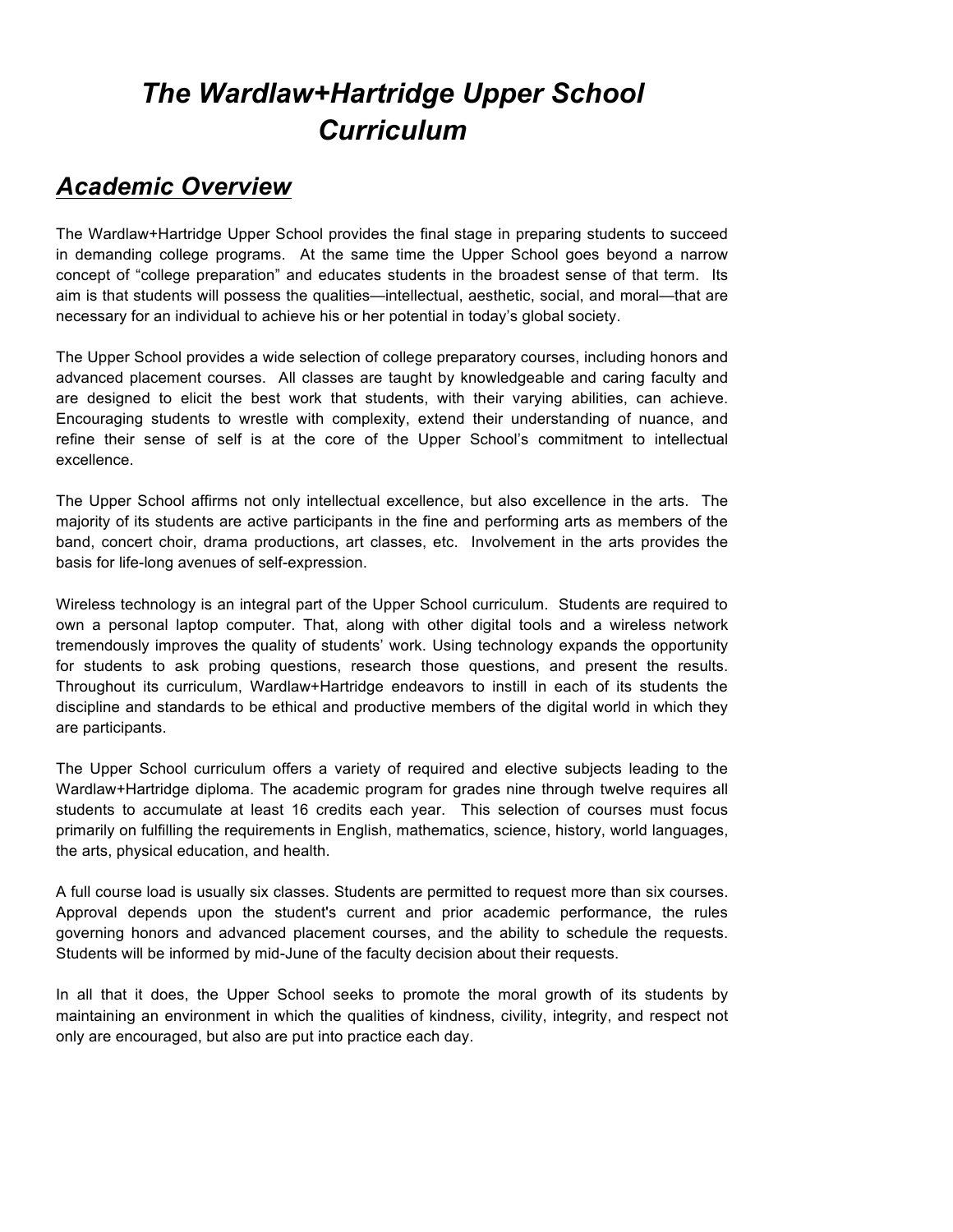# *Required Credits for Graduation*

To graduate from the Wardlaw+Hartridge Upper School, a student must accumulate a minimum of 64 credits, at least 16 credits each academic year. The sixty-four credits must include four years of English, three years of mathematics, three years of science, three years of history, three consecutive years of world language, one year of the arts, one trimester of financial literacy, two years of health, and four years of physical education. Additional credits to reach or go beyond the required 64 may be selected from any of the remaining course offerings.

In addition, at least four of the six courses each year must be major courses. Major courses are all courses that fulfill the English, Mathematics, Science, History, and World Language Department requirements as well as Advanced Art, AP Studio Art, Introduction to Computer Science, AP Computer Science, and AP Music Theory.

| <b>CREDIT</b><br><b>SUBJECT</b> |
|---------------------------------|
|                                 |

| urcull |  |
|--------|--|
|        |  |
|        |  |
|        |  |

| <b>Mathematics</b>        | 9.0<br>(Algebra I, Geometry, and Algebra II)                     |
|---------------------------|------------------------------------------------------------------|
| Science                   | 9.0<br>(Biology, Chemistry, and Physics)                         |
| English                   | 12.0 (3 credits each year)                                       |
| History                   | 9.0<br>(Global Humanities, Modern World History, and US History) |
| Electives*                | 2.0<br>(2 trimesters or 1 year-long course)                      |
| World Lang **             | 9.0 (3 consecutive Upper School years)                           |
| The Arts                  | $1.5 - 3.0$<br>(1 full year in the arts)                         |
| Health                    | 1.5 (9th and 10th grade)                                         |
| <b>Physical Education</b> | 4.0<br>(1 credit each year)                                      |
| Electives                 | $6.0 - 9.0$                                                      |
| Sr. Intern/Thesis         | 1.0<br>(or Research Seminar: Capstone, 3.0 credits)              |
| <b>Financial Literacy</b> | 0.5                                                              |
|                           |                                                                  |

**Min. Total Required** 64 (16 per year)

- **\* Some competitive colleges recommend four years of History**
- **\*\* Competitive colleges recommend four years of the same language.**

# *Additional Requirements*

# *Peer Leadership*

The Peer Leadership Program at the Wardlaw+Hartridge School has a long-standing tradition of helping freshmen become integrated into their new environment in the Upper School community, while simultaneously developing and testing the leadership skills of the selected senior peer leaders. Peer leaders are chosen based upon their demonstrated ability to lead a group and their commitment to respect, confidentiality, and trust. Together with their advisors, the senior peer leaders practice communication skills, develop a greater appreciation for individual differences, and learn problem-solving skills that they can apply to other life situations. This process begins with a three-day retreat in August and continues in weekly meetings throughout the school year.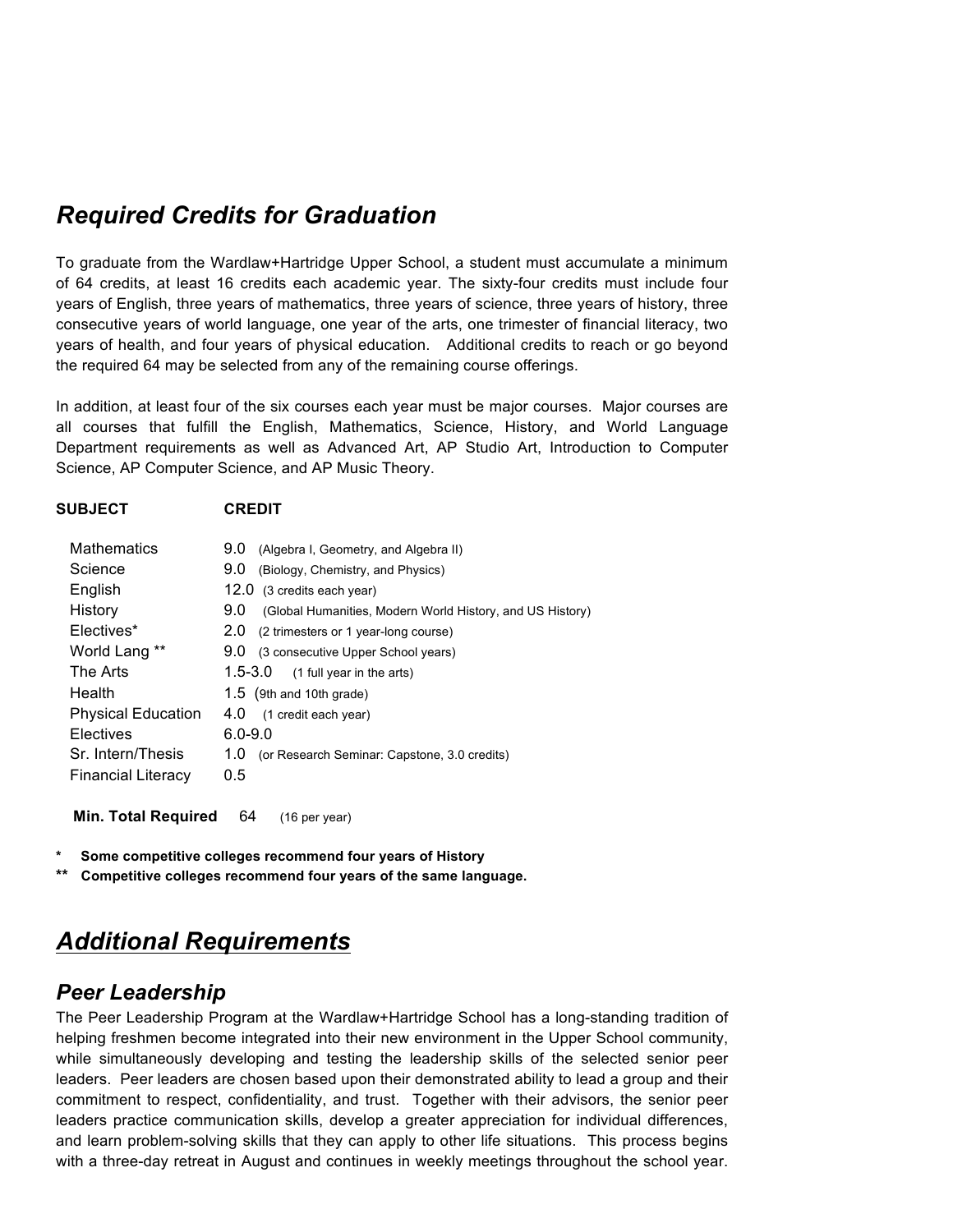Freshmen meet once in a rotation in small groups, with their two assigned senior peer leaders. They examine such topics as peer pressure, relationships, academic concerns and other common issues facing Wardlaw+Hartridge students. The program provides the freshmen groups with the tools necessary to build essential relationships and to make critical decisions. It aids in breaking down barriers and increasing communication and understanding across social groups. Peer Leadership facilitates the building of the caring, safe learning community of the Upper School, creating a healthy social climate for students to discuss issues pertinent to their lives.

# *Senior Thesis/Senior Internship/ Research Seminar: Capstone*

As the final step in preparing its students to be successful in college, as well as to be active and informed citizens in the world beyond college, the Wardlaw+Hartridge Upper School requires each of its seniors to complete either a Senior Thesis, a Senior Internship, or a Senior Capstone project.

# **Senior Thesis:**

The thesis must identify a critical issue or controversy in our society and present the conclusions in an informed, effective way. In doing so, students will wrestle with ambiguity, understanding that conflict and competing priorities often are not easily resolved. They will learn how to access information and identify its veracity and any possible bias. They will hone presentation skills, both orally and in writing. To complete the senior thesis requirement, the senior must do one of the following:

1) identify a challenge or problem that our society faces, research it thoroughly, and propose and be prepared to defend a solution that takes into account all facets of the problem **OR**

2) identify a controversial issue that creates divisions within our society, research the opposing viewpoints thoroughly, and suggest and be prepared to defend a solution that considers carefully the concerns of all sides.

The Senior Thesis must be based on detailed and thorough research and must include an element of fieldwork, e.g. interviews with experts in the field, surveys of the people affected, etc. Once a student has completed his or her Senior Thesis, the student must present his or her findings to at least one expert in the field and, if possible, get feedback from the expert. The student must then present his or her findings both orally and in writing to a panel of Upper School faculty. The Senior Thesis counts as one credit toward graduation.

# **Senior Internship:**

The Senior Internship represents an example of how the school curriculum moves out of the school structure, how skills learned in classes are used in the outside world, and how a student begins to make future academic and career choices. The internship provides students with professional work experience, develops mentoring relationships between adults and students, exposes students to the various resources in our community, and prepares students for future academic and professional careers.

Senior Internships usually fall into one of four categories, although projects outside this list, or a combination of them, will be considered. The categories are vocational, service, fine arts, and environmental. Once the student has completed a minimum of 50 hours of internship work, the student must then present his or her experiences both orally and in writing to a panel of Upper School faculty.

The Senior Internship may not take place under the supervision of a relative. The Senior Internship counts as one credit toward graduation.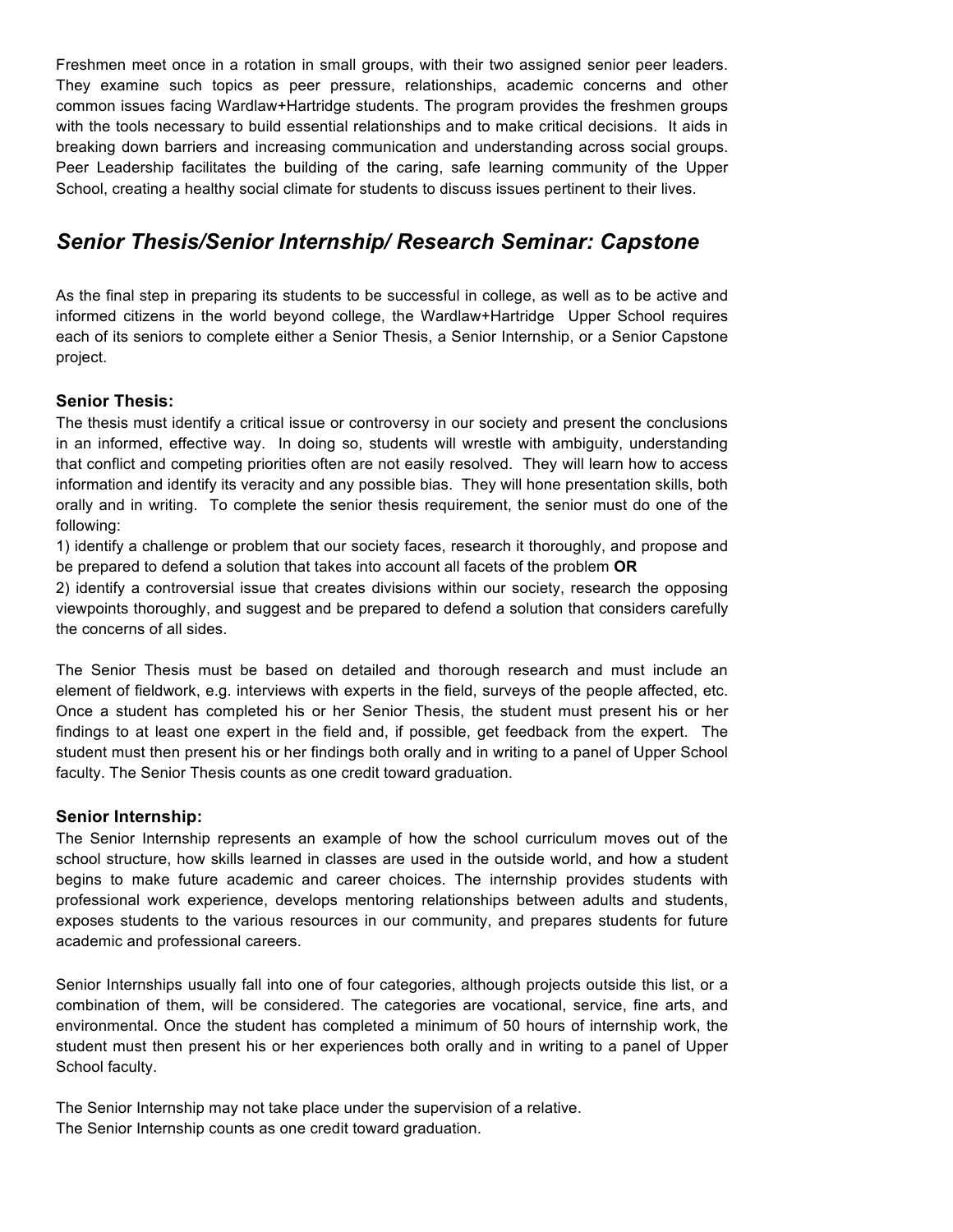# **Research Seminar: Capstone**

The interdisciplinary Capstone course provides senior students with the resources, framework, and instruction necessary to demonstrate long-term, integrated academic achievement. This research seminar is designed for the student who elects to study a topic of choice for a full year. Students are given a wide latitude when determining topic choices. Sample topics include the following: The Bass Player in Modern Music; Yoga as Therapy; Creating a Vegan Cookbook; Traumatic Brain Injury; Writing a Graphic Novel; Islam and Islamophobia in the United States; Creating a Web-based Sports Memorabilia Business; Video Game Art; Victorian Interior Design; Human Trafficking in Southeast Asia; and Game Shows in American Culture. The rigorous nature of the course waives the senior student's requirement for an internship or thesis, and the course itself garners the weight (in calculation of the student's grade point average) of an Advanced Placement course.

Led by a Capstone teacher who will oversee student work and monitor progress, students hone and broaden their academic research, scholarly writing, and presentation skills. Students conduct scholarly research to produce a unique and comprehensive final product, possibly an exhibit or project, *in addition to a thesis*. The length of the thesis will vary, depending upon the scope of the independent study and final product produced. Papers range twenty or more pages in length. Using a wide variety of techniques, students will present their original work and findings to members of the academic community as their final assessment for the course. The final thesis will be published as part of the collection located in The Sonawalla Center for Global Learning (CGL).

Pre-requisite: Prior to the start of the course, students will be required to submit a program proposal to the Capstone committee. The proposal details research objectives, project methodology and breadth, and measurable outcomes.

*This course is a requirement for the Global Scholars Program.*

# *Senior Speeches*

Every senior is required to plan and deliver a three to five-minute speech on a topic of importance to the student. Working with a faculty advisor, each student receives individual assistance with topic selection and organization of material, as well as coaching in the delivery of the speech. These speeches are given during Morning Meeting throughout the year on dates selected in advance by the students. Family and friends are welcome to come and hear these speeches.

# *Policies & Procedures*

# *Course Changes*

During the first rotation of each course, students may request to add or drop a course by filling out the appropriate form available in the Registrar's office. A student may add or drop a course only by obtaining the required signatures of consent on the form. In the case of seniors, the College Counseling office must also approve the change.

Any course that is dropped after the add/drop period will remain on the student's' transcripts with an indication that the student withdrew from the course. Partial credit **may be** given for a course that is dropped prior to the completion of the course; approval dependent on the Head of Upper School.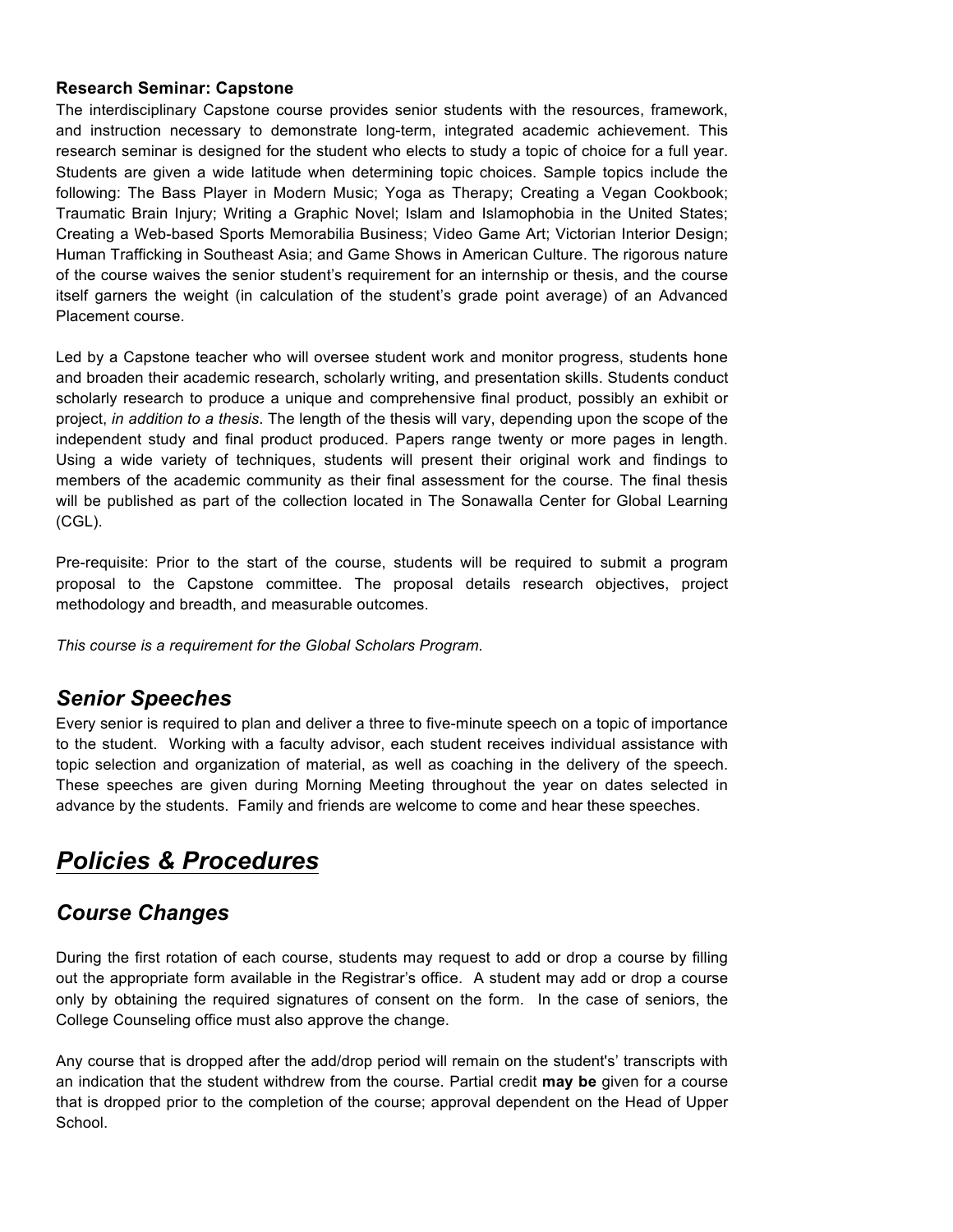In the exceptional case that a senior is granted permission to drop a course, College Counseling office will guide the student in writing to all colleges to which the student has applied or been admitted and explain the reason for the course change.

# *Credits from Other Institutions*

Credit for courses from other accredited institutions in courses comparable to our own are accepted toward the subject credit requirements for graduation. Transcripts of these credits must be placed on file at our school for reference and use on college applications. Grades from other institutions are not factored into a student's GPA.

If a student wishes to advance to successive levels of a subject by taking summer courses or college courses during the school year, the student must get prior approval from the subject Department Chair and may be required to show competence in the subject.

# *Grade Point Average*

A student's GPA is based on the grades obtained in his or her major academic courses. Grades are assigned numerically as percentages, not by letters. For reference, letter grade equivalents are as follows:

| 97 to $100 = A$ , $4.0*$  | 77 to $79 = C + 2.3$   |
|---------------------------|------------------------|
| 93 to 96 = A, $4.0^*$     | 73 to $76 = C$ , 2.0   |
| 90 to 92 = A-, $3.7^*$    | 70 to $72 = C$ -, 1.7  |
| 87 to 89 = $B^{+}$ , 3.3* | 67 to $69 = D+, 1.3$   |
| 83 to 86 = B, $3.0^*$     | 63 to 66 = $D$ , 1.0*  |
| 80 to 82 = B-, $2.7^*$    | 60 to 62 = $D - 0.7^*$ |
| *GPA on a 4.0 scale       | Below $60 = F$         |

A student's GPA is calculated by first adjusting the numeric grade. If the course is an honors course or an AP course, the numerical grade is multiplied by a weighting factor when the overall GPA is calculated. The grade point average also takes into account the credit value of each course.

# *Advanced Placement Courses*

Students who meet the necessary course requirements (please see the individual AP courses for these requirements) and receive a Departmental recommendation may enroll in Advanced Placement courses. The two exceptions are AP Human Geography and AP Psychology where only a Departmental recommendation is required.

The following criteria are used to facilitate this placement: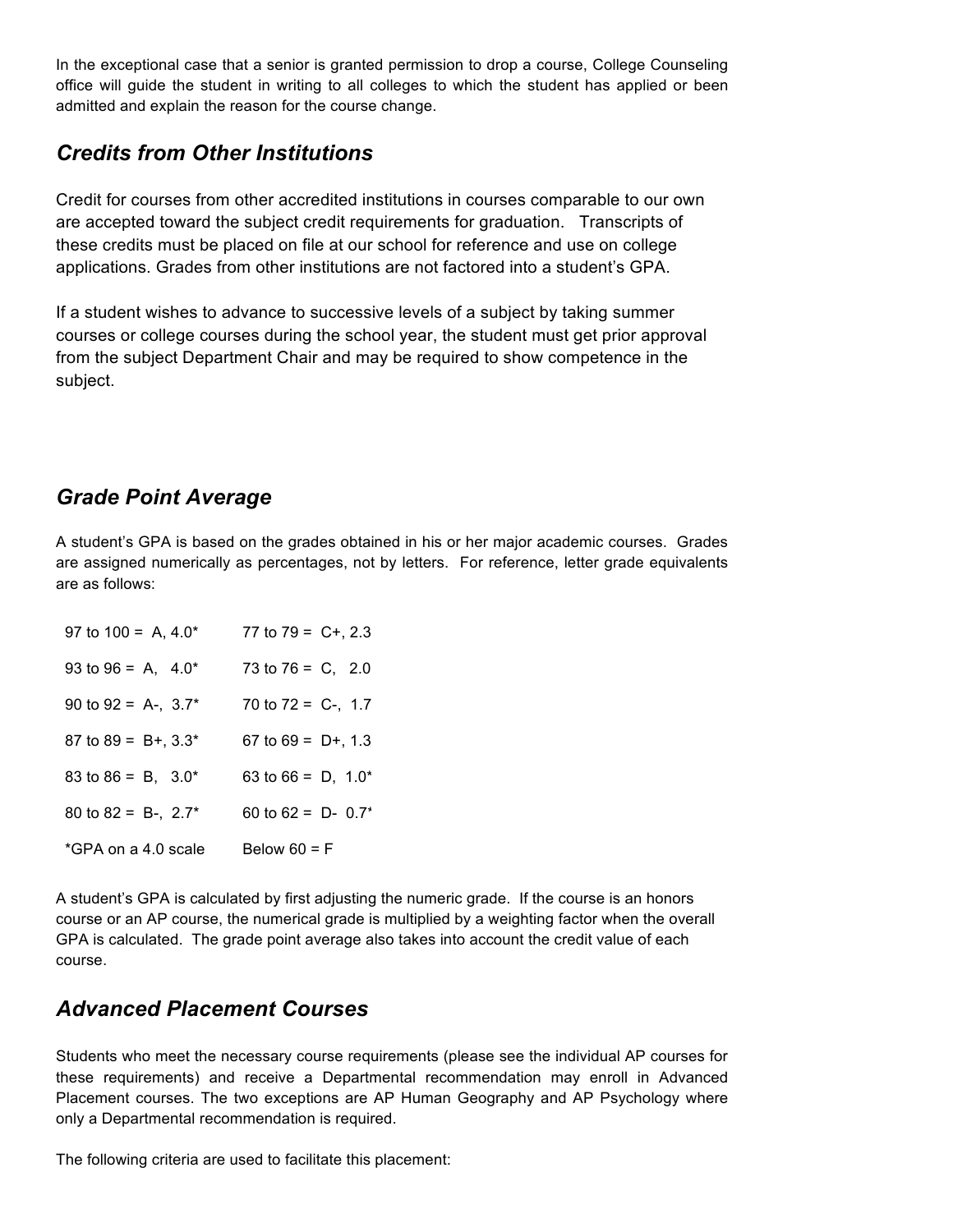**A student taking one or more Advanced Placement courses may enroll in only five major courses***.* Students wishing to enroll in additional courses must do so with administrative approval (Head of the Upper School, Department Chairperson, US Advisor and a Member of the College Counseling team). Requests must be submitted in writing to the Head of the Upper School and will be considered by the entire US Faculty.

**Students may take up to three Advanced Placement courses within the 16 credits required per year without administrative approval**. Students wishing to enroll in additional courses (both AP and non-AP) must do so in writing and receive administrative approval (Head of Upper School Department Chairperson, US Advisor and a Member of the College Counseling team). Requests must be submitted in writing to the Head of the Upper School and will be considered by the entire US Faculty.

**Each student is afforded ONE opportunity each academic year to register for an AP course when they have not met the final grade requirement in the pre-requisite course**. Students wishing to enroll in the AP course must first receive Departmental and US Advisor approval. Upon receiving these approvals, a request must be submitted in writing to the Head of Upper School and will be considered by the entire US Faculty.

**Students interested in taking AP Human Geography or AP Psychology must get approval from the Humanities Department**. After receiving approval, students must inform their US advisor.

**All students taking Advanced Placement courses are required to take the Advanced Placement examination in those courses.** Students are assessed a fee in October to cover the cost of the AP test. Families eligible for a Fee Waiver may apply through the College Counseling Office.

# *Pre-requisites and Co-requisites*

Pre-requisites and co-requisites are listed under each course. Please note pre- and co-requisites for each course. In general, the following rules will apply:

1) In order for a student to move from an **honors section** to an **Advanced Placement section**, the student must achieve a final grade of 87 or above the previous year and obtain departmental approval.

2) In order to **remain** in an honors or Advanced Placement section the following year, the student must achieve and maintain a final grade of 87 or above.

3) In order for a student to move from a **non-honors** section to an **honors or Advanced Placement** section, the student must achieve a final grade of 93 the previous year and obtain departmental approval. Some departments may require taking the Honors level exam for placement into the AP course.

4) In World Language level I through IV, for a student to continue from non-honor to non-honor, the student must achieve and maintain a final grade of 70 the previous year.

5) In elective, but sequential, World Language courses (above Level IV), for a student to continue from non-honor to non-honor, the student must achieve and maintain a final grade of 85 the previous year.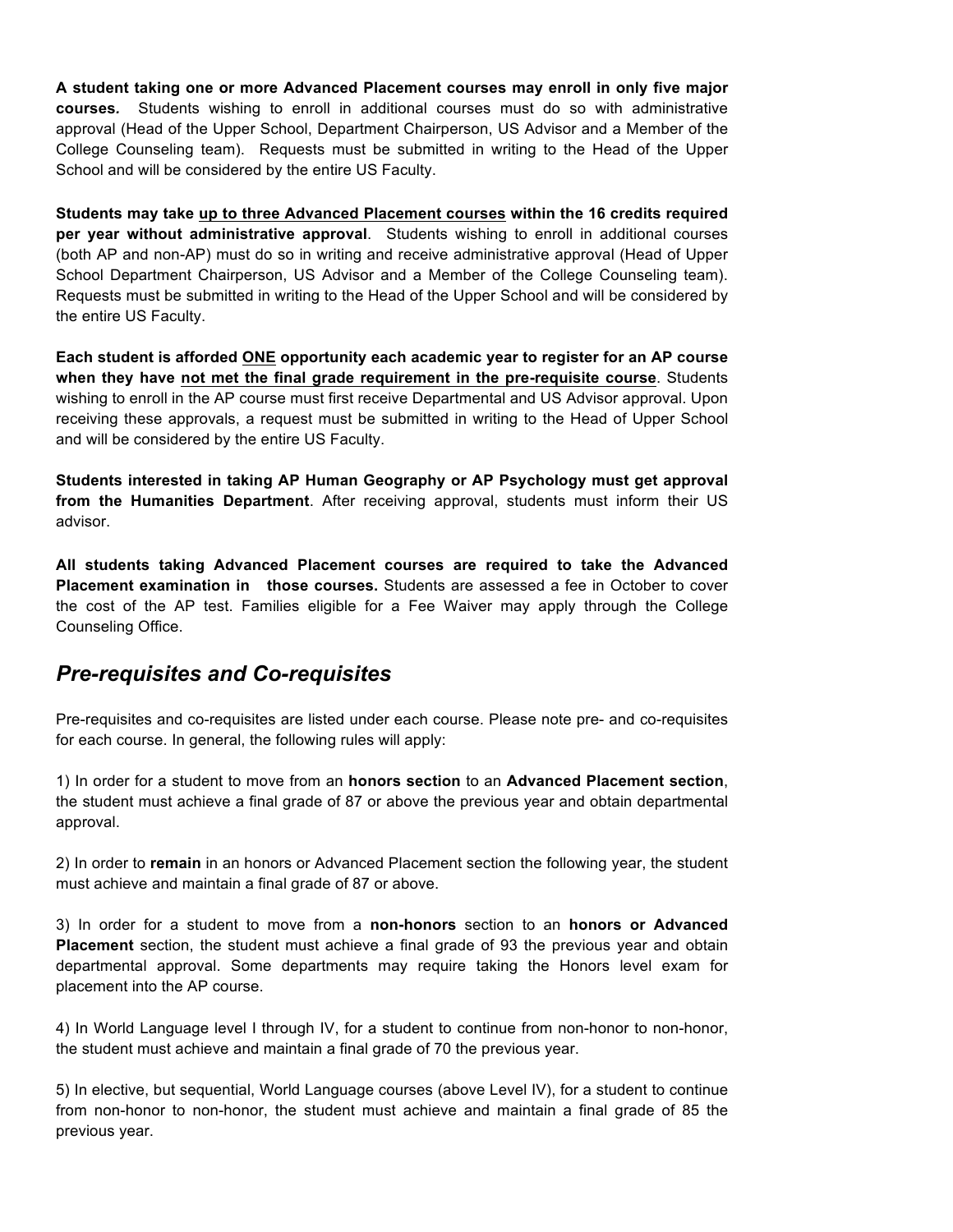6) In elective, but sequential, non-honor Math courses (above Algebra II), the student must achieve and maintain a final grade of 85 the previous year or have Department Chair approval to continue.

# *Independent Study*

Independent study is available to students who want to pursue an area of special interest not provided by a course or to students who are prevented from enrolling in a course because of a scheduling conflict. A request for an independent study should reflect a student's genuine interest and commitment to the subject. A student requesting an independent study must submit, in writing, a proposal prior to the beginning of the school year. The proposal will require signatures from the student's US advisor, the teacher of the proposed independent study, the Department chairperson, and the Head of Upper School. The above faculty will take into consideration the student's anticipated course load and his or her strengths as a student. Independent work is not recommended for a student already planning to take five or more academic courses. Also, an independent study is not permitted for science courses that have labs as a major component. All grades for independent study are given regular weight in the computation of the student's grade point average.

# *Additional Programs*

# *The Global Scholars Program*

The Wardlaw+Hartridge Global Scholars Program (GSP) is designed for students who are interested in learning about current international challenges while demonstrating positive dispositions toward global stewardship. Students can elect to enroll in this program at the end of the ninth grade. Students who complete this program of study will earn an endorsement on their Wardlaw+Hartridge diploma after successful completion of the following requirements:

*World Language Competency***:** World language competency will be demonstrated by being enrolled in the same world language for all four years a student is in Upper School. The student must maintain a cumulative language GPA of at least 87%. Students below an 87% at the conclusion of the 10th grade may be counseled out of GSP. An international student from a country where English is not the official language, may use the study of English to fulfill this requirement.

*Specialized Global Course Work***:** A Wardlaw+Hartridge Global Scholar must also earn a cumulative GPA of 87% in program specific courses that total at least 10 credits. Two of these courses (equal to 4 credits) are required. These required courses are: Global Citizenship Project - Jr. Year Independent Study (1 credit) and AP Human Geography (3 credits, which can be taken in grades 10-12)

GSP electives earning at least 6 additional credits must also be selected. These credits must be earned in at least two different departments. Although the courses offered each year may change slightly, all GSP courses are indicated in the Curriculum Guide with the symbol:

All GSP students must maintain a cumulative **overall** GPA of 87%. This will be reviewed at the conclusion of each school year. Students who do not meet the GPA requirements may be counseled out of the GSP at that time.

*Cross-cultural Experience*: Students will engage in a cross-cultural experience as approved by the Director of Global Scholars. This can take place locally, through one of our school travel programs, or through an independent experience upon approval.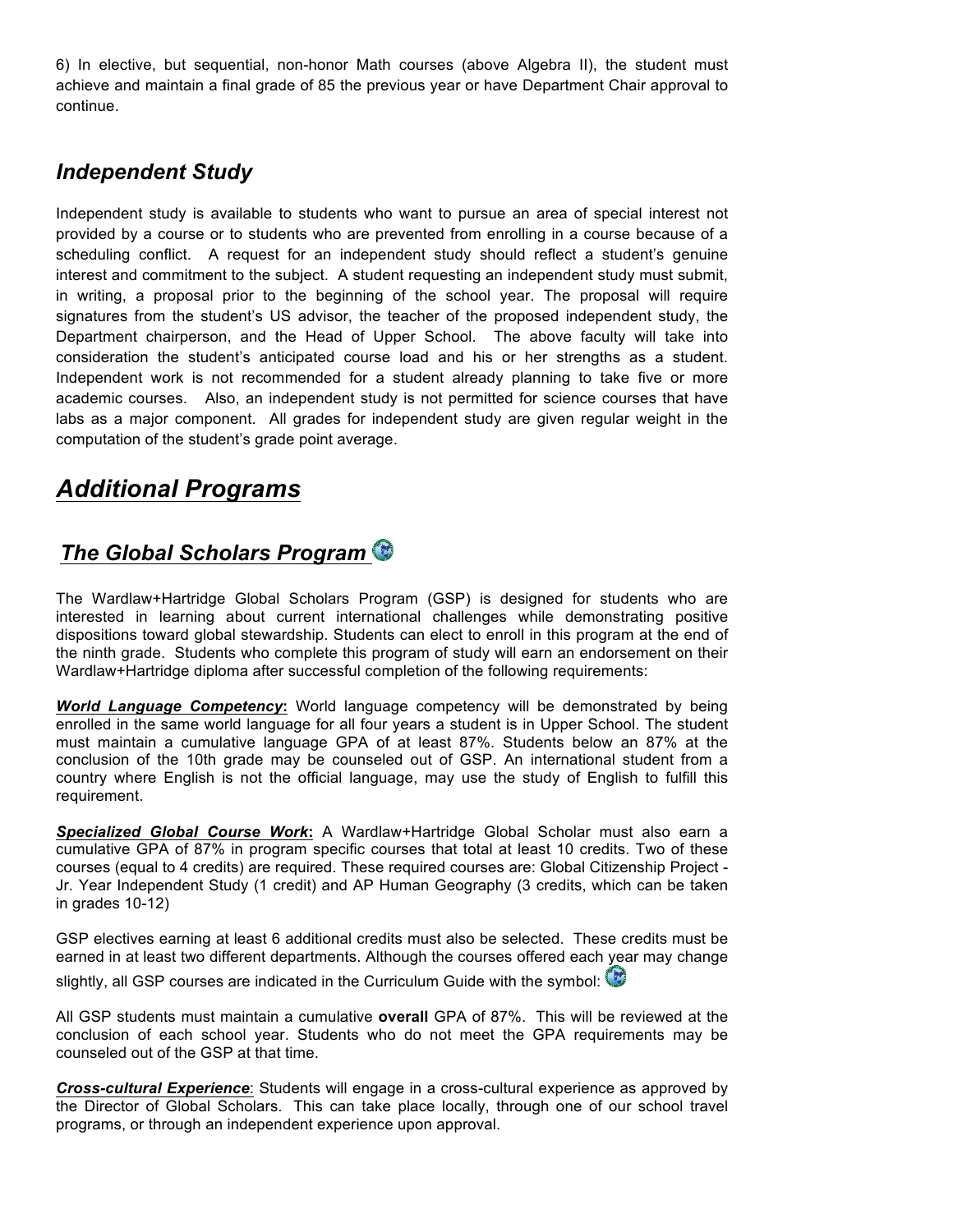*Service Learning***:** Students will participate in service learning. The purpose of service learning is to support or enhance the work of local or international agencies to effect positive change.

*Research Seminar: Capstone***:** Global Scholars will conduct original scholarly research on an issue of global relevance. Student projects will include the collection of original data. Students' work will culminate in a formal written research paper of publishable quality and a formal research presentation. A final grade of 87% or higher must be earned.

*Community Service***:** Global Scholars will provide unpaid service that benefits our local communities specifically by doing work as volunteers for government or non-profit organizations. Qualifying service activities will be reviewed and approved by the Director of Global Scholars.Each year, students are required to meet an established minimum number of hours, with at least 75% of the hours being in one area of interest.

Requirements by Grade Level:

10th Grade - 20 hours

 $\overline{\phantom{a}}$ 

11th and 12th Grades - 30 hours each year

Students must complete the required service document to account for the hours served. The document must be signed by the supervisor of the service activities. An email from a supervisor to the Director of Global Scholars will also be accepted for documentation.

\*\*Service hours may begin starting with the summer prior to the new school year (a "service year" runs for June to June)

*Senior Spotlight:* During their Senior GSP year, each senior candidate will present a "Senior Spotlight" at morning meeting. The presentation will reflect an aspect/aspects of the program that were most meaningful or impactful to the student.

**\*\* SENIOR GSP CANDIDATES must complete all requirements, including service hours, by MAY 1ST of their Senior year.**

 $\mathcal{L}_\mathcal{L} = \{ \mathcal{L}_\mathcal{L} = \{ \mathcal{L}_\mathcal{L} = \{ \mathcal{L}_\mathcal{L} = \{ \mathcal{L}_\mathcal{L} = \{ \mathcal{L}_\mathcal{L} = \{ \mathcal{L}_\mathcal{L} = \{ \mathcal{L}_\mathcal{L} = \{ \mathcal{L}_\mathcal{L} = \{ \mathcal{L}_\mathcal{L} = \{ \mathcal{L}_\mathcal{L} = \{ \mathcal{L}_\mathcal{L} = \{ \mathcal{L}_\mathcal{L} = \{ \mathcal{L}_\mathcal{L} = \{ \mathcal{L}_\mathcal{$ 

GSP Candidates are also expected to attend special events, such as guest speakers and GSP specific trips.

Each GSP Candidate will be evaluated by the Director of Global Scholars through one on one meetings three times each year. Student enrollment in GSP is subject to the discretion of the Director of Global Scholars at any time throughout a student's time in Upper School.

# *International Student Support*

The goal of the International Student Support program at Wardlaw+Hartridge is to provide each international student with personalized guidance to help the student develop essential study strategies. These strategies will help him or her navigate through the rigorous academic curriculum and also prepare students for further study at American colleges and universities.

All newly accepted International Students must attend a six-week summer program at Wardlaw+Hartridge immediately prior to fall matriculation.

The academic curriculum for international students is rigorous, with minimal modifications to the school's academic requirements. Advisors work closely with each student to achieve an individualized course of study. Academic support is also provided through an ELL study hall proctor, peer tutoring, and appointments with content area teachers as needed. Advanced math is available for those students who meet the requirements. Beginning in their second year at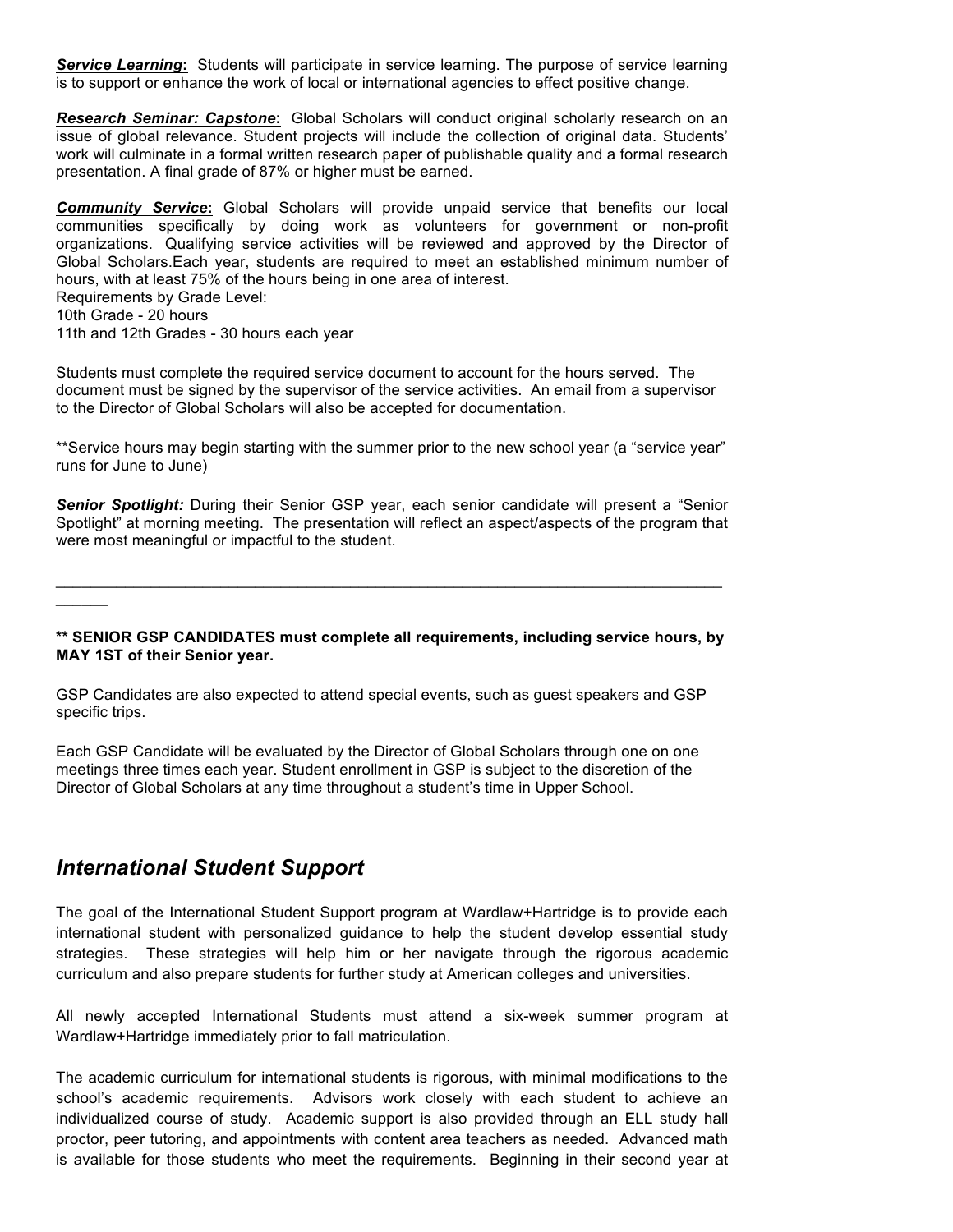Wardlaw+Hartridge, qualified ELL students, with teacher recommendations, may qualify for placement into a world language in addition to English. Concert choir is required and participation in extracurricular activities, including athletics, is expected.

# *Athletics*

At Wardlaw+Hartridge, we consider athletics an extension of the classroom and believe it is integral to the educational experience of our students. We strive to provide an environment that promotes achievement, fair play, integrity, sportsmanship, and overall health and fitness.

Students may choose from the following sports: in the fall – boys' soccer, girls' soccer, girls' tennis, girls' volleyball or coed cross country; in the winter – boys' basketball, girls' basketball, coed cheerleading, coed swimming, or coed winter track and field; in the spring – boys' baseball, boys' tennis, boys' lacrosse, girls' softball, girls' lacrosse, coed golf, or coed spring track and field.

# *Library & Information Center*

The Sonawalla Center for Global Learning (CGL) is physically and academically at the center of the Wardlaw+Hartridge School. The CGL operates to inspire all students to explore new ideas, utilizing an array of online resources which give the students access to scholarly periodicals, newspapers, books, and databases which are all accessible 24/7. There is also a core collection of print materials housed in the CGL with larger subject specific collections located in each discipline's department.

Space in the Global Learning Center is available for the students to do collaborative work but also includes quiet study rooms for individual work. Smart board, Smart TV and Skyping capabilities are available in the larger conference/classroom space.

Research and investigative skills are strengthened as the student progresses through the Upper School. The use of information gleaned from a variety of the Center's resources is stressed for students to complete assignments designed to meet specific curricular needs.

# *Summer School*

Students may choose to take courses during the summer months. Summer study opportunities are available at Wardlaw+Hartridge and exist at many other institutions*.* These programs are offered for both enrichment and acceleration. It is the obligation of the student to have his or her summer transcript sent to the Wardlaw+Hartridge Upper School Office in order to have a complete transcript on file for college applications.

Prior to the first Monday in June, a student who is interested in taking courses in the summer for the purpose of advancement, whether at Wardlaw+Hartridge or elsewhere, must complete a form that requires permission from the department chairperson and the Head of the Upper School. An example would be a student who has completed Geometry and wishes to take Algebra II (or viceversa) in summer school in order to enroll in Pre-Calculus in the fall.

# *College Advising*

The College Counseling class is a year-long Pass/Fail class which begins in the second trimester of junior year and ends at the end of the first trimester of senior year.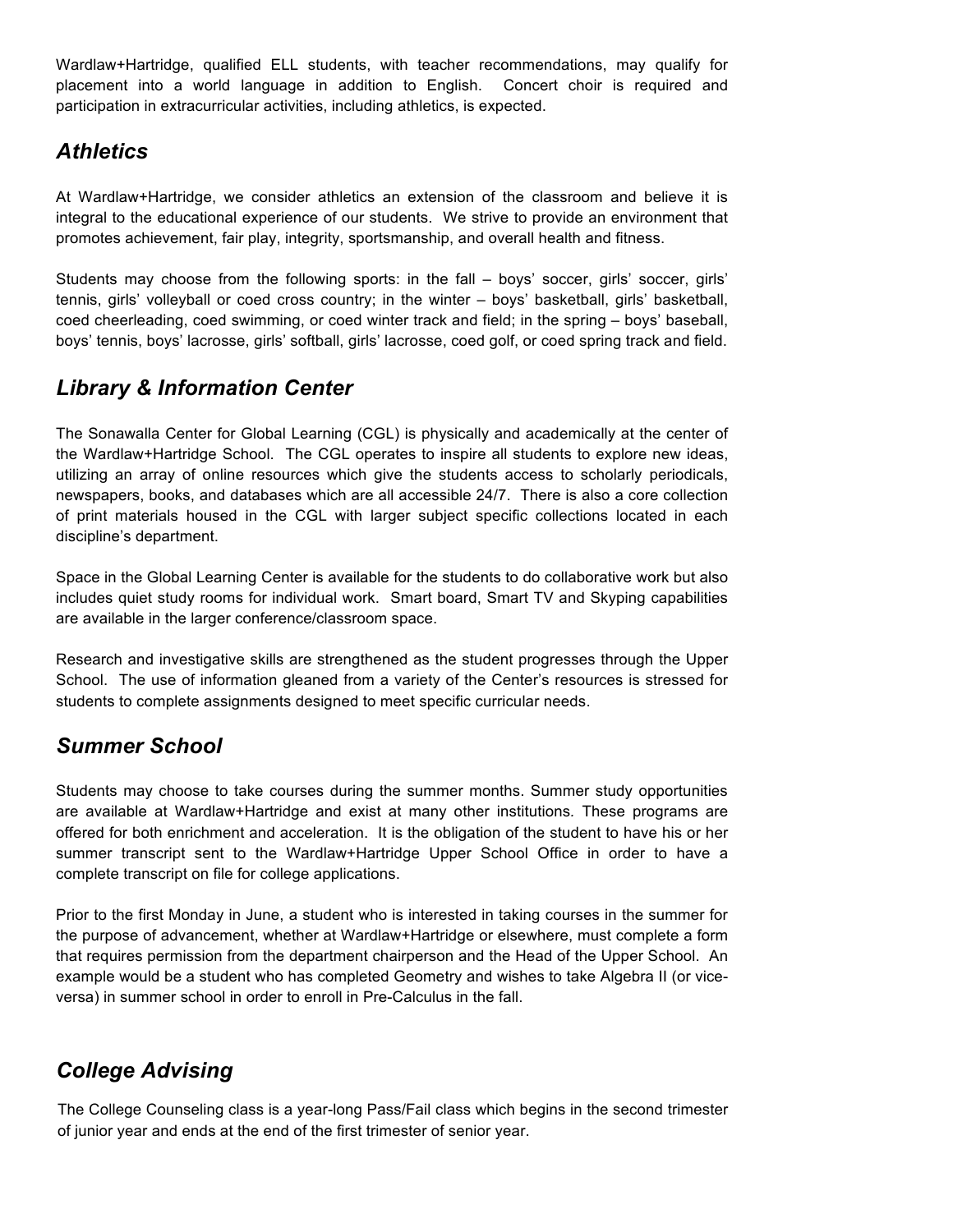The Wardlaw+Hartridge mission of preparing students "to lead and succeed in a world of global interconnection" is certainly true in the college counseling program, as students begin to gaze beyond the Wardlaw+Hartridge campus and enter into a time of exciting transition. Students, with the collaboration and support of their parents and college counselor, embark on a yearlong journey of self-discovery as they engage in honest self-assessment, thoughtful research, and increasingly independent decisions. We encourage students to find their voices while they explore, probe, and challenge their own assumptions about themselves and the colleges they are considering. To find comfortable and appropriate matches between students and post-secondary institutions, we attempt to foster among the students, parents, and the college counselor open lines of communication, honest feedback, and a spirit of cooperation. We try to nourish an environment in which all may practice patience, sustain their sense of humor, and maintain an open mind as we navigate together the challenges and the exciting possibilities in the college selection process.

We adhere to the belief that students are ultimately the driving force behind the process. We encourage students to take ownership of their destiny and responsibility for their actions; we support them in embracing this opportunity to test their values, explore their personal preferences, and make complex, long-term decisions for themselves. Application deadlines, testing dates, essays, recommendation requests, and interviews all require equal and full attention from the students. We hope that the students emerge from this critical stage in their adolescent development and their first step toward adulthood with a clearer sense of their independence.

The college office operates within the context of truth and reality, placing the dignity and worth of each student as a primary focus. Through active listening, an accurate assessment of students' abilities and talents, and a willingness to understand students' personal and cultural sensitivities, we strive to build a healthy and open relationship with students and their parents. We value students for the whole spectrum of their humanity and promise. We are confident that their preparation, organizational skills, maturity, intelligence, and thoughtfulness will ensure satisfaction with their college selection.

### *Important Dates in the College Admissions Process*

Registration deadlines for the SAT Reasoning Test, SAT Subject Tests and ACT Tests are approximately five weeks ahead of the test dates. Registration bulletins are available in the college counseling area. You may also register on-line at www.collegeboard.com, www.act.org and www.toefl.org. Most colleges and universities, as well as the NCAA Clearinghouse, accept the SAT or the ACT test as a college entrance examination.

The SAT is an aptitude test, testing reasoning and verbal abilities; it measures a student's critical thinking skills and is composed of Critical Reading, Mathematics and Writing sections. Beginning with the March 2009 test administration, the College Board began to offer Score Choice, allowing students to select scores from a particular test date to be sent to colleges. Keep in mind, however, that there are a number of colleges requesting that all scores be sent.

The ACT is an achievement test, measuring what a student has learned in school. The ACT (plus Writing) includes a set of four multiple-choice tests which cover English, Mathematics, Reading, and Science, as well as a Writing section. ACT does not combine scores from different test dates in their reports; it is ACT's policy to report scores only for entire test dates.

The TOEFL® Test (Test of English as a Foreign Language) should be taken by all international students. Visit their website at www.ets.org/toefl for test dates and a convenient center. The TOEFL test measures a student's ability to communicate in English at colleges and universities.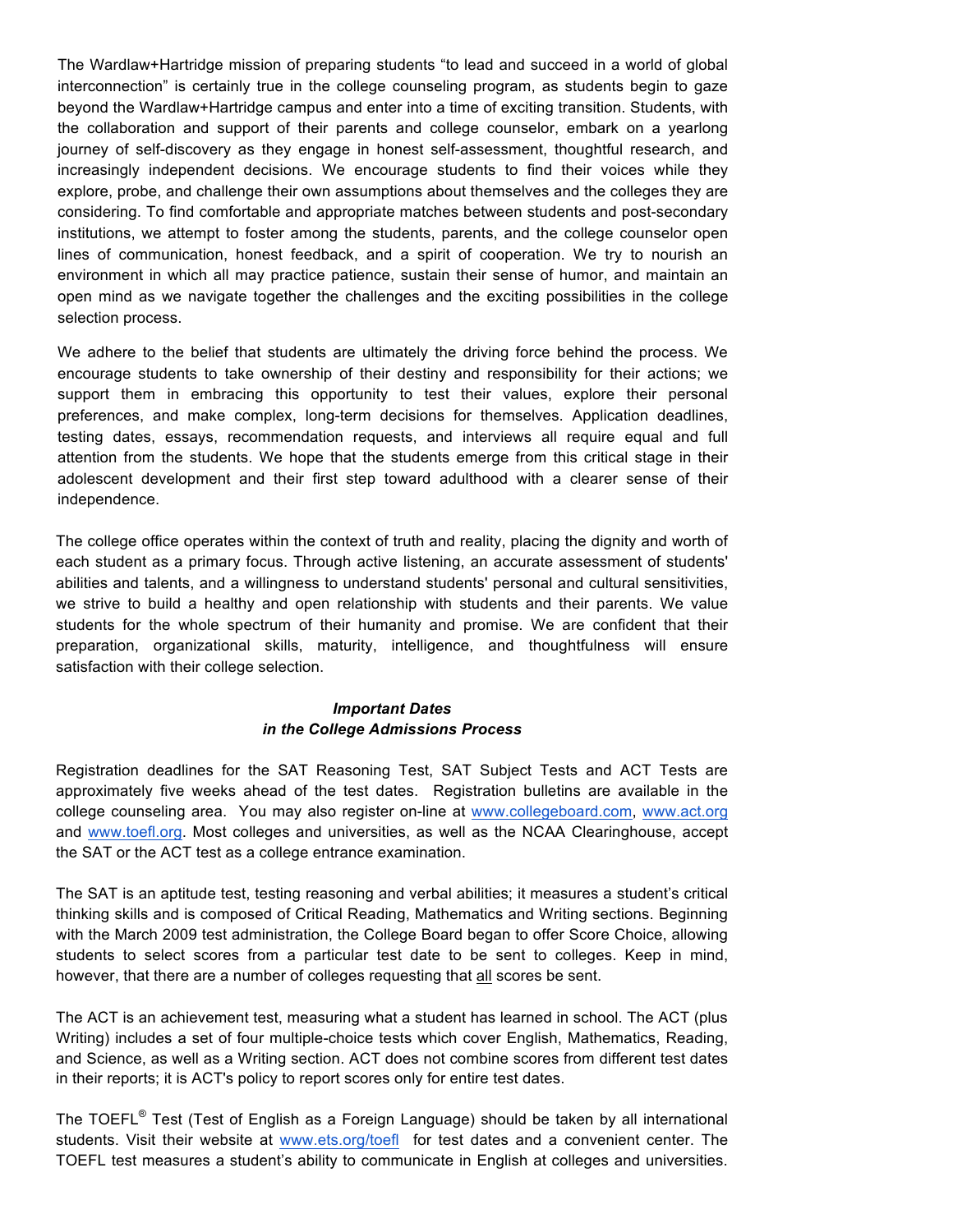The paper-based format is being phased out and is currently offered only in areas where testing via the Internet is not available. It is recommended that students take the TOEFLiBT® test, administered via the Internet.

| Fall 2020-2021          |                                                                                   |
|-------------------------|-----------------------------------------------------------------------------------|
| Aug. 24                 | <b>SAT Reasoning Test &amp; SAT Subject Tests</b>                                 |
| <b>Sept. 12</b>         | <b>ACT Test</b>                                                                   |
| <b>Oct. 1</b>           | Deadline for Early Decision notification to the College Counseling Office         |
| Oct. 3                  | <b>SAT Reasoning Test &amp; SAT Subject Tests</b>                                 |
| Oct. 14                 | <b>PSAT</b>                                                                       |
| Oct. 24                 | <b>ACT Test</b>                                                                   |
| Nov. 7                  | <b>SAT Reasoning Test &amp; SAT Subject Tests</b>                                 |
| Dec. 1                  | Deadline for filing all transcript request forms to the College Counseling Office |
| Dec. 5                  | <b>SAT Reasoning Test &amp; SAT Subject Tests</b>                                 |
| Dec. 12                 | <b>ACT Test</b>                                                                   |
| <b>Spring 2020-2021</b> |                                                                                   |
| Feb. 6                  | <b>ACT Test</b>                                                                   |
| March 13                | <b>SAT Reasoning Test &amp; SAT Subject Tests</b>                                 |
| April 17                | <b>ACT Test</b>                                                                   |
| May 8                   | <b>SAT Reasoning Test</b>                                                         |
| May 4-15                | <b>AP Exams</b>                                                                   |
| June 5                  | <b>SAT Reasoning Test &amp; SAT Subject Tests</b>                                 |
| June 12                 | <b>ACT Test</b>                                                                   |
| July 11                 | <b>ACT Test</b>                                                                   |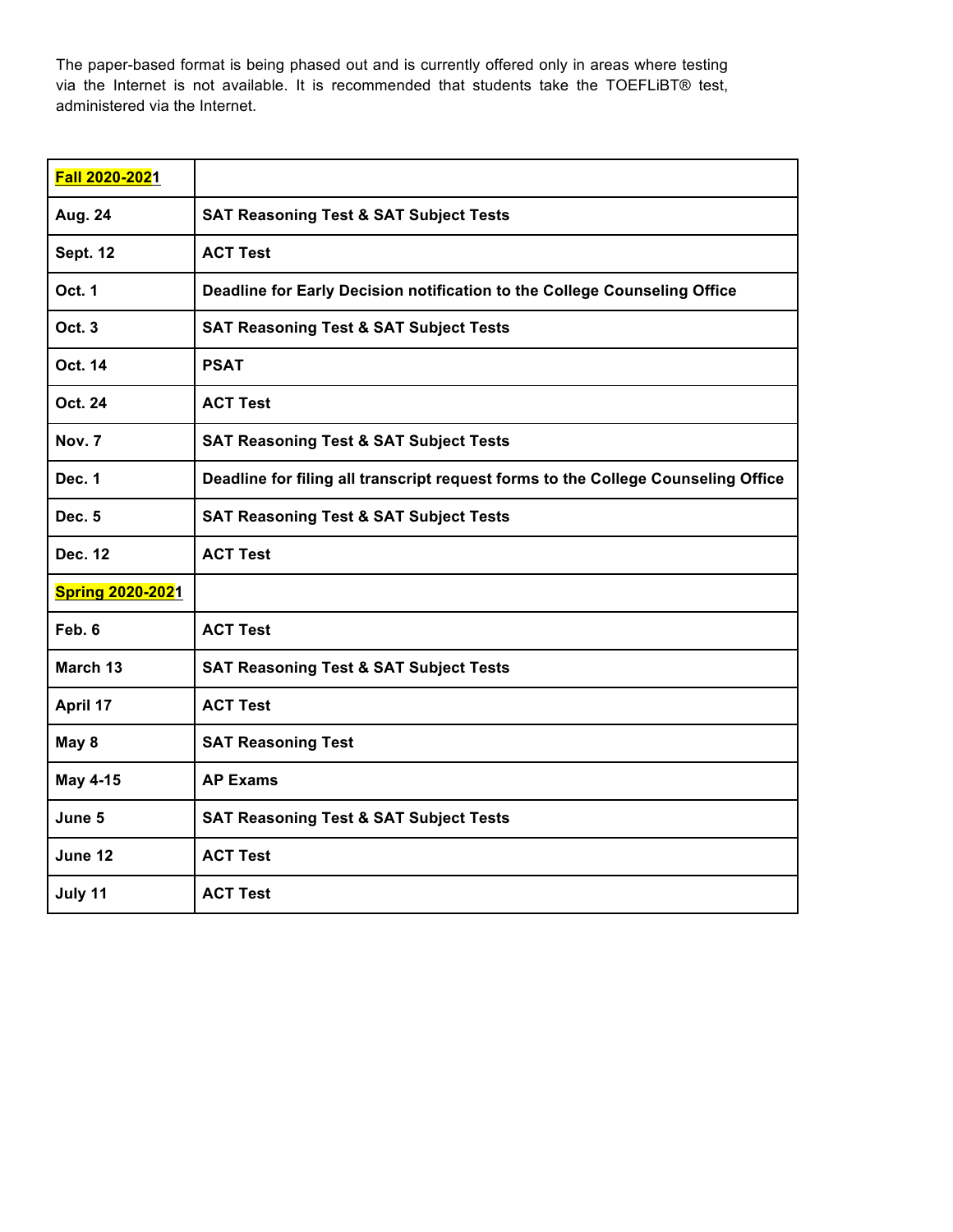# *Courses by Grade Level 2020-21*

The following list of courses by grade level indicates the typical range of courses available to that grade. Students may request courses at other grade levels as long as the pre-requisites and corequisites are met.

\* = New Courses 2020-21

= Global Scholar Credit

| Grade 9            |                            |               | Grade 10       |                         |               |
|--------------------|----------------------------|---------------|----------------|-------------------------|---------------|
| <b>Subject</b>     | <b>Courses</b>             | <b>Credit</b> | <b>Subject</b> | <b>Courses</b>          | <b>Credit</b> |
| English            | English I                  | 3.0           | English        | English II              | 3.0           |
| <b>Mathematics</b> | Algebra I                  | 3.0           |                | English II H            | 3.0           |
|                    | Geometry                   | 3.0           | Mathematics    | Geometry                | 3.0           |
|                    | Geometry H                 | 3.0           |                | Geometry H              | 3.0           |
| Science            | Biology                    | 3.0           |                | Algebra II              | 3.0           |
|                    | <b>Biology H</b>           | 3.0           |                | Algebra II H            | 3.0           |
| History            | <b>Global Humanities</b>   | 3.0           | Science        | Chemistry               | 3.0           |
| World Lang         | Latin I                    | 3.0           |                | Chemistry H             | 3.0           |
|                    | Latin II                   | 3.0           | History        | Modern World History    | 3.0           |
|                    | Latin II H                 | 3.0           | World Lang     | Latin II                | 3.0           |
|                    | Spanish I                  | 3.0           |                | Latin II H              | 3.0           |
|                    | Spanish II                 | 3.0           |                | Latin III               | 3.0           |
|                    | Spanish II H               | 3.0           |                | Latin III H             | 3.0           |
|                    | Mandarin Chinese I         | 3.0           |                | Spanish II              | 3.0           |
|                    | Mandarin Chinese II        | 3.0           |                | Spanish II H            | 3.0           |
| Required           | Peer Leadership            | 0.0           |                | Spanish III             | 3.0           |
|                    | <b>Health and Wellness</b> | 0.5           |                | Spanish III H           | 3.0           |
|                    | Physical Ed                | 1.0           |                | Mandarin Chinese II     | 3.0           |
|                    |                            |               |                | Mandarin Chinese III    | 3.0           |
| Electives          | (See Elective Sections)    |               | Required       | <b>Health Education</b> | 1.0           |
|                    |                            |               |                | Physical Ed             | 1.0           |
|                    |                            |               | Electives      | (See Elective Sections) |               |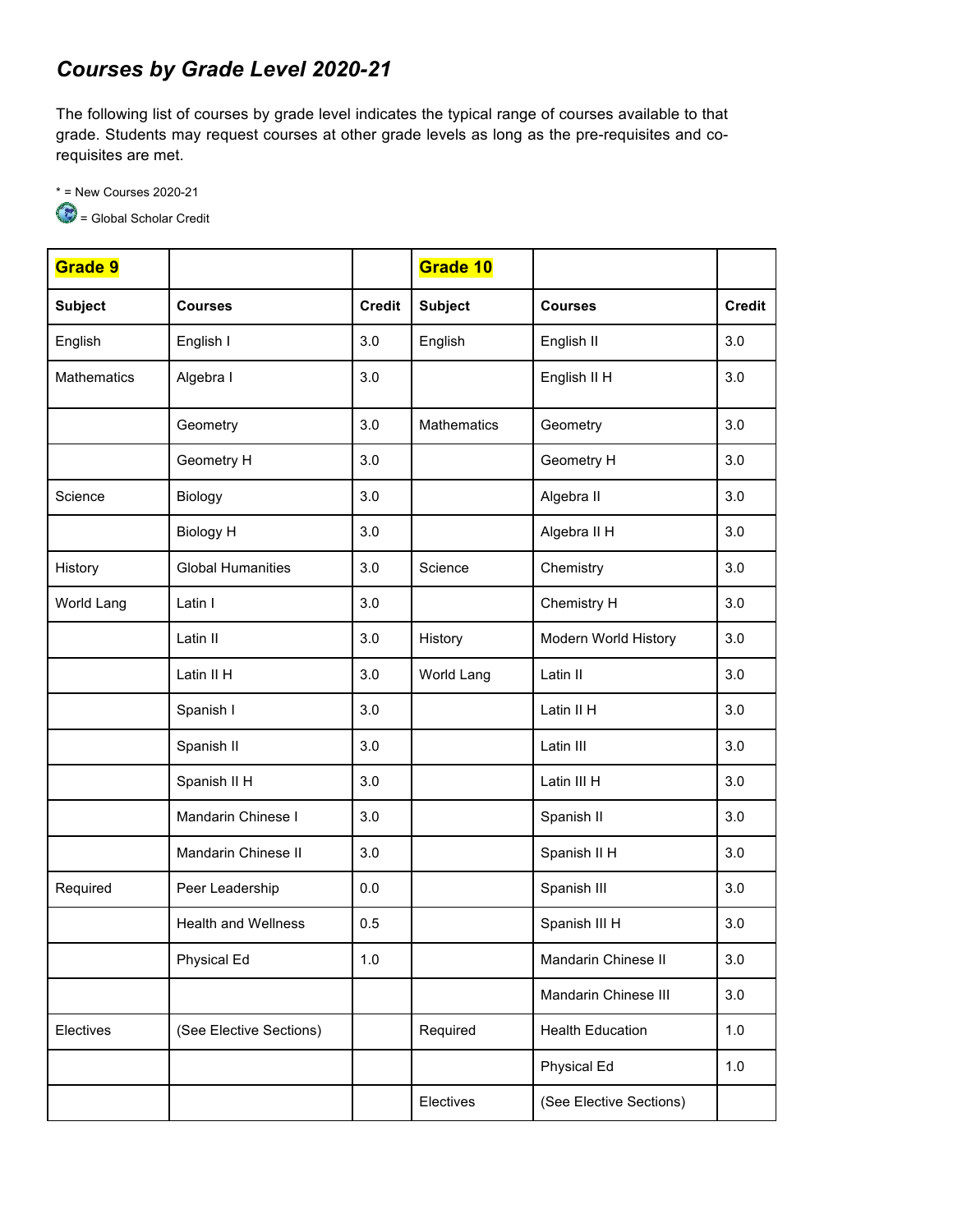| Grade 11       |                              |               | Grade 12        |                                           |               |
|----------------|------------------------------|---------------|-----------------|-------------------------------------------|---------------|
| <b>Subject</b> | <b>Courses</b>               | <b>Credit</b> | <b>Subject</b>  | <b>Courses</b>                            | <b>Credit</b> |
| English        | English III                  | 3.0           | English         | AP English Language & Comp                | 3.0           |
|                | English III H                | 3.0           |                 | AP English Literature & Comp              | 3.0           |
|                | AP English Lang & Comp       | 3.0           |                 | English IV                                | 3.0           |
|                | AP English Literature & Comp | 3.0           |                 |                                           |               |
| Mathematics    | Algebra II                   | 3.0           | <b>Required</b> | Senior Thesis/Internship OR               | 1.0           |
|                | Algebra II H                 | 3.0           |                 | Research Seminar Capstone <sup>(19)</sup> | 3.0           |
|                | Pre-Calculus                 | 3.0           |                 | <b>Financial Literacy</b>                 | 0.5           |
|                | Pre-Calculus H               | 3.0           |                 | Physical Ed                               | 1.0           |
| Science        | Physics                      | 3.0           |                 | <b>College Counseling 12</b>              | 0.0           |
|                | Physics H                    | 3.0           |                 | Senior Speech                             | 0.0           |
|                | <b>AP Biology</b>            | 3.0           | Mathematics     | Pre-Calculus                              | 3.0           |
|                | <b>AP Chemistry</b>          | 3.0           |                 | Pre-Calculus H                            | 3.0           |
| History        | US History                   | 3.0           |                 | Calculus                                  | 3.0           |
|                | AP US History                | 3.0           |                 | AP Calculus AB                            | 3.0           |
| World Lang     | Latin III                    | 3.0           |                 | AP Calculus BC                            | 3.0           |
|                | Latin III H                  | 3.0           |                 | <b>AP Biology</b>                         | 3.0           |
|                | Latin IV                     | 3.0           | Science         | <b>AP Chemistry</b>                       | 3.0           |
|                | Latin IV H                   | 3.0           |                 | AP Physics (Mechanics)                    | 3.0           |
|                | Spanish III                  | $3.0\,$       |                 | Latin IV                                  | 3.0           |
|                | Spanish III H                | 3.0           | World Lang      | Latin IV H                                | 3.0           |
|                | Spanish IV                   | 3.0           |                 | AP Latin                                  | 3.0           |
|                | Spanish IV H                 | 3.0           |                 | Mandarin Chinese IV                       | 3.0           |
|                | Mandarin Chinese III         | 3.0           |                 | Mandarin Chinese IV H                     | 3.0           |
|                | Mandarin Chinese IV          | 3.0           |                 | Mandarin Chinese V                        | 3.0           |
|                | Mandarin Chinese IV H        | 3.0           |                 | AP Mandarin Chinese                       | 3.0           |
| Required       | Physical Ed                  | $1.0$         |                 | Spanish IV                                | 3.0           |
|                | College Counseling 11        | $0.0\,$       |                 | Spanish IV H                              | 3.0           |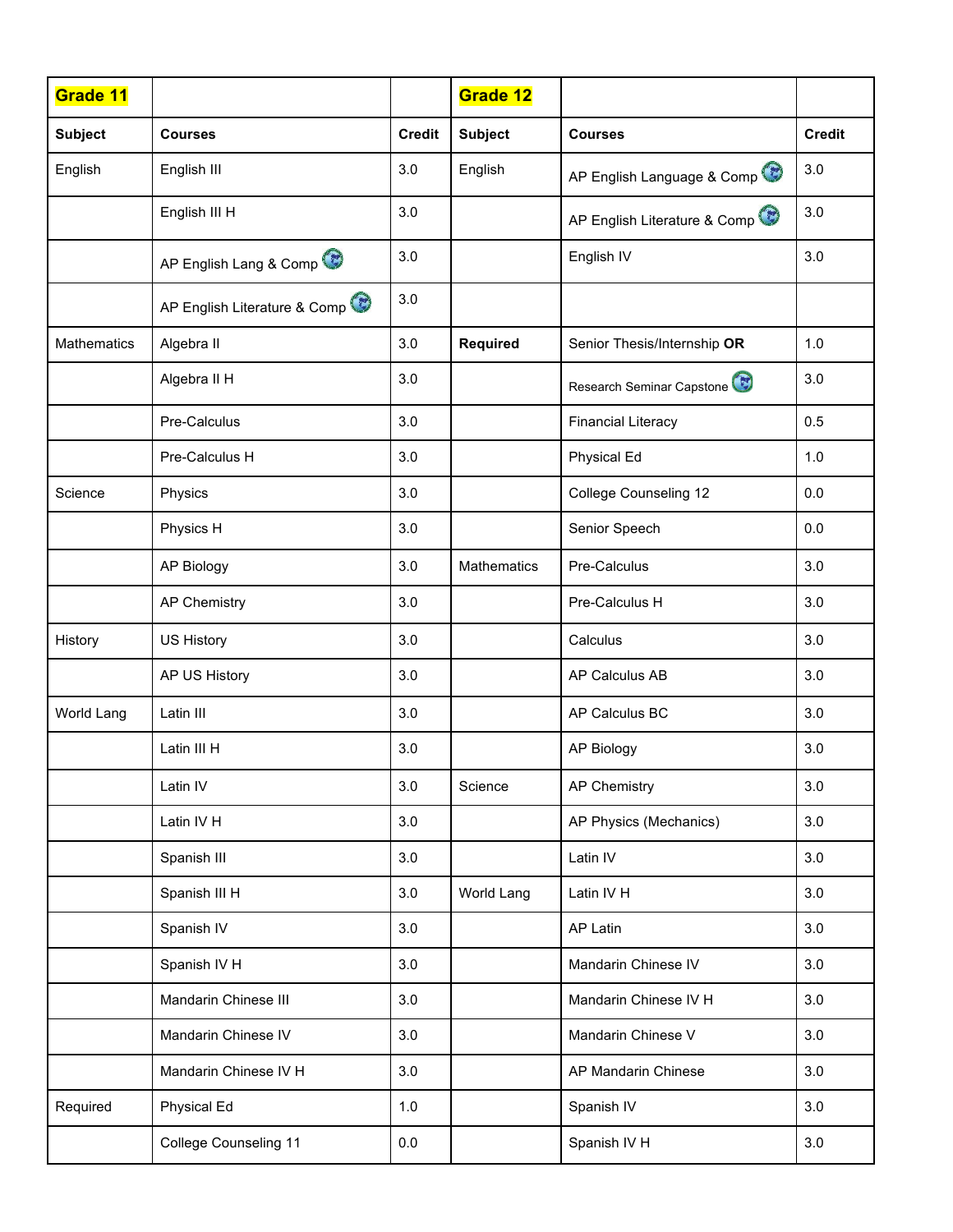|           |                         |  | Spanish V       | 3.0 |
|-----------|-------------------------|--|-----------------|-----|
| Electives | (See Elective Sections) |  | AP Spanish Lang | 3.0 |

| <b>Credit</b>                                  |
|------------------------------------------------|
|                                                |
| 1.0                                            |
| Modern Film/Screenplay (not this year)<br>2.0  |
| 1.0                                            |
| 0.5                                            |
| 0.5                                            |
| 1.5                                            |
| 1.0                                            |
| 3.0                                            |
| $1.0*$                                         |
| 1.0                                            |
| $3.0*$<br>Research in Molecular Sci (Grade 10) |
| $3.0*$<br>Research in Genetics (Grade 10)      |
| 3.0<br>AP Human Geography (Grade 10)           |
| 3.0                                            |
| 3.0                                            |
| 3.0                                            |
| 1.5                                            |
| 1.5                                            |
| 0.0                                            |
| 1.0                                            |
| <b>Broadcast Production (Grade 10)</b>         |

| <b>Electives Grades 11/12</b> |                |               |
|-------------------------------|----------------|---------------|
| Subject                       | <b>Courses</b> | <b>Credit</b> |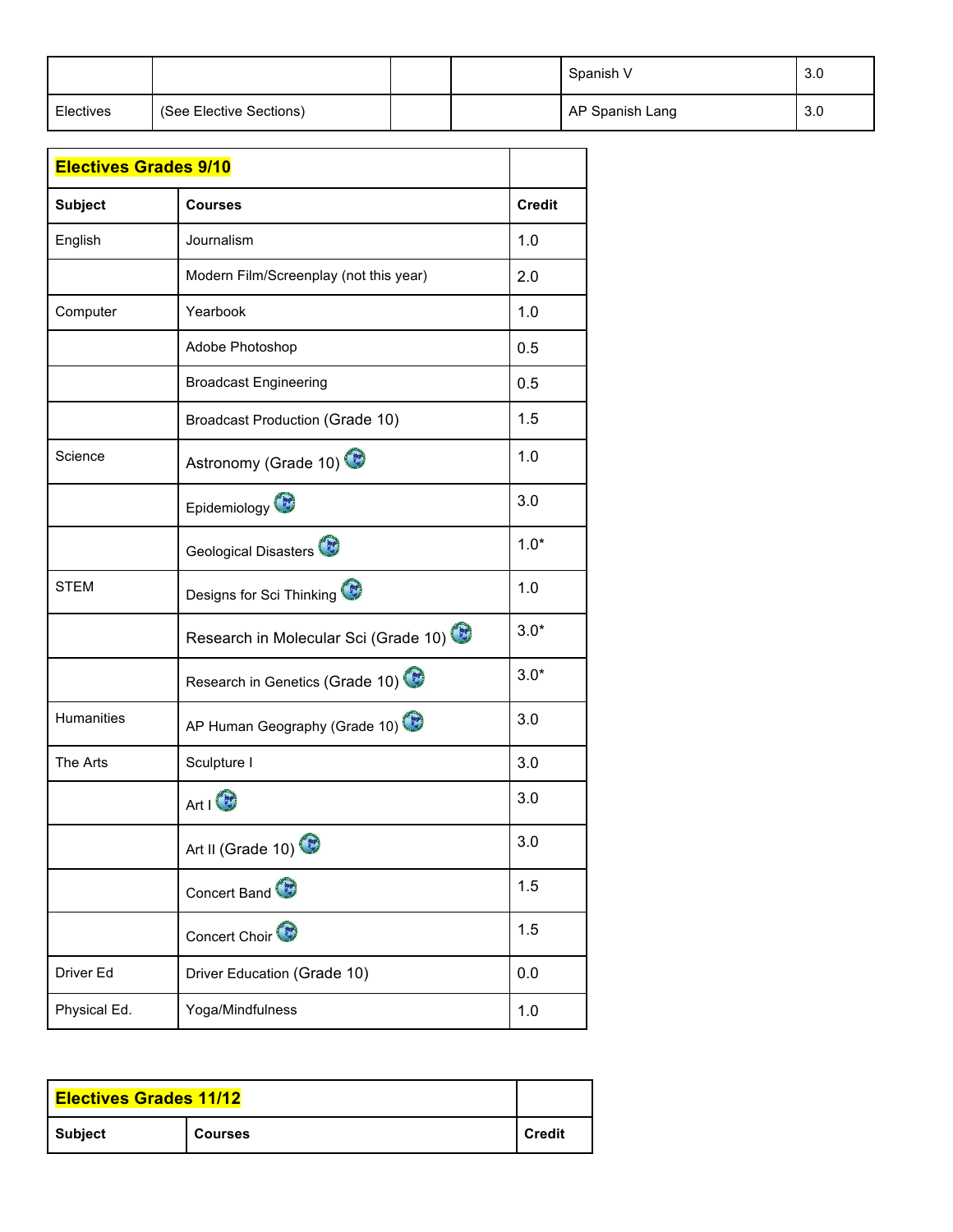| Math               | <b>AP Statistics</b>                                                 | 3.0    |
|--------------------|----------------------------------------------------------------------|--------|
|                    | <b>Statistics</b>                                                    | 3.0    |
| Computer           | Intro to Computer Science                                            | 3.0    |
|                    | AP Comp Science Principles                                           | 3.0    |
|                    | AP Comp Science                                                      | 3.0    |
|                    | Yearbook                                                             | 1.0    |
|                    | Adobe Photoshop                                                      | 0.5    |
|                    | Robotics (not this year)                                             | 1.0    |
|                    | <b>Broadcast Engineering</b>                                         | 0.5    |
|                    | <b>Broadcast Production</b>                                          | 1.5    |
| Science            | Organic Chemistry (not offered this year)                            | 1.0    |
|                    | Epidemiology                                                         | 3.0    |
|                    | Astronomy                                                            | 1.0    |
|                    | Anatomy and Physiology                                               | 3.0    |
|                    | Geological Disasters                                                 | $1.0*$ |
| <b>STEM</b>        | Engineering Your World                                               | 3.0    |
|                    | Designs for Sci Thinking                                             | 1.0    |
|                    | Research in Molecular Sci                                            | $3.0*$ |
|                    | Research in Genetics                                                 | $3.0*$ |
| History/Humanities | AP Psychology                                                        | 3.0    |
|                    | AP Human Geography (not this year)                                   | 3.0    |
|                    | AP Microeconomics                                                    | 3.0    |
|                    | AP US Gov and Politics                                               | 3.0    |
|                    | Latin America/Post World War II/Politics & Media-<br>(Grade 12 only) | 3.0    |
| <b>GSP</b>         | Global Citizenship <sup>(20</sup> (?)                                | 1.0    |
| The Arts           | Art III                                                              | 3.0    |
|                    | Sculpture II                                                         | 3.0    |
|                    | Advanced Studio Art                                                  | 3.0    |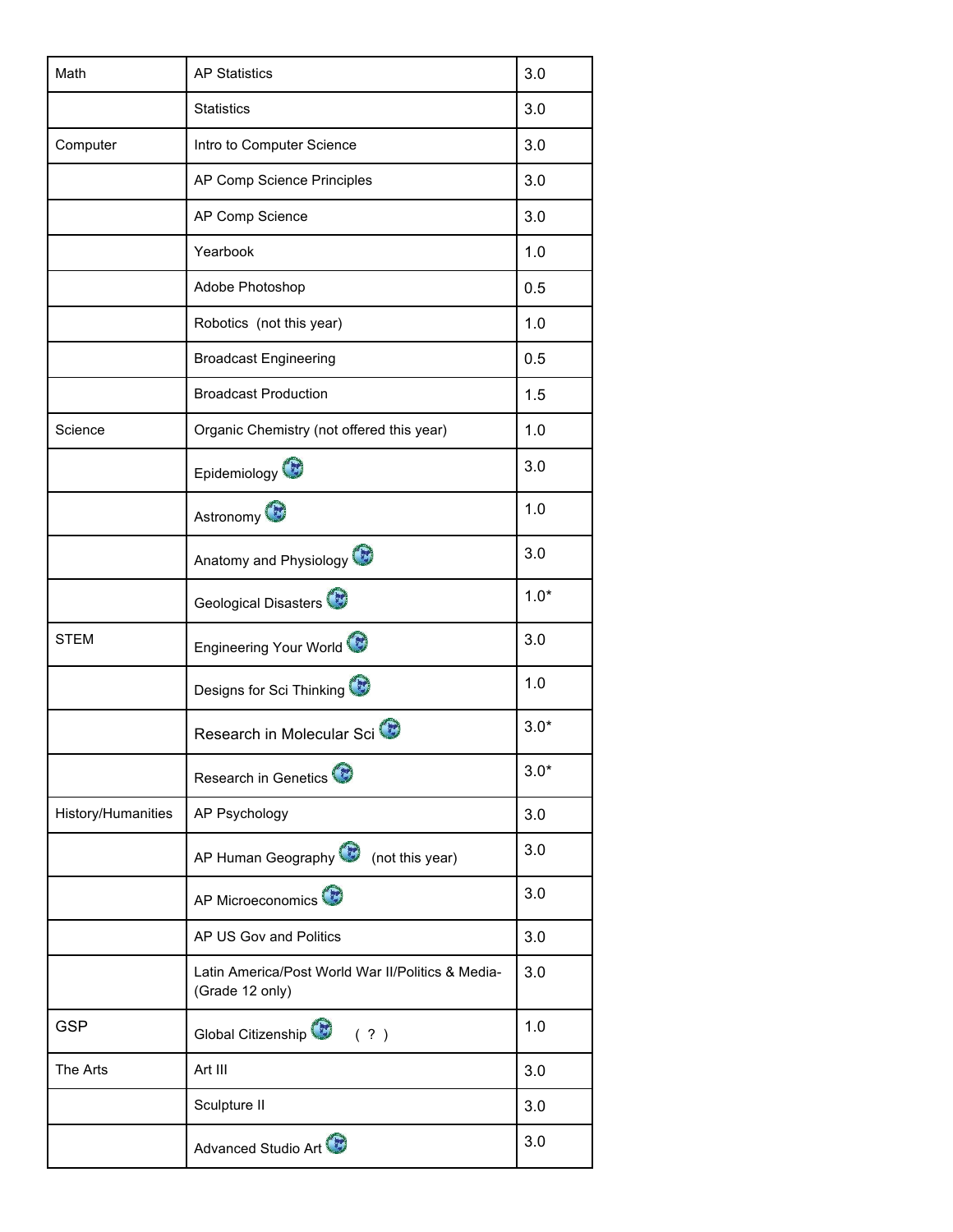|              | AP Studio Art I              | 3.0 |
|--------------|------------------------------|-----|
|              | AP Studio Art II             | 3.0 |
|              | <b>Fundamentals of Music</b> | 3.0 |
|              | Concert Band                 | 1.5 |
|              | Concert Choir <sup>(2)</sup> | 1.5 |
| Health       | Healthy Lifestyles           | 3.0 |
| Senior Elect | Peer Leadership              | 0.0 |
| Physical Ed. | Yoga/Mindfulness             | 1.0 |

| <b>Athletics</b> |                      |
|------------------|----------------------|
| Fall             | Soccer (Boys)        |
|                  | Soccer (Girls)       |
|                  | Tennis (Girls)       |
|                  | Volleyball (Girls)   |
|                  | Cross Country (Coed) |
| Winter           | Basketball (Boys)    |
|                  | Basketball (Girls)   |
|                  | Cheerleading (Coed)  |
|                  | Swimming (Coed)      |
|                  | Track & Field (Coed) |
| Spring           | Baseball (Boys)      |
|                  | Golf (Coed)          |
|                  | Lacrosse (Boys)      |
|                  | Softball (Girls)     |
|                  | Tennis (Boys)        |
|                  | Track & Field (Coed) |

# *English*

Literature communicates ethics, traditions, values, and elicits empathy. Literature introduces students to cultures, history, psychology, and the shared struggles of the human experience. Reading, writing and oral skills are an integral component of learning and communication and are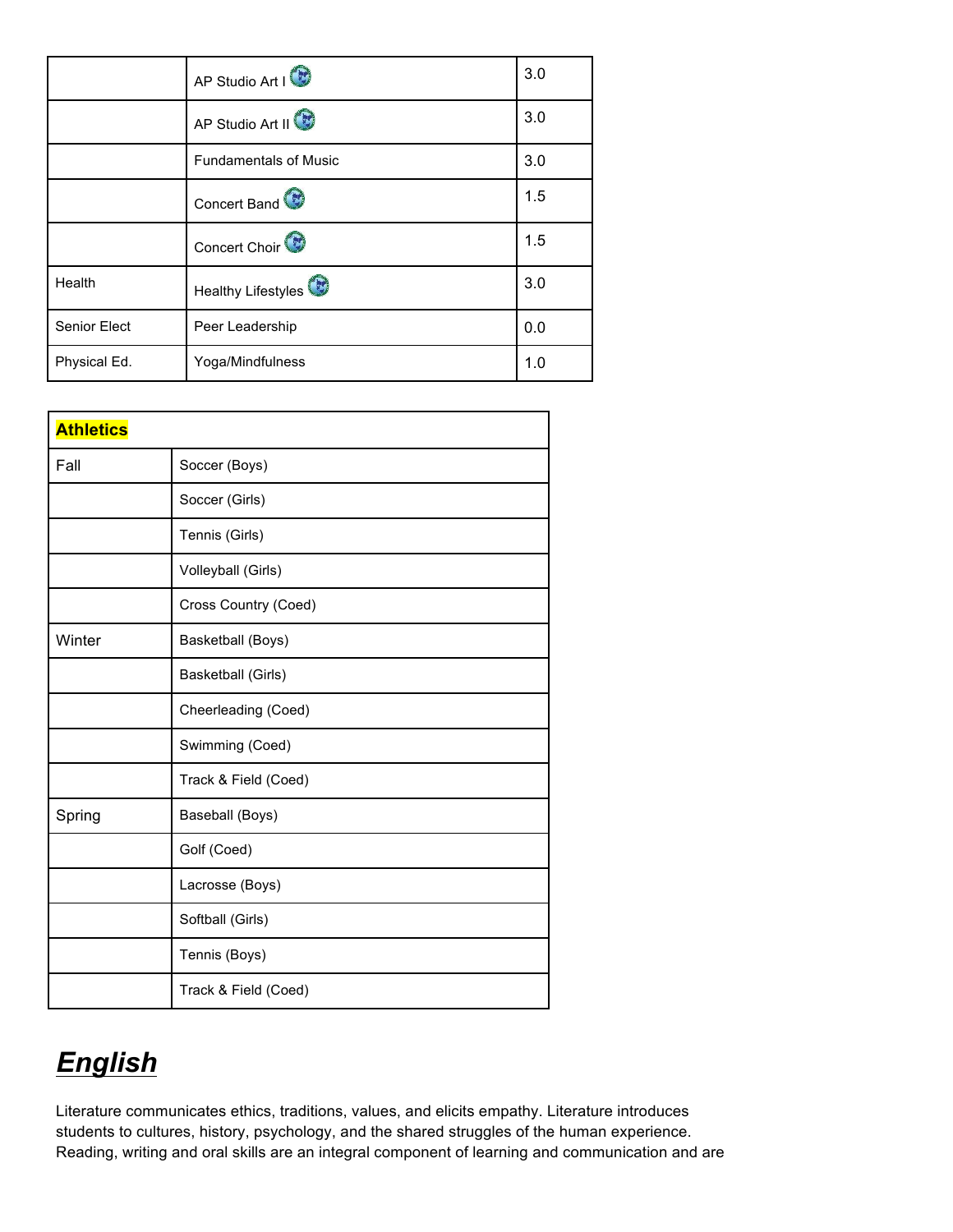essential to success in all academic disciplines. Therefore, Upper School students are required to take English all four years. The courses in the English Department are designed to generate close reading of the texts, creative and unique written analysis, as well as thoughtful class discussion and insightful self-reflection.

Students will develop strong reading skills and foster an appreciation for a variety of perspectives. In each grade, students read works by diverse authors in a variety of genres (fiction, non-fiction, drama, and poetry). Texts are chosen for each course with the goal of extending beyond literary analysis and challenging our students to read closely, think critically, problem solve, and communicate effectively. Framing a literary work within its historical, cultural, and philosophical context will extend the students' appreciation for the individual work's intrinsic value.

The English Department is committed to helping students write thoughtful, well-developed written responses to literature. Writing skills are practiced in a variety of formal and informal essays. On an individual basis, students will receive specific instruction from their instructor or from another instructor in the English or History department to further the composition of an essay or paper. Students compose research papers based on various sources with the length and sophistication of the papers increasing from freshman to senior year.

We strive to foster an environment where students develop a lifelong appreciation for literature as they pursue their own voice and vision as readers, writers, and speakers. Our curriculum prepares students for academic success in college and ultimately provides students with the ability and desire to be inquisitive, lifelong learners.

**All courses are subject to change depending on student enrollment and faculty availability.**

# **English Courses, Grades 9-11**

# **English I (3 credits)**

Ninth grade marks a year of transition in which students are required to approach the study of literature with a greater degree of sophistication. Emphasis will be placed on critical thinking and literary analysis, while the fundamental reading, writing, speaking, and listening skills are reinforced.

The major focus of English I is the bildungsroman, a literary work that depicts the psychological development, spiritual growth and moral education of its protagonist. Students will consider the "coming of age" story and the universal themes it encompasses such as resilience, heroism, fate, family, home, race, identity and acceptance. Moreover, throughout the course, students will consider the various "journeys" (literal and figurative) they have taken and how these journeys have shaped them, their ideas about others and the world they inhabit.

Grammar, punctuation, vocabulary, composition, and usage will be taught within the context of, and applied to, the reading and writing assignments, sharpening each student's processing and revision skills. Students will write several essays defending their thesis as well as two short research papers, using appropriate documentation, according to MLA guidelines. Independent reading projects will be assigned to supplement class assignments. Students will study a wide range of literature including, but not limited to novels, short stories, poetry, drama, and nonfiction. Selected classic, modern and contemporary texts may include *The Catcher in the Rye*, *The Odyssey*, *Romeo and Juliet*, *American Born Chinese*, *The Secret Life of Bees* and *The Hate U Give*.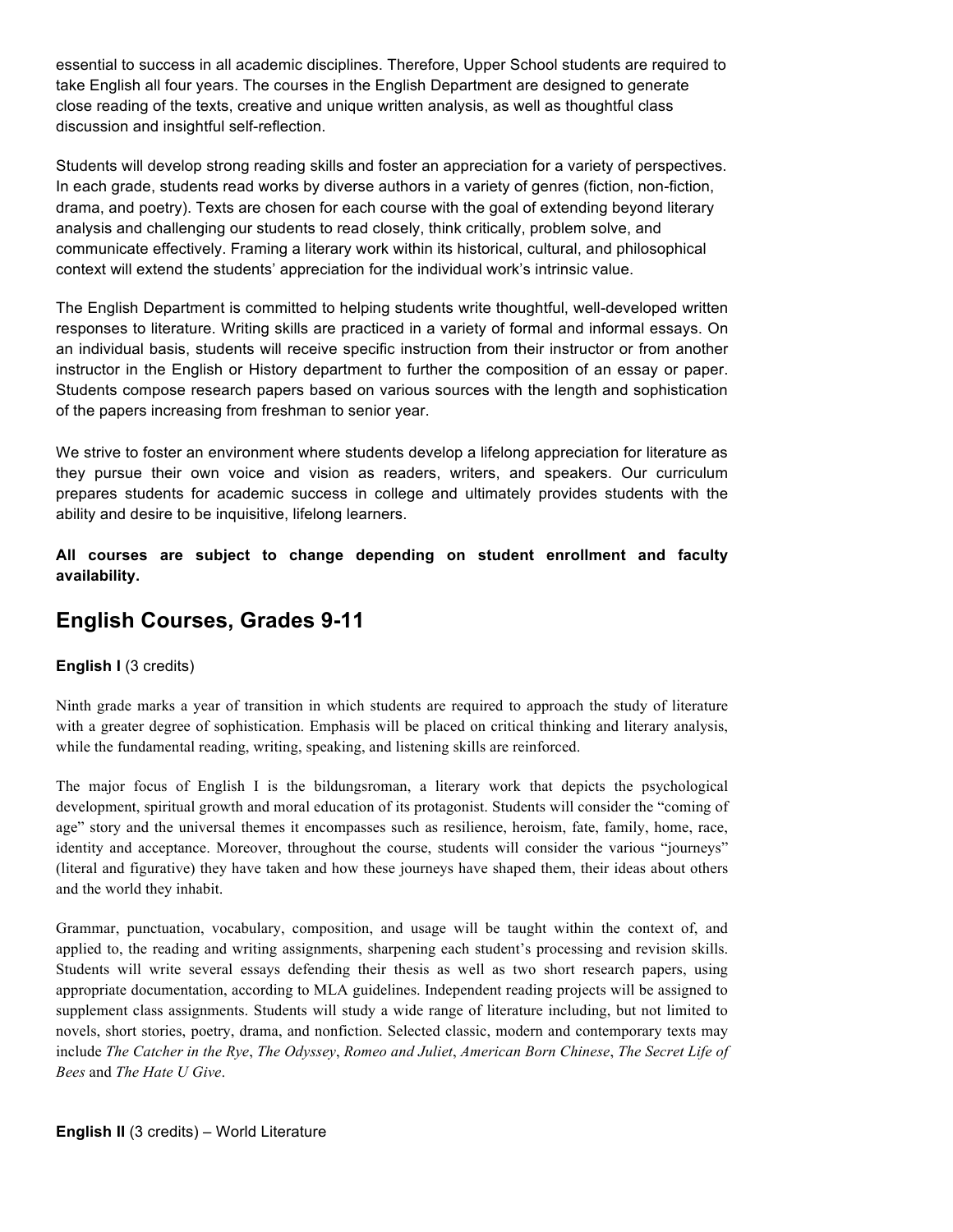The objective of sophomore English is to involve students in the exploration of World Literature from a global perspective through an integrated approach which links reading, writing, listening, and speaking. Students in English II will consider themes of diversity, identity, and acceptance of others through a study of classic, modern, and contemporary World Literature. The selections of literature will be predicated on specific global locations and lenses. In addition, the reading selections will incorporate a study of history to better supply a context for an appreciation and understanding of the literature, emphasizing a variety of prose and poetic genres. The course is designed to improve students' ability to read for a variety of purposes, plan and write for a wide range of audiences, apply standard English grammar and usage, speak effectively while simultaneously listening responsively, and develop and apply higher order (critical) thinking skills. In addition, the course will take a process approach to the teaching of writing. Students will work to refine the writing skills developed in Freshman English. Assignments will focus on writing in a multitude of genres. Activities and assessments will afford students the opportunity to expand their vocabulary, refine their analyses of the literature and their understanding of various media, and improve their speaking, listening, and presentation skills. Students will write critical and argumentative essays, engage in creative writing projects, and make technology-assisted oral presentations. Selected texts may include *Dr. Jekyll & Mr. Hyde*,

*Like Water for Chocolate*, *Macbeth*, and *Purple Hibiscus*.

### **English II Honors** (3 credits) – World Literature

#### (Prerequisite: 93 or above in English I and departmental approval)

English II Honors is an accelerated course that requires students to work as self-directed and reflective learners and as leaders and collaborators. Students will explore how literature from a variety of traditions illuminates and gives meaning to the human experience. In reading a diverse range of texts predicated on specific global locations and lenses, students consider the ways these texts present perspectives on place, culture, identity, and belief. The reading selections will incorporate a study of history to better supply a context for an appreciation and understanding of the literature, emphasizing a variety of prose and poetic genres.

While the course content will occasionally overlap that of a non-honors course, the standards of the course and the level of discussion, coupled with more rigorous texts, will present greater challenges for the students. Through class discussions and writing assignments, students will focus on the power of an effective argument and learn how to craft their own. Higher order (critical) thinking skills will be reflected in the quality of student performance in critical and argumentative essays, creative writing projects, and technology-assisted oral presentations. Students will further develop their understanding of mechanics and writing conventions, demonstrate their ability to write in a variety of genres, and verbally participate in both small and large group discussions on a daily basis. While the form of the standard essay is emphasized, special attention is given to composing original, focused thesis statements, incorporating in-depth analysis, utilizing authentic tone of voice, and addressing an author's style as well as their broader purpose. Selected texts may include *Dr. Jekyll & Mr. Hyde*, *Like Water for Chocolate*, *Macbeth*, *Waiting for Godot*, and *The Thing Around Your Neck*.

### **English III** (3 credits) - American Literature: Versions of a Dream

During junior year, students are challenged to study how various genres of writing and speaking transformed over time, spreading across the United States, defining and redefining what it means to be American. The literature selected for this course represents the diversity found in American culture, and includes a broad selection of genres, ranging from: poetry, plays, short stories, fiction, and non-fiction. The course highlights historical context as well as thematic development through reading, writing, listening/viewing, and speaking. Analysis, interpretation, and appreciation of American literature are emphasized through student-centered examination of the following: What does it mean to be 'American'? What is the 'American Dream'? Is the 'American Dream' attainable today? By the end of the course students will have developed the following skills: thinking critically, close reading, research, writing in several different modalities, working collaboratively, and public speaking. Major texts may include but are not limited to *A Raisin in the*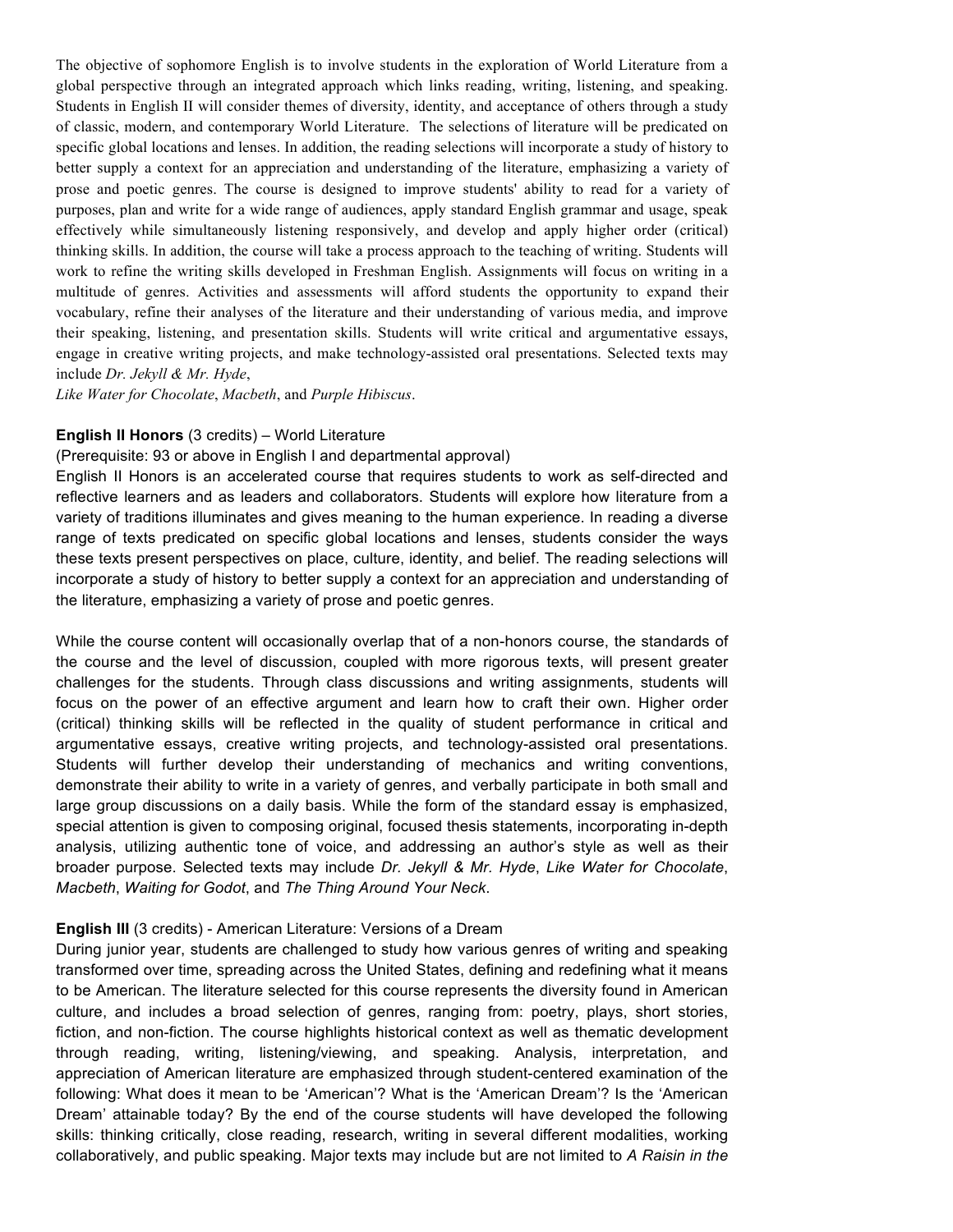*Sun, The Crucible,* and *The Great Gatsby* with other units devoted to the study of Native Americans, the Declaration of Independence and Constitution, and Transcendentalism.

### **English III Honors** (3 credits) - American Literature

(Prerequisite: 90 in English II Honors or 93 in English II and department approval)

English III Honors is an accelerated course designed and devoted to an in-depth study of the American experience as captured in the seminal works of past and present American authors. The literature selected will be examined and analyzed through both chronological and thematic lenses and parallel to U.S. History class. As such, assigned texts and readings represent the spectrum of works in American writing, while incorporating authors of diverse backgrounds and a broad selection of genres, including but not limited to: poetry, short stories, fiction and nonfiction. The ultimate goal of this class is to expose students to various periods of American culture, history, and heritage, and the ideas and forces that shaped the times. Students' examination of American literature will focus on four essential questions: How do time and place affect our thinking? Is 'liberty and justice' attainable for all? What makes a good citizen? What makes something beautiful?

In addition, students will explore, through personal, persuasive, and argumentative writing: what does it mean to be 'American'? What is the 'American Dream'? Does everyone have the equal opportunity to pursue the 'American Dream' today? How do my cultural heritage and the heritage of my country contribute to who I am? By the end of this course students will have developed an intimate familiarity with the American literary scene while also acquiring a firm grasp of the ways in which ideas can be communicated. Major texts may include but are not limited to *The Adventures of Huckleberry Finn*, *A Raisin in the Sun, The Crucible, On the Road, If Beale Street Could Talk* and *The Great Gatsby* with other units devoted to the study of Native Americans, the Declaration of Independence and Constitution, and Transcendentalism.

# **AP English Language and Composition** (3 credits) Grades 11 & 12

(Prerequisite: 90 or above in English II H or 93 or above in English II and departmental approval) Advanced Placement English Language and Composition is primarily a course in both effective writing and critical reading. As students analyze a variety of prose texts, they will become increasingly aware of different writing styles. Understanding an author's purpose, audience expectations, and subjects as well as the generic conventions and the resources of language, all contribute to the effectiveness of students' writing.

The course allows students to write in all modes of rhetoric-description, narration, exposition, and persuasion and on a variety of subjects from personal experiences to public policies, from imaginative literature to popular culture. AP Lang. will emphasize expository, analytical, and persuasive writing, which forms the basis of academic and professional communication. In addition, it will include personal and reflective writing that fosters the development of writing facility in any context. Ideally, students should develop an awareness of the expressive potential of language along with an ability to utilize some degree of that potential. Students in this course are REQUIRED to sit for the Advanced Placement English Language and Composition exam in May.

\*College Board description

# **Advanced Placement English Literature and Composition** (3 credits) Grades 11 & 12

(Prerequisite: 90 or above in English II Honors or English III Honors with department approval or 93 or above in English II or English III with department approval)

Students who enroll in Advanced Placement English Literature and Composition will be provided with an academic experience paralleling that of a college level literature course. AP Lit. students will engage in close reading and rigorous analysis of college-level works from a range of genres including: novels, short stories, poetry, and drama. Every student is expected to be an active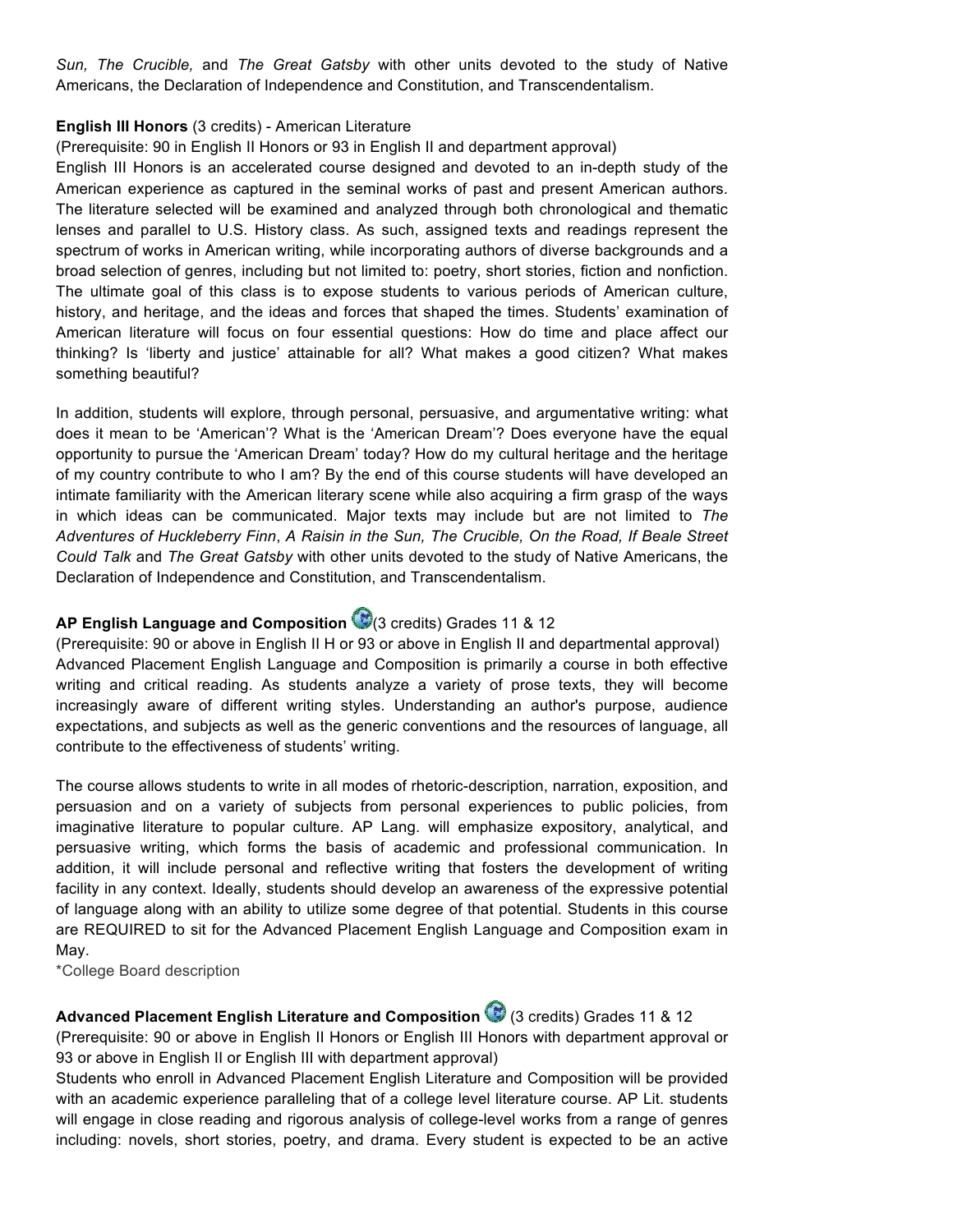participant in all aspects of the course in order to establish connections between their observations and the author's intentions, ultimately working towards an interpretive conclusion.

The central focus of the course will be intensive analysis of the literature and secondary critical essays through class discussions, oral presentations, and formal writing assignments. In conjunction with the literature, students will also develop skills including sophisticated use of literary terminology. Emphasis is placed on thoughtful and cogent readings using theoretical frameworks. As such, students will write expository, analytical, and argumentative essays on the literature. Students will also compose a research paper responding to a piece of literary criticism.

Texts will range from contemporary works such as Morrison's *Beloved* and Hamid's *Exit West* to selections from classic literature including Shakespeare, Sophocles, Kafka, Camus, Shelley, Ibsen, Perkins Gilman, Hemingway, Chopin, Hurston and Conrad. Students in this course are REQUIRED to sit for the Advanced Placement English Literature and Composition exam in May.

#### **English IV** (3 credits)

English IV is taught to seniors as a series of focused trimester long courses, each with its own theme. Students immerse themselves in a single focus, using novels, short stories, poetry, and drama to explore the subject. The trimester titles include but are not limited to:

Creative Writing; Three Authors; Three Eras, Modern Film & Screenwriting; Hip Hop Lit; Wit, Humor, and Satire; Emotions and Notions; Classic Twentieth-Century African American Literature; Seminar: Religion, Literature, and Culture.

### Creative Writing

Creative writing students will be given the opportunity to develop their voice as a writer by engaging in various writing exercises including mimicking styles, developing pieces based on audio and visual prompts, writing in groups, and writing on specific themes.

The central goal of the course is for students to further develop an appreciation and enjoyment of literature. Successful writers excel because they are also avid readers, so it is recommended that every student read as much as possible. Creative writers will sharpen their critical reading skills through reading, discussing, presenting and writing, and they will learn the conventions of critique in a workshop setting. Students will learn as well as practice skills that will help them create original, provocative, and insightful work of their own. Students will have an increased understanding of how a published writer structures his/her work. Students are encouraged to bring their own creative as well as academic goals to the class. At the end of the course, students will have produced a portfolio of work consisting of poems, short stories and a one-act play.

#### Three Authors & Three Eras

This course introduces students to the literary highlights of the Lost Generation, the Civil Rights Movement, and the Vietnam War. Authors that are included – Ernest Hemingway, Toni Morrison, and Tim O'Brien – will serve as the respective catalysts for each of these three eras, while supplementary works from other authors will be featured as well.

# **English Electives – Other course themes include:** *(Please note electives are subject to change)*

# **The Ancient Greek Hero** (1 credit, Global Scholar credit**)** *Not this year*

This course is a survey of the early Greek epics *The Iliad* and *The Odyssey*. Students will read selections of each poem in English translation and discover the passion and the agony of fighting as a warrior in the Mycenean cultural tradition. Early ideas of Hellenic culture, the oral tradition, the composition or authorship of the poems, and the formation of proto-Greek identity form the foundation of this introductory course on the epic poems of Homer.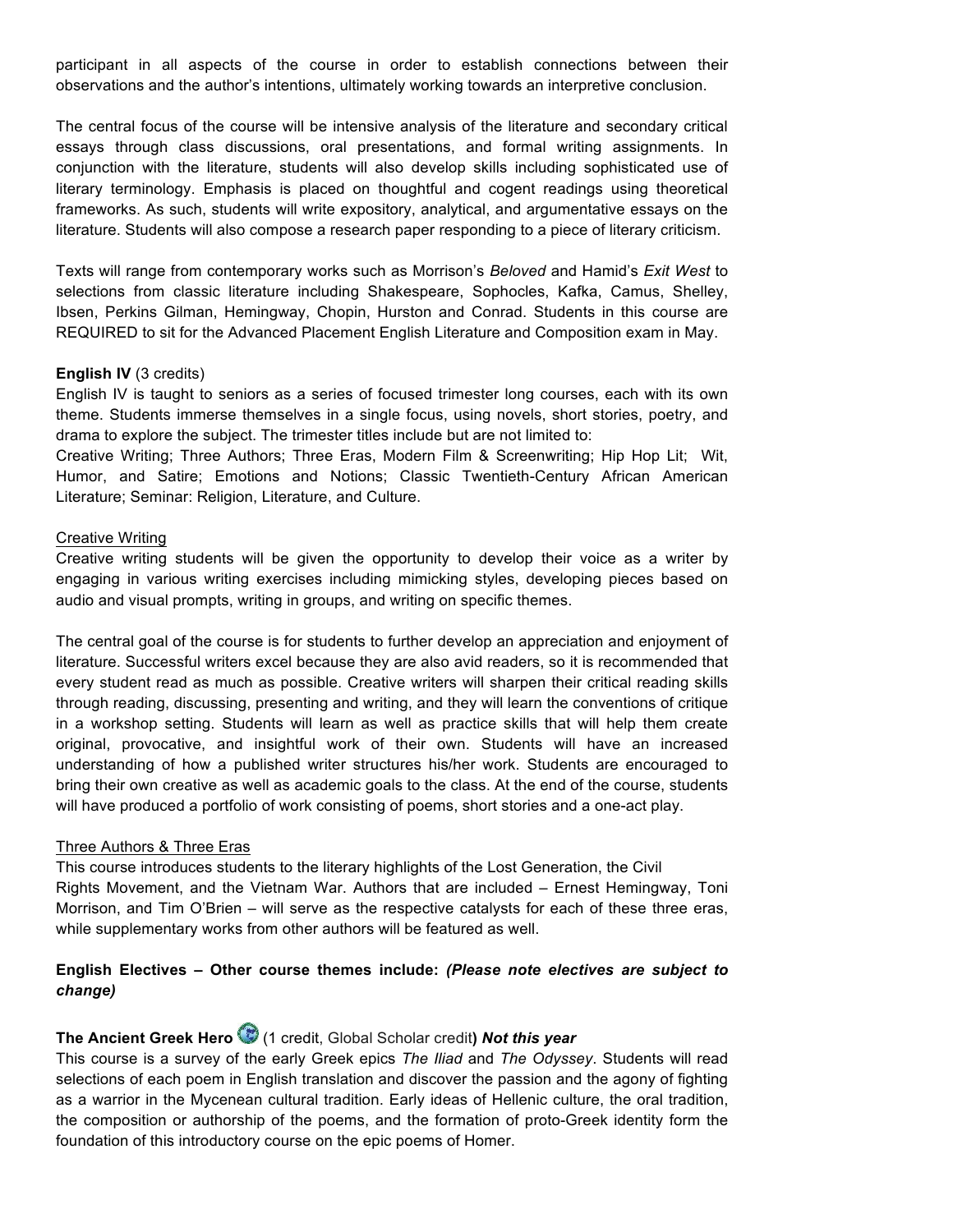# **Exploring Human Nature Through the Short Story: The challenges of being human** credit, Global Scholar credit) *Not this year*

Drawing on the lives of characters found in short stories, poetry, drama, and songs from diverse cultures, and using a psychological and sociological literary criticism approach, students will explore the essential question: What does it mean to be human? In a seminar-type setting, students will investigate the motivations, beliefs, and behaviors exhibited by or faced by the literary characters met in each short story. Following the reading, students will work together to share personal impressions, understandings, and questions – always questions - in order to reach a collective appreciation of human behavior that will allow us to better understand ourselves and others.

### **A History of American Music** (1 credit) *Not this year*

A History of American Music traces the evolution and diversity of music in the U.S. from the precolonial era to the present. This course approaches the study of American music from both historical and literary perspectives, highlighting the inevitable connections between time, culture, art, and geography. Some texts may include *America's Musical Life: A History, Ma Rainey's Black Bottom, Sonny's Blues, High Fidelity,* and *The Electric Kool-Aid Acid Test.* By the end of the course students will have developed the following skills: thinking critically, close reading, writing in several different modalities, research, working collaboratively, and public speaking.

### **Monsters** (1 credit) *Not this year*

This course seeks to answer fundamental questions about the human experience. Why are we so drawn to narratives about Monsters? What makes something 'monstrous?' Are there stories that should not be told because of their monstrous content? Seniors begin the year reflecting and analyzing a text read over the summer which addresses what one might consider 'monstrous' characters or behavior*.* Students also present ecocriticism analyses of the book, exploring the role of the environment in the story. This opening unit culminates with students' first major paper and then transitions into the course's second text, *No Country for Old Men.* Simultaneously, students will read and analyze an anthology, *Monsters: A Bedford Spotlight Reader,* a collection of academic essays seeking to understand our fascination with monsters. This text discusses myth and iconic films. The course culminates with a brief introduction to film analysis, followed by a viewing of the Coen Brothers' vision of *No Country for Old Men*. By the end of the trimester, students will have developed the following skills: thinking critically, close reading, writing in several different modalities, working collaboratively, and public speaking.

# **Emotions and Notions: The challenges of being human**  $\bigcirc$  (1 credit) *Not this year*

Drawing on the lives of characters found in short stories, poetry, drama, and songs from diverse cultures, and using a psychological and sociological literary criticism approach, students will explore the essential question: What does it mean to be human? In a seminar-type setting, students will investigate the motivations, beliefs, and behaviors exhibited by (or faced by) the literary characters we meet. Following our readings, we will work together to share personal impressions, understandings, and questions – always questions - in order to reach a collective appreciation of human behavior that will allow us to better understand ourselves and others.

### **Modern Film & Screenwriting** (2 credits) *Not This Year*

Students will view modern films as well as analyze their respective screenplays. Connections will be made between the film and its sociopolitical and artistic contexts.

Daily classes will involve writing exercises and the development of material through workshop and individual conferences. The major goal of the writing component is for each student to complete as well as shoot a 10-page screenplay that is to be submitted to Wardlaw's Independent Film Festival.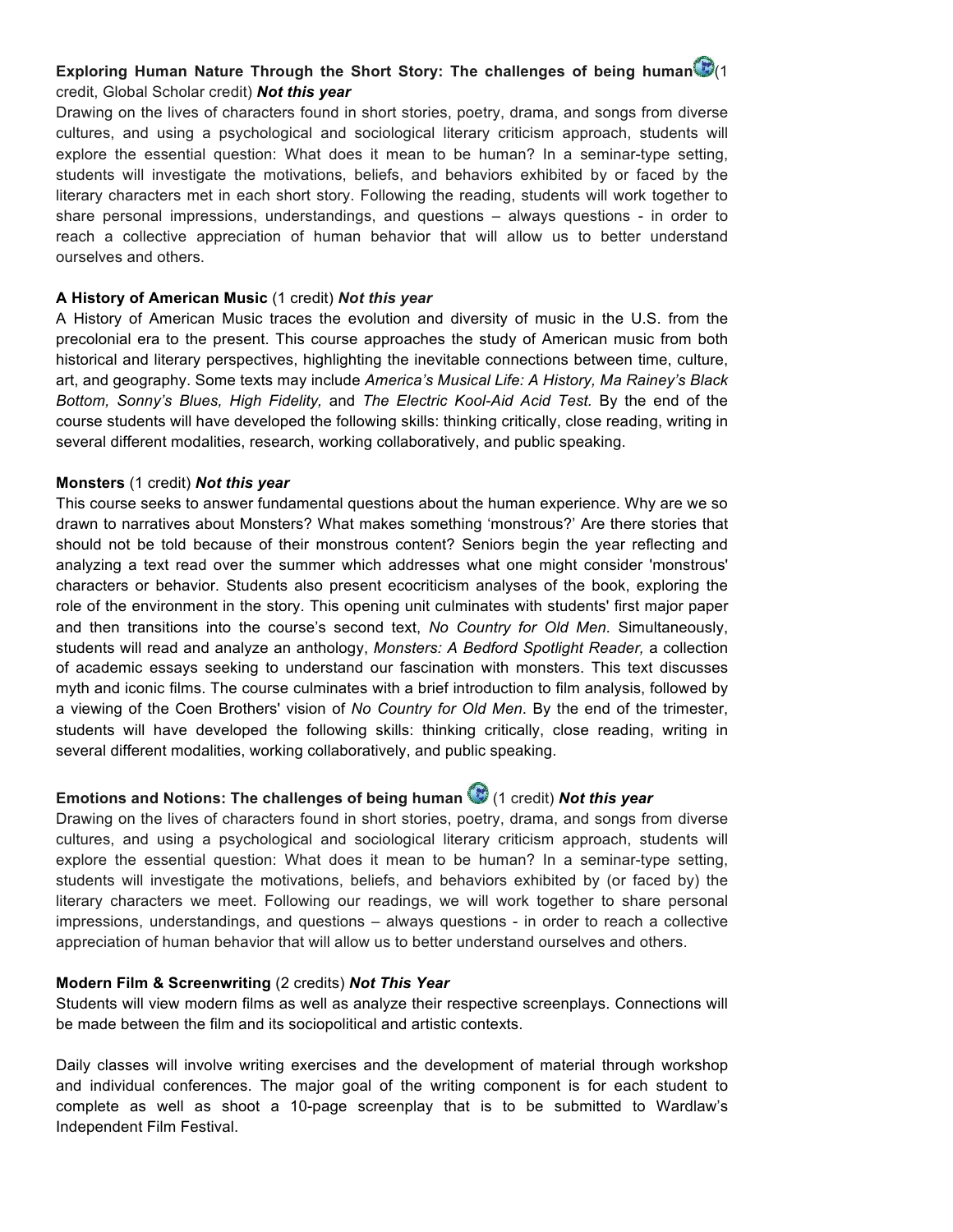# **Wit, Humor, Satire: Irony, Location, Lens** (1 credit) **Not this year**

This course introduces students to an important type of Western literature that is found in almost every genre from drama (Aristophanes, Moliere, Wilde and Shaw) to poetry (Horace, Juvenal, Pope, Byron, and Frost) to stories and novels (Aesop, Chaucer, Voltaire, Gogol, Benson, Waugh and Roth). These authors and many others –including major authors writing today—have developed comedy and satire into an effective literary tool for looking at and critiquing their society. This class will emphasize the differences between comedy and satire, their methods, and their purposes. The focus in this class is on the distinctive satirical 'brand' of humor, with a particular emphasis on the subjects of ethnicity, war, religion, and politics. Further emphasis is on the genres of humor, their history and derivation, methods, and purposes. By the end of the course, students should be able to:

- Articulate the difference between satire and parody
- Identify the major archetypes in American humor and satire
- Explain the comedic and satirical legacy of Mark Twain
- Trace the origins of the various styles of American humor and satire
- Define the contributions made to American satire and humor by women and various ethnic groups
- Name the outstanding contributors to the development of humor and satire
- Identify the role of accents and dialects in satire
- Identify current examples of satire in literature, film, television, and theatre
- Explain the importance of the First Amendment as it pertains to American humor and satire

# **Hip Hop Lit: Politics, Poetics, & Power**  $\bigcirc$  (1 credit) **Not this year**

Can Hip Hop be considered a form of literature? Yes. Hip Hop is the language of the youth; even those who might not identify with its culture have been affected by its influence. What started in the South Bronx during the 1970's has spread to every corner of the globe. New generations are constantly remixing, sampling and redefining this culture – which is more than simply rap music.

Hip Hop Lit is a social justice course that will use the genre of Hip Hop as a platform for examining social issues ranging from: sexism in the media, censorship, oppression, acculturation, and the effects of diaspora or cultural appropriation. The class is academic in its purest sense. "The real value [of Hip Hop in the English classroom] is in what Freire calls, "critical consciousness" – an awakening to the world around us" (Mooney)\*. At the beginning of the course, students will learn about the sociocultural and historical roots of Hip Hop, examining poverty in the South Bronx, white flight, and the impact of urban development and gentrification. Students will examine an array of texts, including newspaper articles, scholarly journals, documentaries, and analyze lyrics from a variety of artists, highlighting the politics, poetics, and power of Hip Hop. Our primary text will be, *Book of Rhymes: The Poetics of Hip Hop*, by Adam Bradley.

Throughout the trimester students will be asked to participate in a Word-Up competition and an Open-Mic session. Students will continually be asked to share something they write – be it a poem, rap, or freestyle. As a class, we will explore the impact of slam poetry, finding value through interacting with people as writers, spokespersons, and social advocates. Students will write about what inspires them, finding their voice through the voices of those that have come before.

\*Mooney, Brian. "Hip Hop Lit: A Learning Community." *Hip Hop Lit Reflections. Bemoons.wordpress.com*. 6 June 2013. Web. 1 May 2017.

# **Classic Twentieth-Century African American Literature** (1 credit) *Not this year*

This course examines classic and contemporary texts from the African American literary canon. A survey of the following literary movements and thematic concerns will be feature: The Harlem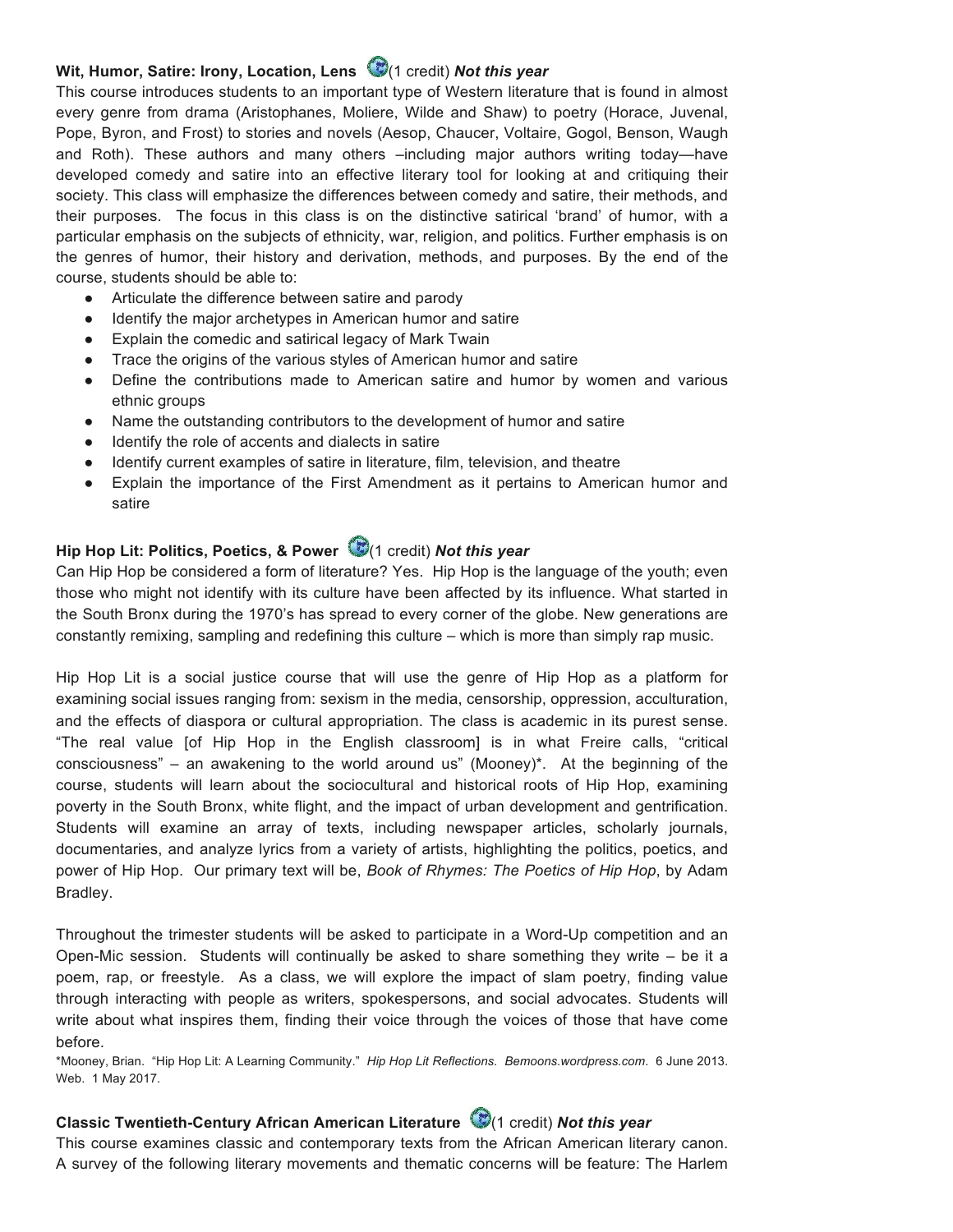Renaissance, The Protest Novel, The Chicago Renaissance, The Black Arts Movement, Contemporary African American Women Authors – post 1970's, and Representations of Caribbean and Southern American Communities. This class will observe the literary conventions African American authors employ in their writing and interrogate their portrayal of race, gender, class, and identity. Students will analyze how vernacular theory can enable the interpretation of African American Literature. The primary texts will be: Claudia Rankine's *Citizen*, Alice Walker's *The Color Purple*, and James Baldwin's *If Beale Street Could Talk*.

# **Seminar: Religion, Literature, and Culture** (1 credit) *Not this year*

*What is belief? Why do people believe what they believe?* This elective will explore the intersection of religiosity, literature, and culture across place and time. Beginning with the ancient world, we will discuss and debate the many myths and practices that inform, and are informed by, spiritual belief and religious practice. Attention will be given to distinguishing ideology from practice and challenging assumptions we all hold about religious traditions. Sacred texts will be examined, and students will have an opportunity to draw comparisons and contrasts amongst the major world religions. Contemporary fiction and film will form an integral component of our inquiry. Students will complete a series of short written reflections and a final seminar project.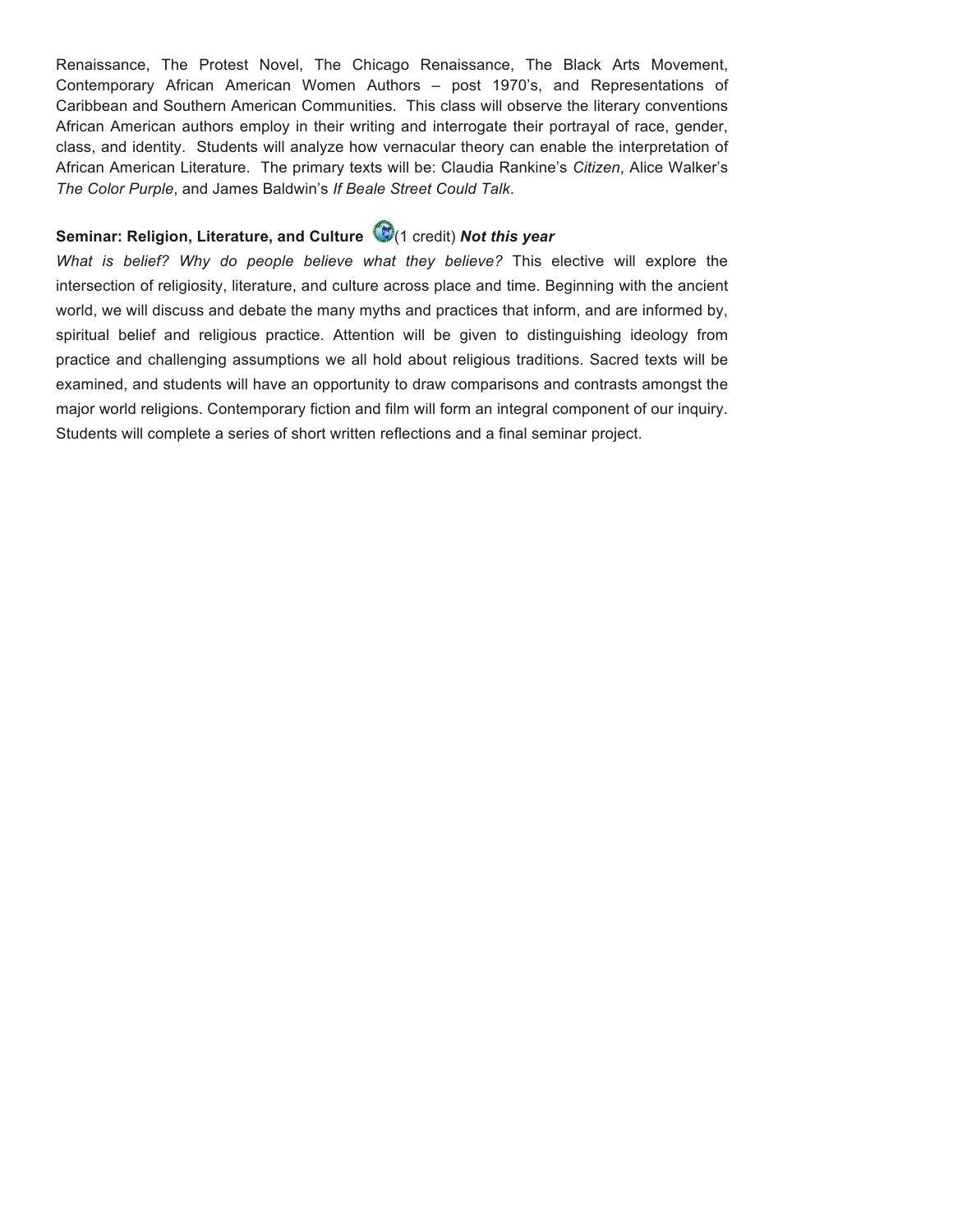# *Mathematics*

The central goal of the Mathematics Department at Wardlaw+Hartridge is to provide our students with the proper environment in which to fully develop their abilities and talents. Students develop skills in critical, creative, and independent thinking and in computational competence. Additionally, they will also build their level of understanding for mathematical principles by investigating real-life applications, as well as by solving interactive and open-ended mathematical problems.

Students will graduate from Wardlaw+Hartridge with a deep appreciation for mathematics as a science, a language, and a tool that can be utilized to solve the problems of daily living. In addition, they will be fully prepared to handle mathematical principles in any four-year institution of higher learning. The mathematics department strongly recommends that students take four years of mathematics.

The program is designed to further enhance students' analytical skills, so that they can master the concepts and ideas presented in mathematics. Students will be expected to work independently and will be required to become proficient, not only in computer applications, but also in the use of a graphing calculator (TI-83, TI-84) or laptop when employing mathematical concepts to solve problems. Courses in advanced mathematics will be offered to students who have successfully completed the required courses. These students will be given the opportunity to take AP Calculus, AP Statistics, or Calculus in their senior year.

It is important for students to be adequately prepared in each level of mathematics in order to do well in subsequent courses. Consequently, a student who receives a final grade of 70, 71, or 72 in a mathematics course **may** be required to take a summer school course in order to strengthen his or her understanding prior to taking another mathematics course. Students who receive grades lower than 70 **must** attend summer school. Upon completion of summer work, the student will be required to take an exam to assess his or her progress.

A student who is interested in taking courses in the summer, whether at Wardlaw+Hartridge or elsewhere, for the purpose of advancing in mathematics, must complete a form, prior to the first Monday in June, that requires permission from the Math Department Chairperson and the Head of the Upper School. An example would be a student who has completed Geometry and wishes to take Algebra II (or vice-versa) in summer school in order to enroll in Pre-Calculus in the fall. A student may only advance in math one time.

To receive credit, a student taking a course in summer school for advancement must have earned a grade of 90 or above in his or her previous/current math course, and then he or she must earn a grade of 87 or higher in summer school.

If the student wants to take the summer course at an institution other Wardlaw+Hartridge, he or she must first get approval from the math department chair. The student will be asked to provide a syllabus, schedule and other related information about the summer course. In addition, the student will be required to take a proficiency test in the subject at Wardlaw+Hartridge prior to the beginning of the school year. If the student earns a grade of 80% or greater, the student will be permitted to advance to the next math level.

Students may not use summer school as a means to move from the non-honors to the honors track. An example would be a student in a non-honors course who did not earn the required grade to enroll in an honors course. He or she may not enroll in summer school to raise the grade in the non-honors course in order to qualify for the honors course.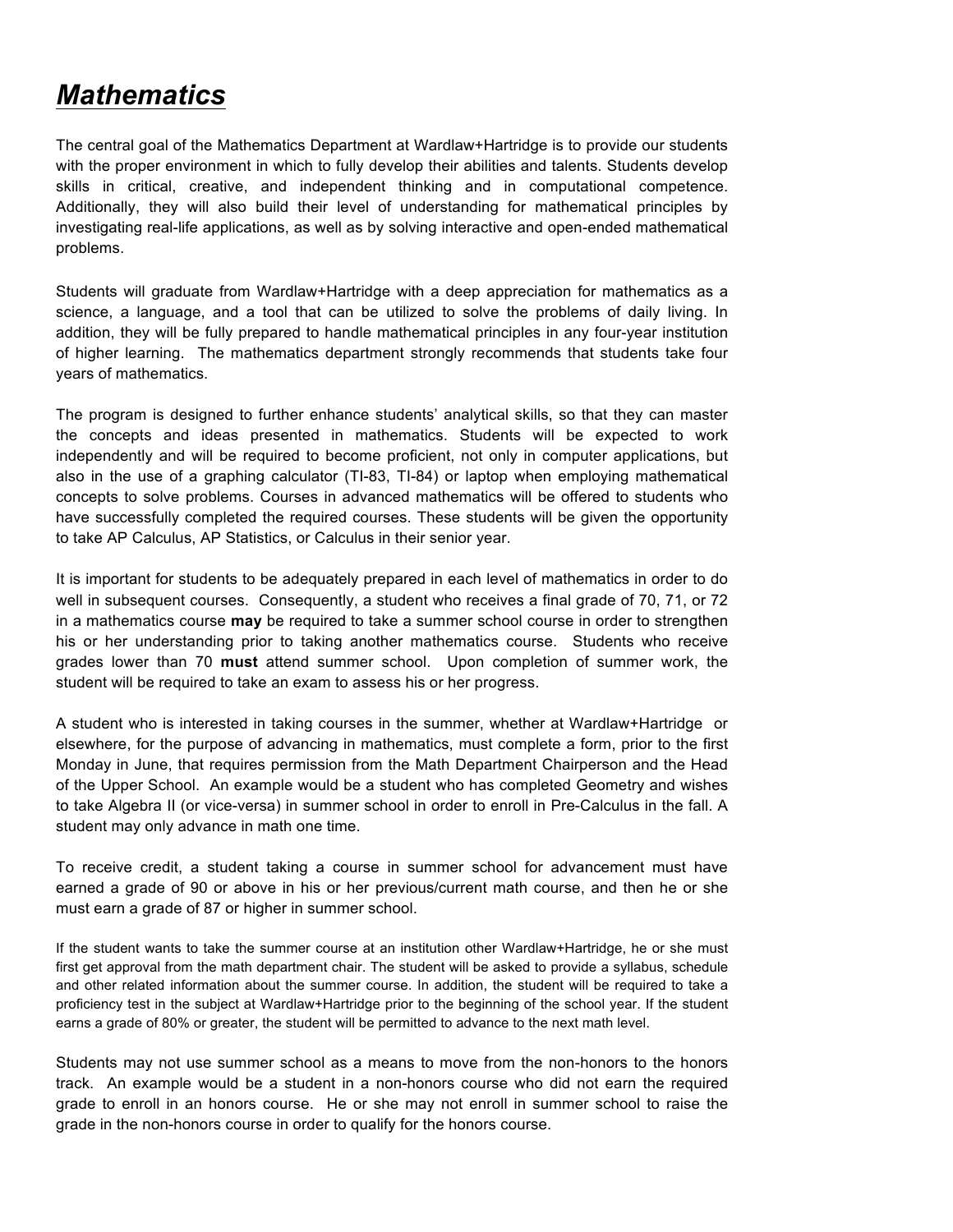In order for new students to be properly placed in the appropriate math course, students must take a placement test approved by the Mathematics Department.

# **All courses are subject to change depending on student enrollment and faculty availability.**

### Algebra I (3 credits)

Students are introduced to different approaches to problem solving, the language of algebra, signed numbers, linear and absolute value equations, inequalities and related graphing. In addition, formulas and functions, systems of equations, exponents and radicals, and polynomials are covered in depth.

#### **Geometry** (3 credits)

#### (Pre-requisite: Algebra I)

This course provides students with a close study of the properties of points, lines, angles, plane figures and solids. Topics to be covered include congruence, constructions, parallelism, similarity, perpendicularity, areas, and volumes. In addition, coordinate geometry and right triangle trigonometry are introduced.

The Geometer Sketchpad is used to enrich the work of the course.

### **Geometry Honors** (3 credits)

(Pre-requisite: 93 or above in Algebra I and departmental approval)

This course moves at a rapid pace and covers topics and concepts from Euclidean Geometry. These ideas and topics are combined with analytical geometry. Students are introduced to informal and formal proofs. Along with Algebra I skills, proofs are an essential part of the course. In addition, Geometer's Sketchpad is used to investigate and prove geometric topics.

### **Algebra II** (3 credits)

(Pre-requisite: Algebra I & Geometry)

This course covers the study of functions-linear, quadratic, inverse, exponential, logarithmic, and trigonometric. These functions will be solved and graphed with and without the graphing calculator. The real number system will be extended to include rational exponents and complex numbers.

### **Algebra II Honors** (3 credits)

(Pre-requisite: 87 or above in Geometry Honors or 93 or above in Geometry; and 93 or above in Algebra I and departmental approval)

This course is designed to strengthen the foundation of students who wish to take AP Calculus. The course will cover topics in greater depth and at a faster pace than in Algebra II, so more is expected of each student. This course covers the study of functions-linear, quadratic, inverse, exponential, logarithmic, and trigonometric. These functions will be solved and graphed with and without the graphing calculator. The real number system will be extended to include rational exponents and complex numbers.

### **Introduction to Pre-Calculus** (3 credits) **Not This Year**

#### (Pre-requisite: Algebra II)

This course is for students who have completed Geometry and Algebra II, but do not qualify for Pre-Calculus. Polynomial, rational, exponential, logarithmic, and trigonometric functions and their properties and applications will be studied. A TI83 or TI84 calculator is required for this course.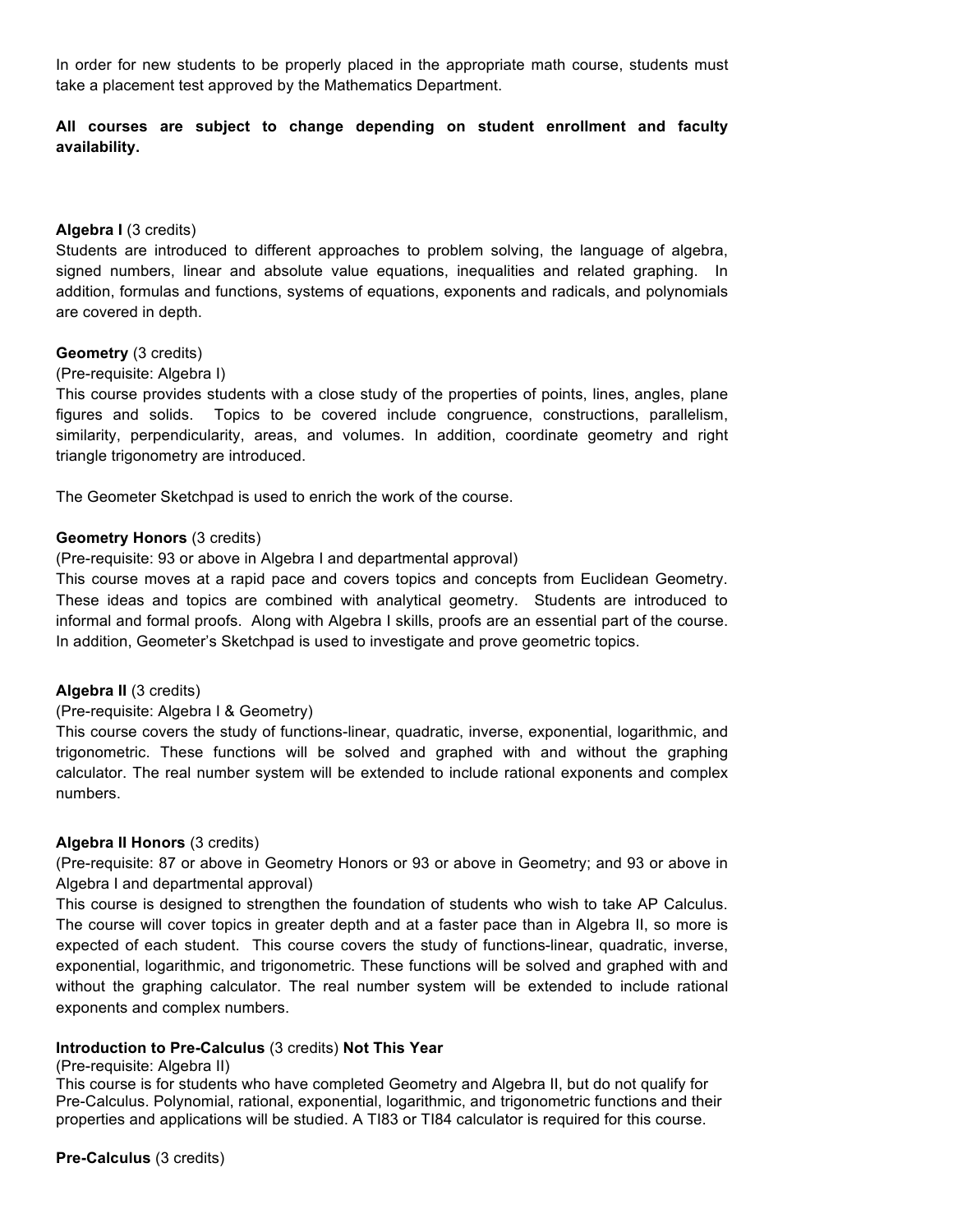(Pre-requisites: 85 or above in Algebra II or 85 or above in Introduction to Pre-Calculus with department approval)

Pre-Calculus lays the groundwork for further study of mathematics at the college level. Polynomial, rational, exponential, logarithmic, and trigonometric functions and their properties and applications will be studied. Sequences, series, limits, and an introduction to calculus will be covered. A TI83 or TI84 calculator is required at this level for its aid in visualization and calculation. Students gain skill in analyzing functions and drawing connections between symbolic, graphic, and numerical representations. This course is primarily designed as a final preparation for the study of calculus.

#### **Pre-Calculus Honors** (3 credits)

(Pre-requisite: 87 or above in Algebra II H, or 97 or above in Algebra II with department approval) Students use skills acquired in Geometry and Algebra II to continue to explore functions. The foundation is further strengthened for students who wish to continue in mathematics and the sciences. This course promotes cooperative learning and communication through the use of technology - the TI83 or TI84 calculator or computer. Students further develop their complete understanding of topics such as exponential, logarithmic, logistic functions, and analytic geometry in three dimensions. A complete study of trigonometry is an integral part of this course.

### **Calculus** (3 credits)

#### (Pre-requisite: 80 or above in Pre-Calculus or Pre-Calculus H)

The course begins with a review of the elementary functions and an introduction to limits. The course continues with finding derivatives of functions and their applications. Techniques of integration are covered. Problem solving includes related rates, maximum and minimum problems, the area between curves, and volumes of solids of revolution.

#### **AP Calculus AB** (3 credits)

(Pre-requisite: 87 or above in Pre-Calculus Honors **or** 97 or above in either Calculus or Pre-Calculus and permission of the department)

The material covered in this course follows very closely the recommendations of the College Entrance Examination Board (CEEB). This course is the equivalent of a semester of college freshman calculus. Topics that are studied include: Limits, derivatives and their applications, and integrals and their applications. Students are prepared for and expected to sit for the Advanced Placement Examination in May.

### **AP Calculus BC** (3 credits)

(Pre-requisite: 87 or above in AP Calculus AB and departmental approval)

The material covered in this course follows very closely the recommendations of the College Entrance Examination Board (CEEB). This course is the equivalent of a full year of college freshman calculus. Topics that are studied include: A review of AP Calculus AB topics, convergence of series, Taylor and Maclaurin series, area of polar graphs, arc length, and improper integrals. Students are prepared for and expected to sit for the Advanced Placement Examination in May.

#### **Statistics** (3 credits)

(Pre-Requisite: 85 or higher in Algebra II; 80 or higher in Algebra II H; 70 or higher in Pre-Calculus or Pre-Calculus Honors)

Statistics is a general survey course exploring the science of statistical reasoning. Students will understand why and when to use different statistical tools and how to translate observations and questions about the world into numerical terms. Key aspects of the course will include how to use statistics to form an argument, how to evaluate the arguments of others, and how to understand statistics in reports written by other people. Reasoning is emphasized over computation and practical applications will be used to demonstrate statistical reasoning in everyday life and in non-mathematical disciplines.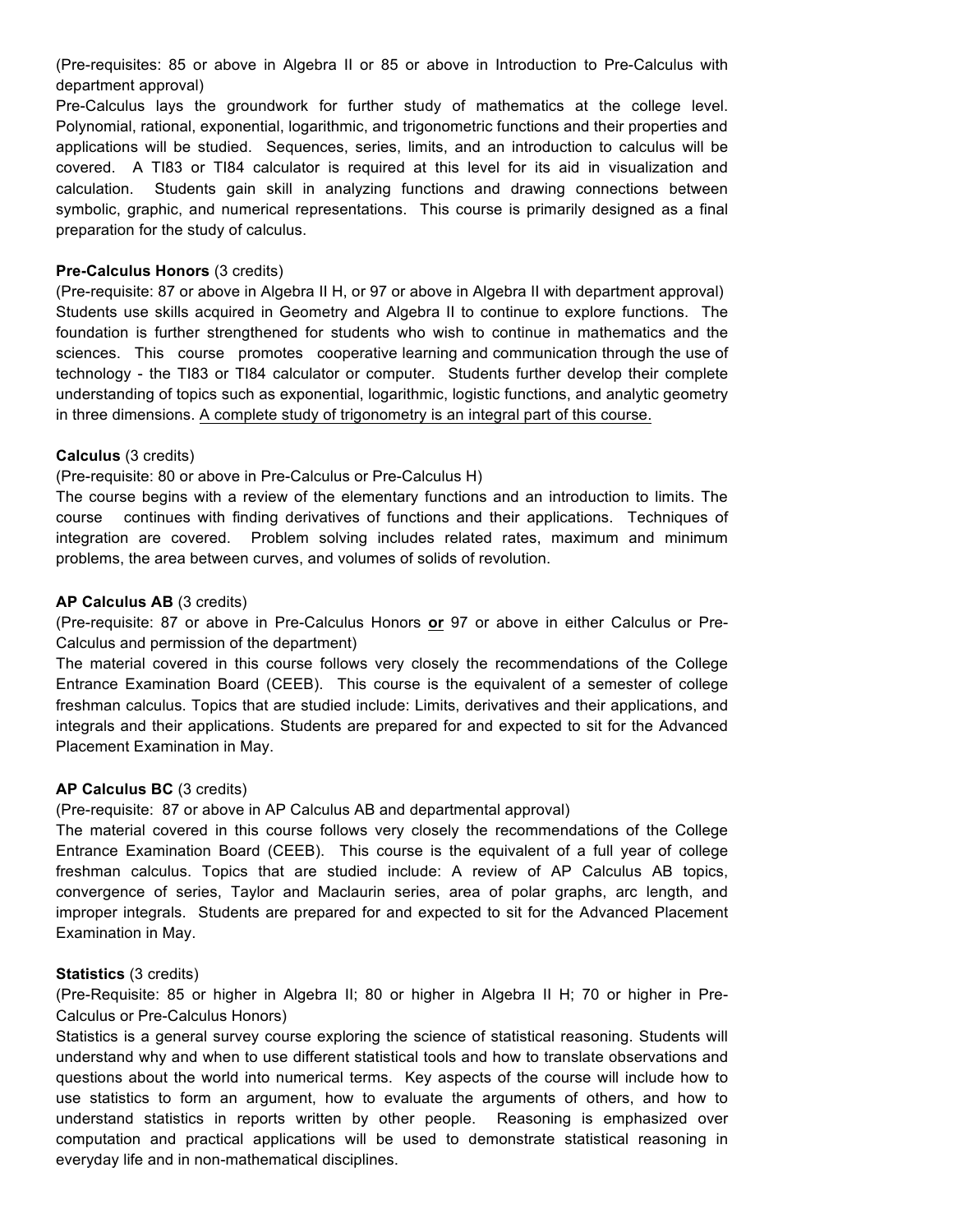#### **AP Statistics** (3 credits)

(Pre-requisite: 93 or above in Statistics; 87 or above in Pre-Calculus Honors; or 97 or above in Pre-Calculus, or 80 or above in AP Calculus AB; **and** permission of the department)

AP Statistics is the equivalent of a first level one-semester college course in statistics. Statistics is the science of gathering and summarizing data (descriptive statistics) and the science of making predictions and decisions based on that data (inferential statistics). The course will cover both the theory of statistical decision making and the practical application of statistical reasoning. Students will learn how to incorporate statistics into convincing written arguments and how to evaluate the statistics and arguments presented by others. Examples will be drawn from the fields of medicine, psychology, sociology, engineering, politics, sports, and many others.

This course closely follows the recommendations of the College Board and includes topics such as linear regression and correlation, sampling and experimentation, probability, and distributions (normal, binomial, and geometric). The course also includes inferential statistics such as confidence intervals and hypothesis testing for proportions and means, chi-squared tests, and analysis of variance. The students will be prepared for and expected to take the Advanced Placement exam in May.

### **Financial Literacy** (0.5 credits)

This course provides students the opportunity to learn and to practice essential skills in personal finance. The key concepts of banking, financing, and investing will be covered, particularly as it pertains to young adults. Taxes will be discussed. Students will be exposed to the real-world consequences of mastering - or failing to master - their finances. The mathematical skills needed to successfully navigate the financial world will be addressed. This course is a requirement of graduation, typically taken senior year.

# *Computer Science & Technology*

Computer technology plays an integral and expanding role in all levels of the curriculum at Wardlaw+Hartridge, PK to 12. In the Upper School, all students and faculty have a laptop computer, making technology an immediate part of Upper School life. Computers are both an end in themselves in the school curriculum (knowing how to use the applications necessary for academic functioning: keyboarding, word processing, spreadsheet, desktop publishing, multimedia presentation, Internet research, and email communications) and a necessary means to an end in the preparation, calculation, and submission of traditional school assignments. The Computer Science Department provides course instruction to students and training to faculty.

Students rising from our Middle School have a firm foundation in the technology applications stated above. A unit is included at the beginning of our freshman year courses to make sure that all ninth graders are comfortable using their new laptops, including accessing our networked printers and emailing their instructors. Time is also spent reviewing our school wide Acceptable Usage Policy.

## **All courses are subject to change depending on student enrollment and faculty availability.**

### **Introduction to Computer Science** (3 credits)

#### (Pre-requisite: 87 or above in Algebra II)

An interactive, online introductory course for students brand new to programming that teaches the foundations of computer science using the Python language. It will teach students how to think computationally and solve complex problems, skills that are important for every student. Topics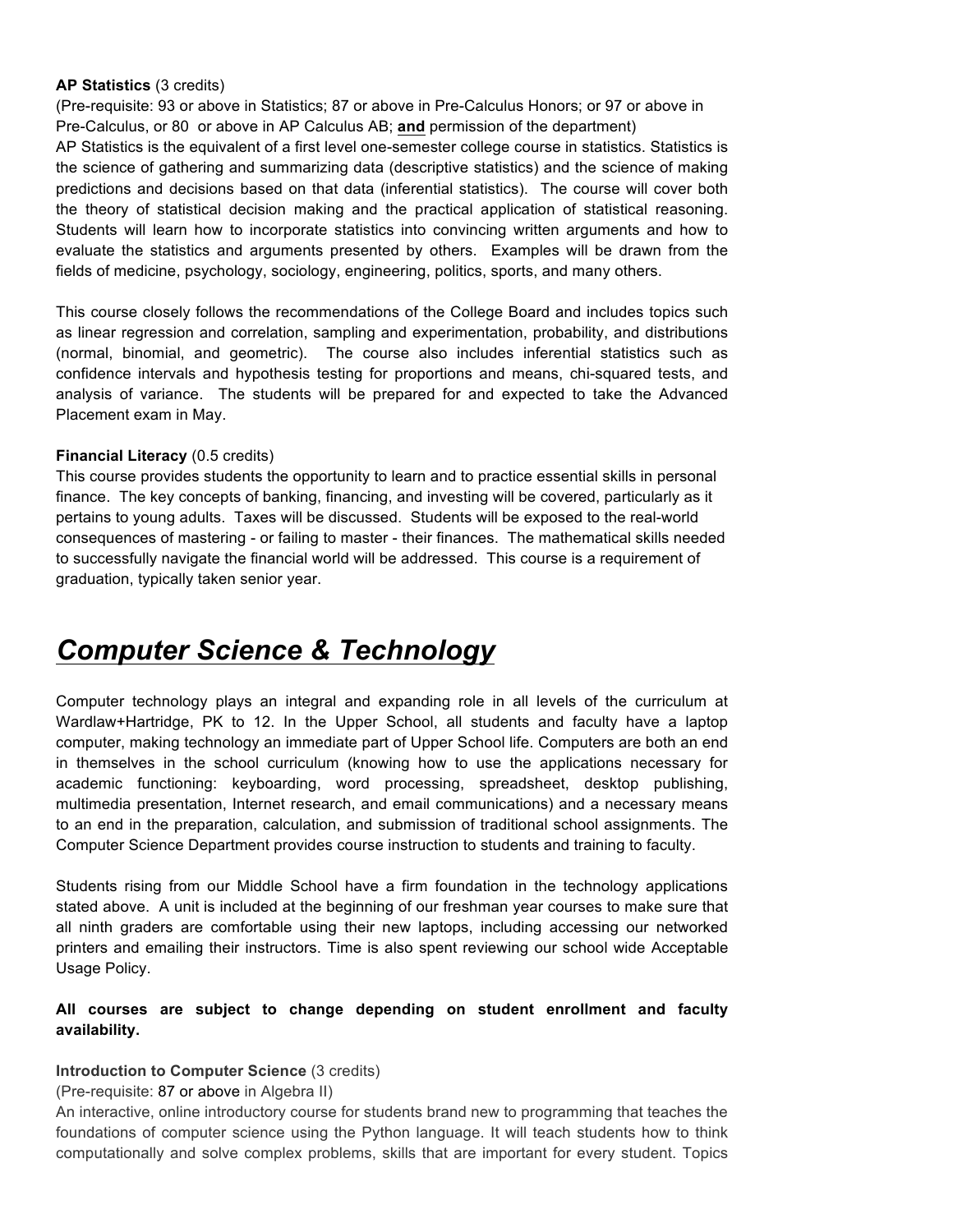include: What is Computer Science, Big Data, Algorithms, Cyber Security, Game Development and Graphics. This course can be the pre-requisite course for students interested in the course AP Computer Science Principles.

#### **AP Computer Science Principles** (3 credits)

(Pre-requisite: 87 or above in Algebra II or 87 or above in Introduction to Computer Science and departmental approval)

In this online course students will explore the central ideas of computing and computer science. The course focuses on seven big ideas: Creativity, Abstraction, Data and Information, Algorithms, Programming, The Internet, and Global Impact. Students will be expected to connect computing to other disciplines, create computational artifacts and communicate their purpose, use abstraction and analysis to develop models for solving complex problems, and work effectively in teams. Additionally, students will be introduced to the fundamental concepts of programming that can be applied across a variety of projects and languages, the Internet and how computation is driving innovation and its global impact. This course may be used as the pre-requisite course for AP Computer Science.

#### **AP Computer Science** (3 credits)

(Pre-requisite: 87 or above in Introduction to Computer Science or permission of the department) This online course will prepare students for the AP exam given in May. The syllabus will focus on the basic building blocks of computer science and programming tools. Topics include control structures, primitive and class data types such as arrays, ArrayList and Strings, methods, and recursions. Students will learn how to manipulate data to create more sophisticated programs, with topics including class design, algorithm development and user-defined data types. There is also a required lab component consisting of a minimum of 20 hours on hands-on lab experience.

# **Elective Courses in the Computer Department**

#### Yearbook: Design and Production (1 credit)

The focus of the class will include all the basics involved in yearbook design and production, from initial brainstorming ideas to publication. Topics will include the function of a yearbook, organizing the content and thematic development. Students will be graded based on two criteria – productivity in class and satisfactory completion of their page assignments by stated deadlines.

### **Adobe Photoshop** (0.5 credit)

With Photoshop anything is possible! The first trimester of this course will show the student how to use Adobe Photoshop to perform many different image-processing techniques. Through inclass projects, the student will learn how to master the wide range of tools that Adobe Photoshop has to offer, such as use of layers, layer effects, filters, painting and blending, and color modification. The student will learn to manipulate photos for everything from application in films, poster creation, Internet, or home use.

#### **Broadcast Engineering** (0.5 credit)

Using the TV studio and Media Lab, students will learn all aspects of creating a TV broadcast including the TriCaster 410 system, cameras, sound board, lighting, LiveSet editor, and teleprompter. Green screen technology will be used to film both field and studio news reports, as well as scenes for student films. Topics covered will include importing and exporting media, writing for TV News, setting up and producing live broadcasts, titles and graphics, and postproduction.

#### **Broadcast Production** (1.5 credits)

(Pre-requisite: Successful completion of Broadcast Engineering or Journalism)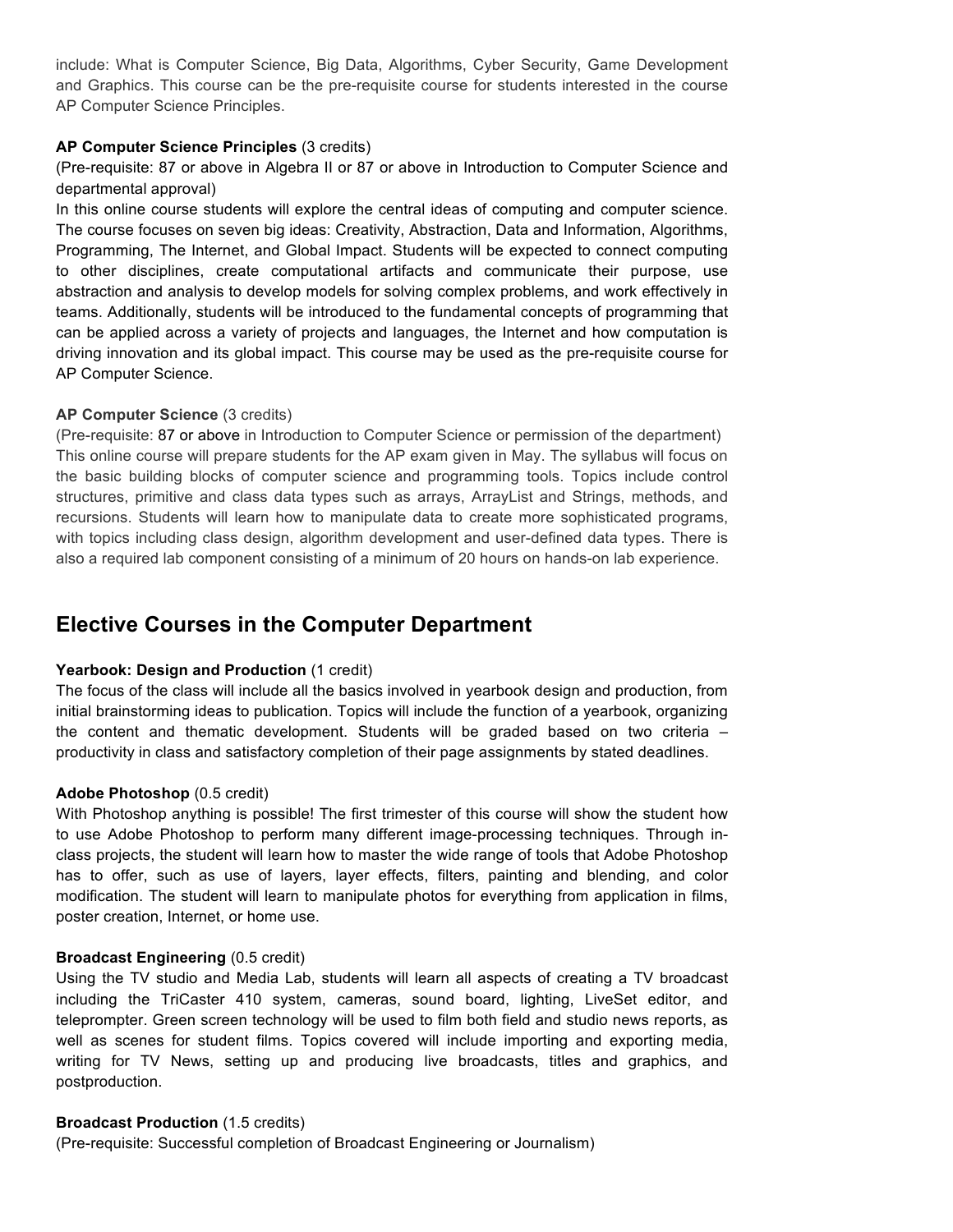Applying skills learned in Journalism and Broadcast Engineering, Students will be tasked, as a group, with production of a bi-weekly Wardlaw+Hartridge news show. Students will write, film, edit, and publish the show using the technology in the Media Lab and other school resources. This will be a student driven program, expanding upon experience with the TriCaster 410 system, pre- and post-production strategies, as well as broadcast journalism, and promotion of the show.

#### **Robotics** (1 credit) (not this year)

(Pre-requisite: Successful completion or concurrent enrollment in Geometry)

In this course, students will develop programming skills in the C computer language as they write code and build robots to perform autonomous tasks of increasing complexity. Students will use digital and analog sensors such as push-button sensors, infrared reflective sensors and cameras.

# *Science*

The study of science deals with natural systems, with observations and methods of inquiry using the scientific method, and with specific content areas such as biology, chemistry, and physics. The quest of science is to find increasingly accurate explanatory models of how the universe functions. Students learn about these current models and some of the questions that remain unanswered. Within this context, the science curriculum utilizes and reinforces mathematical skills learned in mathematics courses as well as computer technology for data collection and analysis. The science courses all involve research and laboratory work using appropriate technology, and students are encouraged to question and to use the principles of science, technology, engineering and mathematics to further their learning.

Students are required to complete three years of science for a minimum of nine credits. With a view to their future as adults living in an increasingly science and technology-oriented society, they are strongly encouraged to complete a fourth year of science. Students take Biology in ninth grade (3.0 credits), Chemistry in tenth grade (3.0 credits), and Physics in either eleventh or twelfth grade (3.0 credits).

Ninth and tenth grade students are introduced to the principles of science, technology, engineering, and mathematics (STEM) through their individual science courses. In addition, every ninth and tenth grade student completes a science fair project that requires identifying a question or problem, researching, and applying the principles of STEM. These are faculty-mentored, longterm projects that students have approximately four months to complete. They are encouraged to work in small teams, problem solve using backwards design and/or systems design approaches, design experiments, engineer working models, identify questions their work leaves unresolved, and proffer logical next steps.

Science department electives include AP courses in biology, chemistry and physics, as well as a wide variety of topics that include subjects as diverse as anatomy and physiology, astronomy, and organic chemistry.

# **All courses are subject to change depending on student enrollment and faculty availability.**

### **Biology** (3 credits)

In this course we will be studying living organisms at the cellular and molecular level and work our way through to the classification, diversity and function of organisms. The curriculum topics are used to promote a deep understanding of the diversity, complexity and interconnections between life on earth. Scientific technique and laboratory skills will be enhanced through regular lab activities and write-ups. Students will learn in a hands-on environment where critical thinking and inquiry-based learning will be encouraged. The following lists the topics that we will cover and the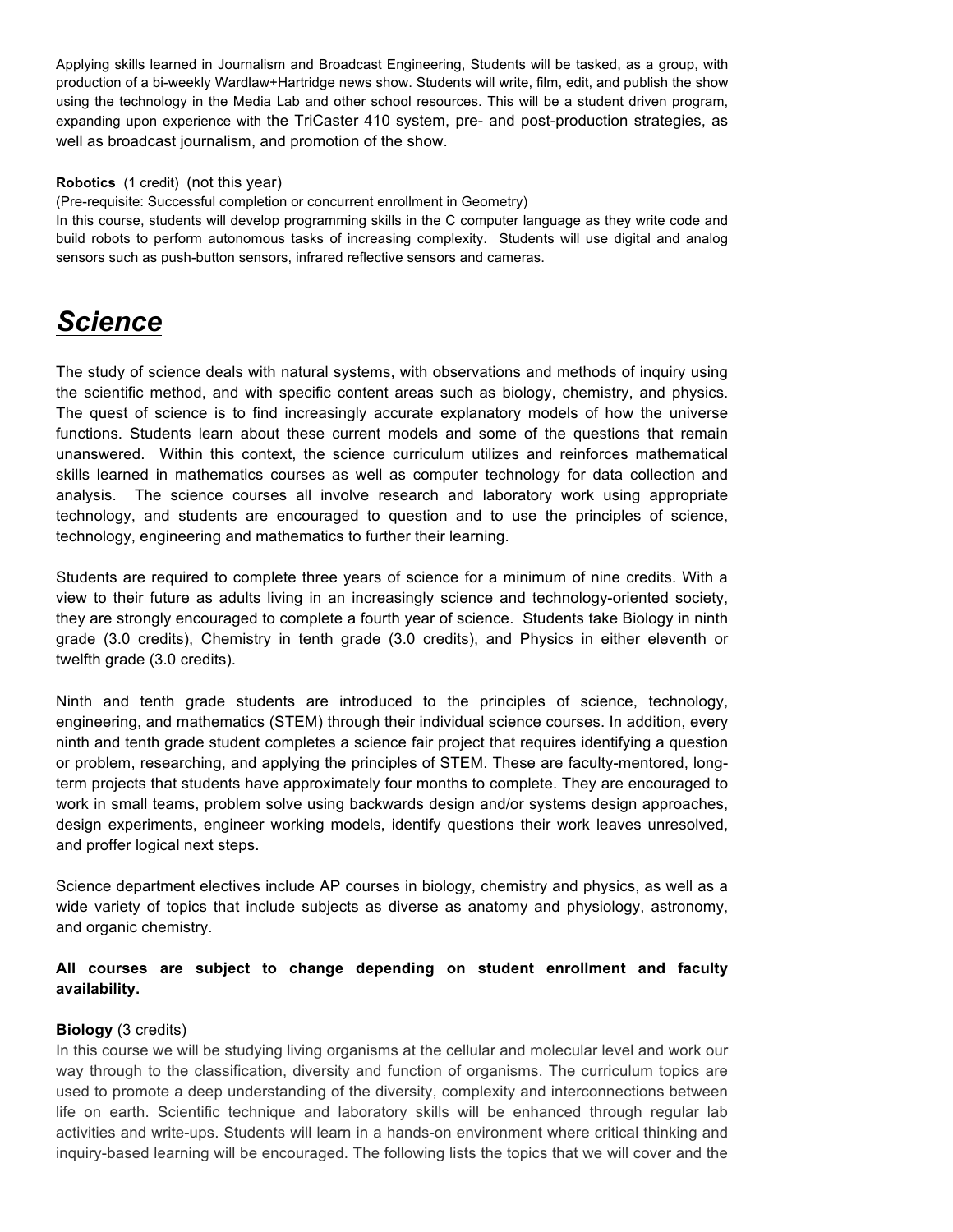likely order in which they will be addressed (We will not be spending equal amounts of time on each of these topics.):

Scientific technique,The Molecules of Cells, A Tour of the Cell, The Working cell, How Cells Harvest Chemical Energy, Cell Growth and Division, Introduction to genetics, DNA and RNA, Diversity of life and classification, Plants, Human Organ-systems.

### **Biology Honors** (3 credits)

(Pre-requisite: An average of 93 or above in eighth grade science and Algebra I, and departmental approval)

This biology honors course will cover the same basic topics as the general biology course, but the topics will be covered in more depth and will require a faster pace of learning. This class will also do a STEM related project each trimester. Lab work is an essential part of this course.

### **Chemistry** (3 credits)

### (Pre-requisite: Successful completion of Algebra I.)

This is a comprehensive course involving the following topics: matter and change, measurement, atomic structure, chemical reactions and stoichiometry, behavior of gases, solids, liquids and solutions, acid-base, equilibrium and electrochemistry. Lab exercises and lab reports are an integral part of the course.

### **Chemistry Honors** (3 credits)

(Pre-requisite: An average of 87 or above in Biology/Physics Honors or an average of 93 or above in Biology/Physics and departmental approval. Also, must have an average of 93 or above in Algebra I. Co-requisite: Geometry H or Algebra II/Algebra II Honors.)

This course is designed for students who have shown a proficiency in studying science and who have exhibited interest in and enthusiasm for science. This course is intended to help students realize the important role that chemistry will play in their personal and professional lives. It will help students use principles of chemistry to think more intelligently about current issues they will encounter involving science and technology. Hopefully students will develop a lifelong awareness of the potential and the limitations of science and technology. Topics to be studied include chemistry laboratory skills, the classification and structure of matter, ratio and proportion of chemical reactions, acid-base chemistry, kinetics, thermodynamics, electrochemistry, organic chemistry, and biochemistry. Critical thinking (the ability to carry out systematic thought processes in making decisions and solving problems), inquiry (solving problems through scientific investigation) and science ethics are stressed in this class.

# **Physics** (3 credits)

(Pre-requisite: Successful completion of Algebra I and Geometry)

This is a general course in physics that involves elementary algebra, graphing, basic geometry and the use of trigonometric functions. It follows the yearlong courses in biology and chemistry. Topics may include mechanics, waves, optics, electricity and magnetism, atomic and nuclear structures, and heat and thermodynamics. Laboratory sessions will accompany the theory.

### **Physics Honors** (3 credits)

(Pre-requisite: An average of 87 or above in Chemistry Honors or an average of 93 or above in Chemistry and departmental approval. Co-requisite: Algebra II/Algebra II Honors.)

In Physics Honors, we will study motion, projectiles, circular motion, Newton's Laws, momentum and its conservation, energy and its conservation, gravity, waves, sound, optics, electricity and magnetism and atomic and nuclear structure. There will be extensive lab work done in the class. Students will keep a lab journal.

# **AP Biology** (3 credits)

(Pre-requisites: A 90 or above in Biology Honors or a 95 or above in Biology, Chemistry or Chemistry Honors, and departmental approval)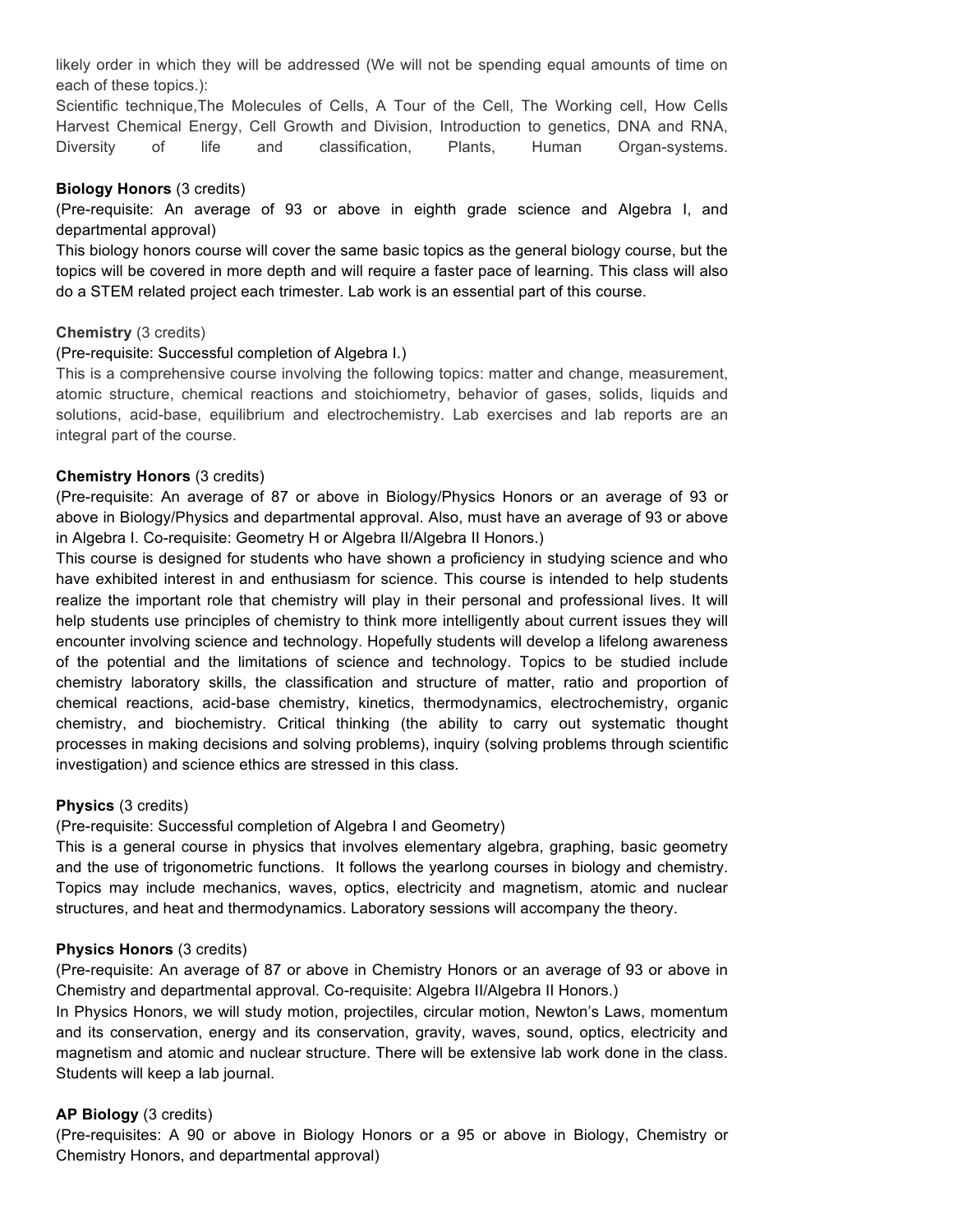This course is offered to juniors and seniors. It is designed to prepare students for the AP Biology Exam, but more importantly, to prepare them for college-level biology courses. Topics follow the AP syllabus and include molecular biology, cells, genetics, evolution, morphology, and physiology. Laboratory work includes required labs in the AP syllabus and the use of computers. The course involves large volumes of reading including summer reading. Students in this course are required to sit for the AP exam in May.

## **AP Chemistry** (3 credits)

(Pre-requisite: Chemistry Honors with an average of 87 or above or Chemistry with a 93 or above and departmental approval. Co-requisite: Pre-Calculus Honors or a higher-level mathematics course.)

This rigorous course of study prepares students for the AP Chemistry Examination by exploring in greater depth topics covered in a previous year-long chemistry course. Critical thinking and deductive reasoning skills, as well as mathematical proficiency, are vital to course success. The course covers all topics on the AP syllabus and assessments mirror the form and content of the AP exam. Extensive lab work is required, and labs serve as an integral part of the topics covered during the course. Students develop the ability to work independently in the lab by designing and conducting several project-length experiments. Students in this course are required to sit for the AP exam in May.

# **AP Physics C (Mechanics)** (3 credits) \*

(Pre-requisite: An 87 or above in Physics Honors or a 93 or above in Physics; **and** a minimum of 87 in Pre-Calculus and departmental approval. Students who have completed an appropriate math course satisfactorily in the summer, may be considered for entry by the department. *Corequisite*: Calculus).

This course is intended primarily for seniors who have completed the pre-calculus course in their junior year and are doing calculus concurrently with AP Physics. The AP syllabus in Mechanics is prescribed by the College Board and involves both statics and dynamics equivalent to what is done in the initial stages at the undergraduate level. Vectors are used widely in this course. Lectures, demonstrations, experimentation, interactive discussions, problem solving, and tests constitute the major components of the course. Students in this course are required to sit for the AP exam in May.

**\*This course will not be offered 2019-20**

# **AP Physics C (Electricity and Magnetism)** (3 credits) **(not this year)**

(Pre-requisite: AP Physics C (Mechanics) with an 87 or above **or** Physics with a 93 or above, **or** Physics H with an average of 87 or above; **and** a minimum of 87 in Calculus and departmental approval. Students who have completed an appropriate math course satisfactorily in the summer, may be considered for entry by the department)

The AP syllabus in Electricity and Magnetism is a calculus-based course covering electrostatics, DC Circuits, AC circuits, magnetic fields, magnetic induction and electromagnetic waves. Students will use integral and differential calculus to develop concepts and solve problems. It is highly suggested that students have already taken a year of calculus. Students in this course are expected to sit for the AP exam in May.

# **Elective Courses in the Science Department**

# **Astronomy** (1 credit)

# (Available to 10, 11, 12)

This is an introduction to basic astronomy. The first half will cover "naked eye" astronomy: constellations, phases of the moon, eclipses, motions of the planets and comets. The second half will be astrophysics: the structure of the planets, the structure of the Sun, stellar evolution, galactic structure and the big bang theory.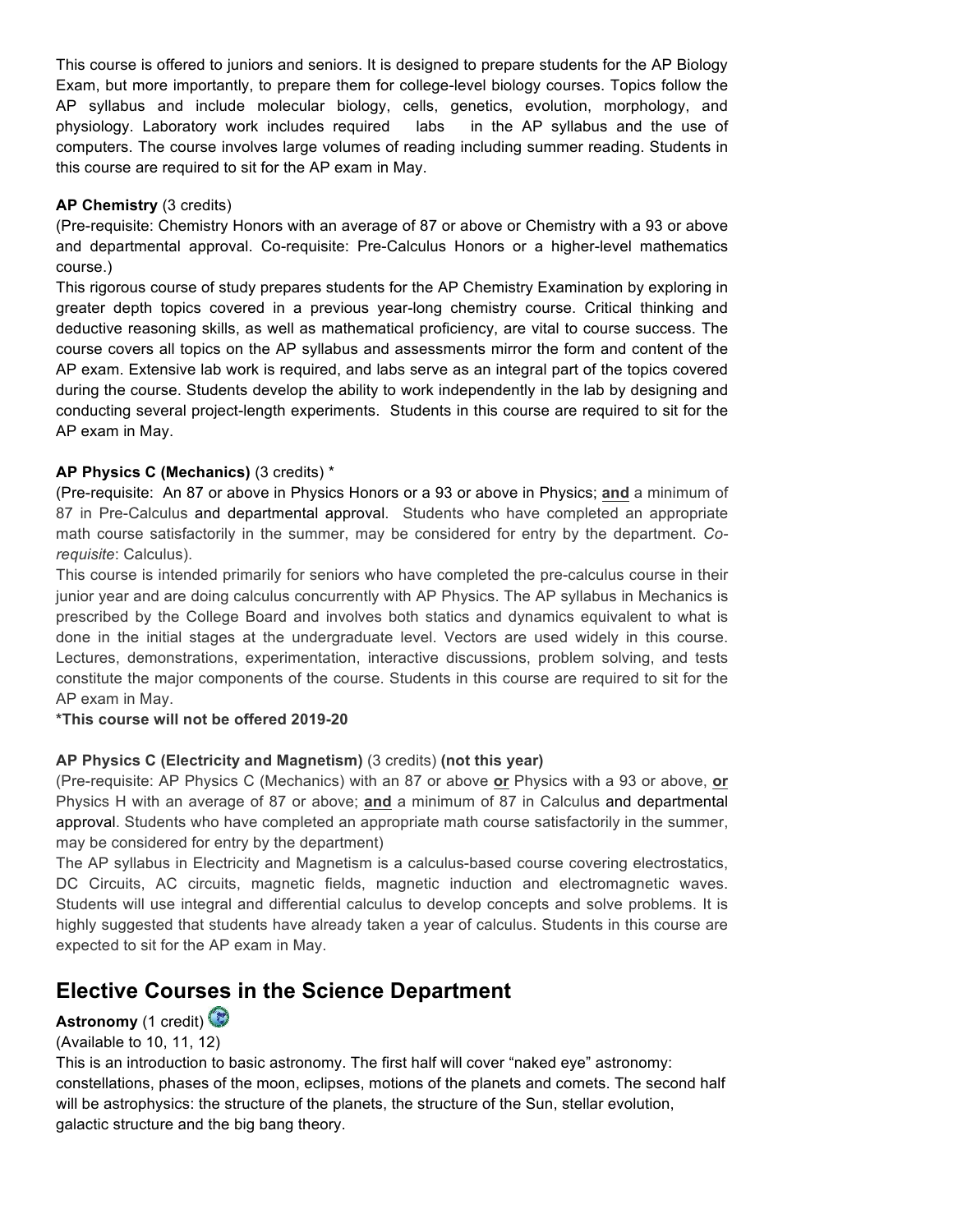# **Human Anatomy and Physiology** (3 credits)

(Pre-Requisite: Biology or Biology Honors, available to grades 10, 11, 12)

This year's long course will focus on the 11 body systems and how they function in the human body. The course will include a bio-mechanical lab component in which students will be given the opportunity to explore why a system must have a particular structure in order to serve its function through building. This course will be very beneficial to those students looking to have a career in the medical field in the future.

# **Introduction to Epidemiology** (3 credit)

(Pre-Requisite: Biology or Biology Honors, available to grades 9, 10, 11, 12)

This full year course will focus on the study of epidemiological principles, concepts, procedures and statistical analysis useful in surveillance and investigation of health-related events that have been published by the Center for Disease Control. Students will participate in Socratic Seminars which involve current events in world health, such as maternal death rate, pneumonia in 3rd world countries, and the Measles outbreak in New Jersey and will use the terminology learned in class to analyze these scientific articles. Students will also complete projects and case studies relating to past and current epidemics happening in our world. This course is considered a global course and can be counted towards an elective in the Global Scholars Program.

**Organic Chemistry** (1 credit) (Not offered 20-21 - will be offered 21-22)

(Available to grades 11 and 12)

(Co-requisite: students need to either take AP Chemistry in the same year or have already completed AP Chemistry)

This course will cover aspects of introductory organic chemistry in a brief survey. Organic chemistry is the study of carbon, the foundation of all life. The course is intended for students interested in fields ranging from chemistry or biology to engineering and medical professions.

# **Geological Disasters** (1 credit)



(Available to grades 9 - 12) This course will cover aspects of introductory geology as it applies to natural disasters in a brief survey. The impact of these disasters throughout the geological evolution on the planet is significant. The course is intended for students interested in fields ranging from geology or environmental sciences to physics and engineering.

# **Elective Courses in Science, Technology, Engineering, and Mathematics (STEM)**

students will one day become leaders in a high-tech global economy. Providing them with opportunities to integrate the sciences, mathematics and technology in creative problem solving will give them significant practice in STEM skill building and communication. In addition, learning to apply an engineering model to their inquiries will prepare students for using critical thinking and creativity in their approach to challenges in college and beyond. Each STEM elective sets the stage for students to identify an unanswered question. As they work toward answering that question, they will be encouraged to use an integrated problem-solving approach. They will research a topic, consult with team members, identify a problem they want to solve, design tests, determine whether they need to build models or simulations, and when prepared, they will present their work for peer review.

# **Honors Research in Molecular Science and Technology** (3 credits)

(Prerequisite: 93 or above in Biology, or 87 or above in Biology Honors and departmental approval)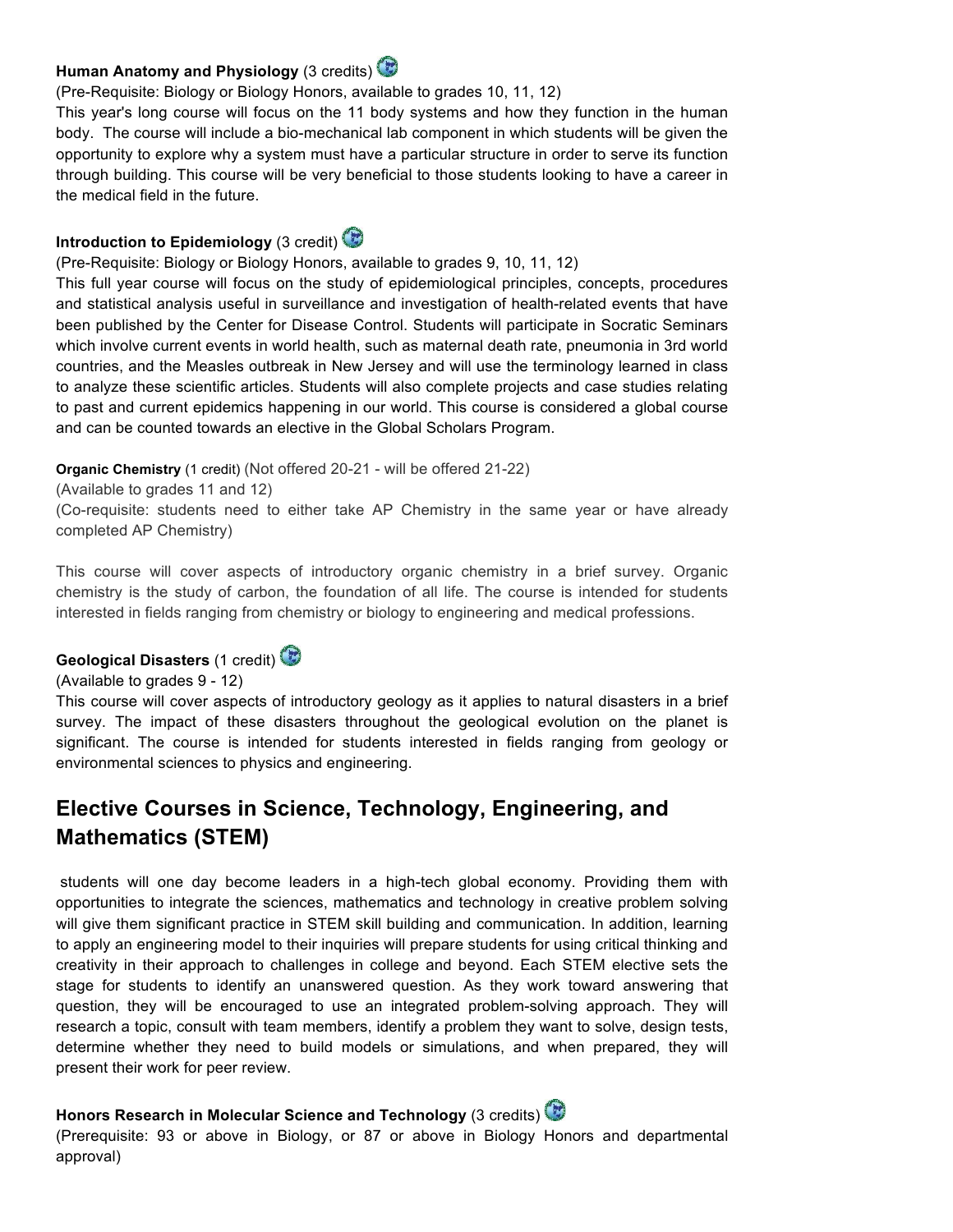Students in this course will be part of the Waksman Student Scholars Program (WSSP) of Rutgers University. During this course students will have the opportunity to perform their own research project by partnering with investigators at the Waksman Institute and making discoveries that were previously unknown.

Students will use molecular biology laboratory protocols (DNA purification, PCR, restriction digests, and agarose gel electrophoresis) to isolate and analyze DNA samples. These DNA samples will be sequenced, and students will determine if the sequences are similar to genes in other organisms using bioinformatic programs and accessing databases that are used daily by practicing research scientists. Students' analyses may be published on GenBank, the international repository of all known DNA sequences. Each published sequence will bear the student's name.

Each student will be given class time to work on their research project but are also expected to come additional hours to finish and/or tend to their project as needed. Students are also expected to attend conferences and present a poster on their work to the Waksman scientific community.

Students will be graded on their effort, participation, subject knowledge and a research paper and presentation to the Wardlaw Hartridge Science Department on their results at the conclusion of the course.

# **Honors Research in Genetics** (3 credits)

(Prerequisite: 93 or above in Biology, or 87 or above in Biology Honors and departmental approval)

During this course students will have the opportunity to perform their own research project and make discoveries that were previously unknown. Students will learn and use some of the latest molecular and genetic techniques used in the best research labs in the world.

Each student will be given on a research topic and will partner with an active investigator at a university, college, research institute or company. The student is expected to focus on this topic individually and independently. Each student will be given class time to work on their research project but are also expected to come additional hours to finish and/or tend to their project as needed.

Students will be graded on their effort, participation, subject knowledge and a research paper and presentation on their results to the Wardlaw Hartridge Science Department at the conclusion of the course. Students may continue their research project the following year/s if they choose.

# **Engineering Your World (3 credits)**

(Pre-requisite or Co-requisite: Physics or Physics Honors. Available to grades 11 and 12.) Students in this year-long course will develop engineering habits of mind as they discover engineering's role in shaping and improving the world. There is a total of eight units that vary between explorations and design challenges as well as an introductory unit detailing engineering principles and norms. Explorations include *Designing for Customers, Understanding Data: Designing Coffee, and Programming: Electronic Music.* More in-depth design challenges include *Discovering Design: Pinhole Camera, Designing with Data: Safer Buildings, Reverse Engineering: Product Redesign, and Systems Engineering: Aerial Imaging*. Another main component of this course is outside research projects where students discover different careers in engineering associated with the current unit. This course is being taught in conjunction with the University of Texas' Cockrell School of Engineering and is intended for students who are interested in the field of engineering.

# **Designs for Scientific Thinking (1.0 credit)**

# Available to grades 9-12.

In this STEM course students will determine how creativity, critical thought and logic skills can be used to solve problems in engineering, medicine, electronics and business.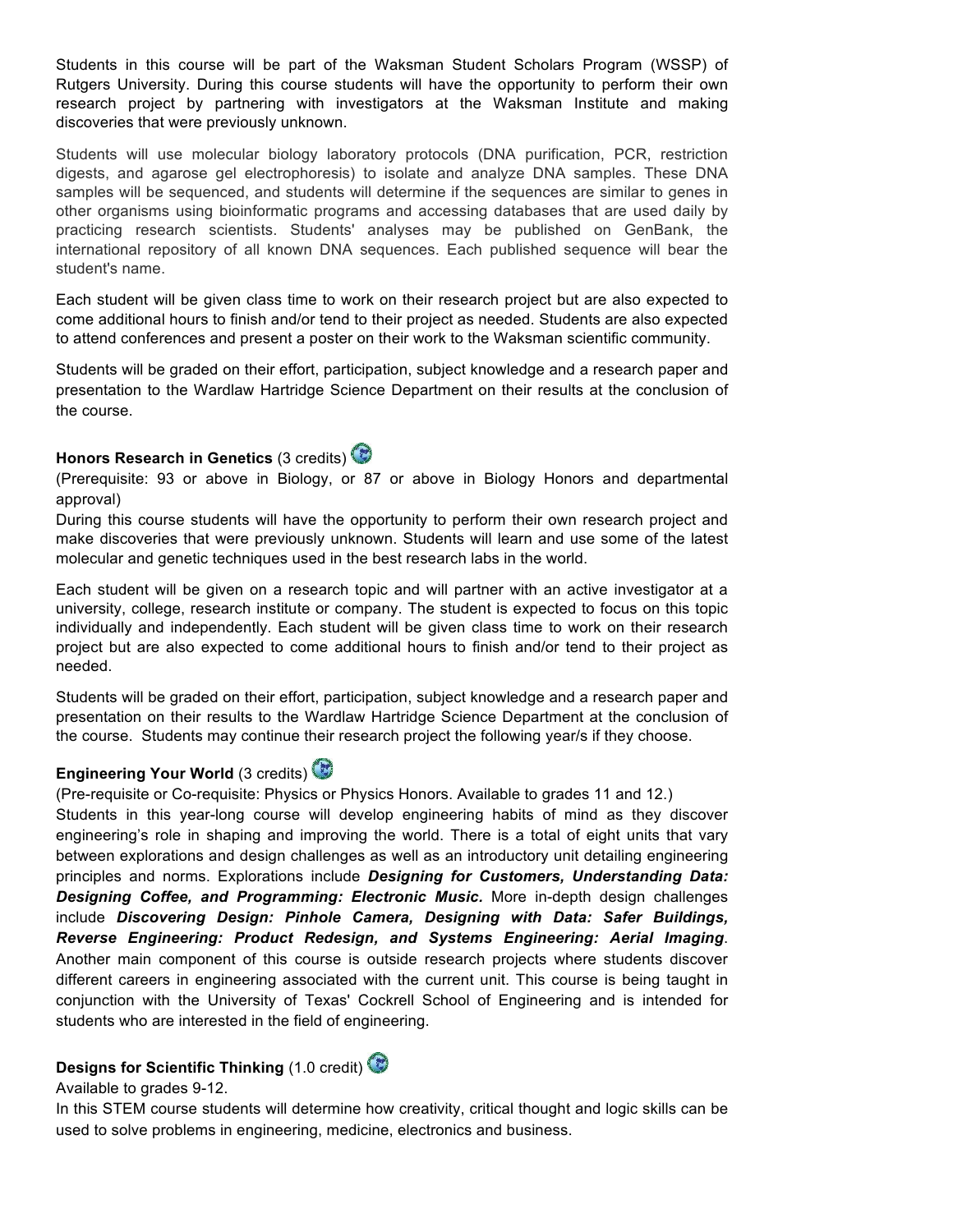Students will be taught how to become innovative thinkers and uncover creative opportunities that may not be obvious. Students learn in a hands-on environment where creative thinking, trial and error and inquiry-based learning is encouraged without stress (this is a pass/fail course).

Projects include creating prosthetic hands and legs, building bridges and towers, designing new coatings for pills, creating mini robots and creating specialized electronic equipment. Marketing the newly created items will also be included.

The following lists some of the general areas that we will cover. We will not be spending equal amounts of time on each of these topics.

Design thinking:

- · Logic based design
- Design process and solutions
- The Values of Science:
- · Freedom of inquiry
- · Tolerance of different opinions
- · Honesty
- · Ethics in Science
- Logic and Creativity--STEM Topics and Exercises:
- **Biology and Medicine**
- · Biotechnology and Forensics
- · Engineering
- **Electronics**
- Experimental Design:
- · Concept
- · Examples
- Designing the experiment
- · Design Pro
- · Presentation and Selling Your Design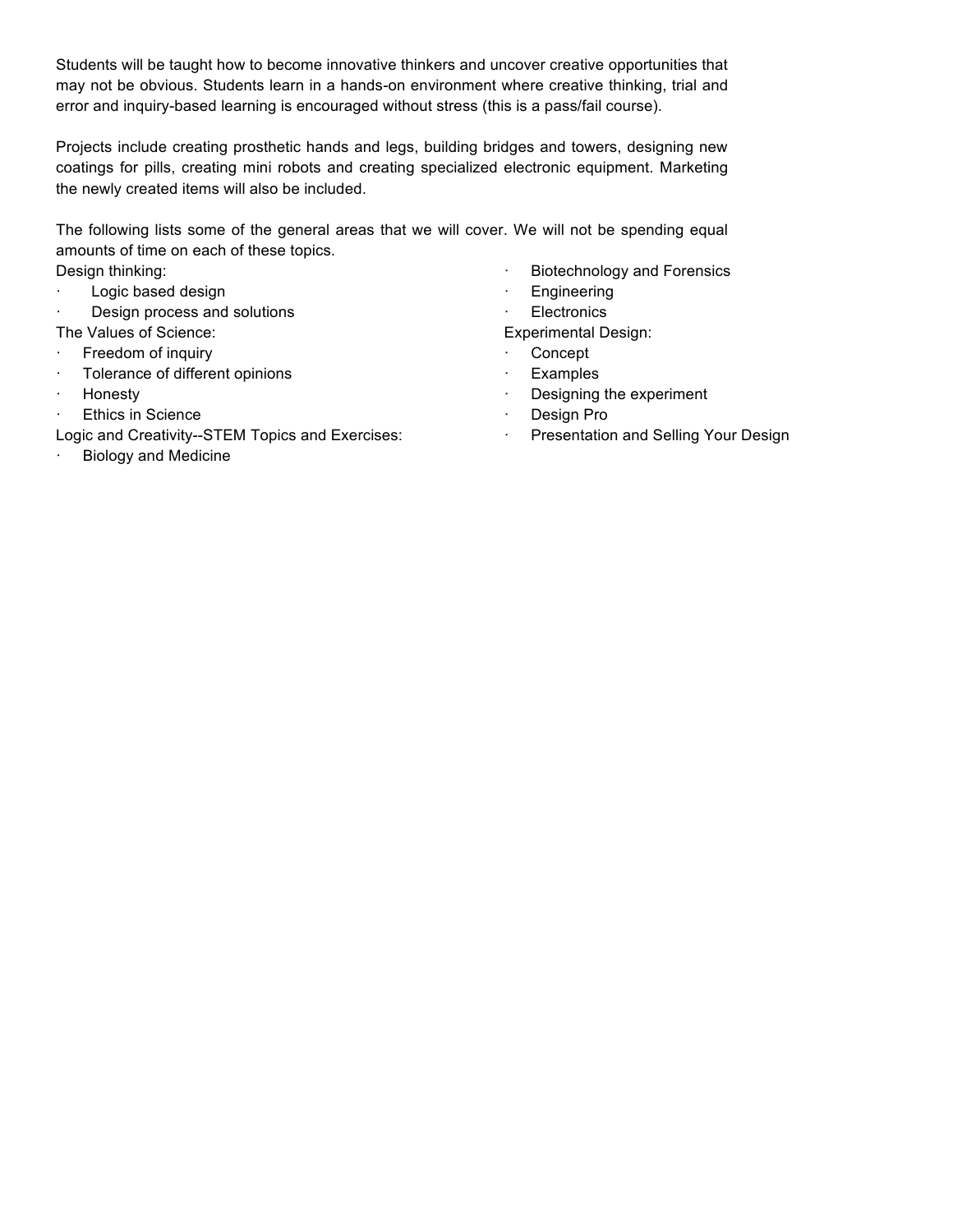# *History*

The sequence of Upper School History courses is designed to develop students' reading, writing, research, and critical thinking skills. Global Humanities, Modern World History, United States History (or AP US History) form the core of students' learning experiences. The department uses a variety of instructional methods to scaffold students' learning, including: educator and studentled lectures, formal slideshows, video and audio recordings, small & large group discussions, student presentations, and, as needed, the study of AP-style assessments, among others.

A diverse body of electives is offered to supplement students' skill-building in specialized areas. Traditionally-offered electives are listed below. Additional electives vary from year-to-year based on student and faculty interest and availability

# **All courses are subject to change depending on student enrollment and faculty availability.**

# **Global Humanities** (3 credits)

Global Humanities examines how humans exist in the world alongside one another. The course is guided by the three primary questions: 1.) How do power and perspective shape which stories we tell and who is in the stories we tell? 2.) How do humans construct differences like race, sex, class, and gender across historical time periods and geographic spaces? 3.) What tools and strategies have humans used to impact societies, organizations, and themselves in ways that make life better? Students are expected to provide thoughtful and evidence-supported responses to each question. This class analyzes diverse primary sources created during the pre-classical, classical, and post-classical periods. Students will engage with documents from North America, Europe, North Africa, West Asia, East Asia, and others.

# **Modern World History** (3 credits)

Modern World History examines peoples, cultures and societies as they emerged from the classical period into contemporary times. The course presents human interactions within and across historical contexts, with a focus on comparing the narratives of diverse cultures. Class inquiry continues to emphasize the critical engagement of primary sources. Such critical engagement tasks students with applying historical questions to concepts including nation-state development, the growth and collapse of empires, and economic specialization within the framework of globalization.

# **U.S. History** (3 credits)

This course surveys American history from the founding of the nation to the present, with particular emphasis on the relationships between social, economic, and political developments and changes. The course is primarily discussion-based. Students are required to take notes from assigned readings, lectures, and each others' contributions. Students are assessed through inclass activities, quizzes, tests/essays, and projects – honing their public speaking, writing and research skills.

# **AP U.S. History** (3 credits)

(Pre-requisite: 93 or above in Modern World History and departmental approval) Advanced Placement United States History will be taught mainly from a chronological perspective from 1491 – present, as indicated in the nine time periods designated by The College Board for the course. Instruction is delivered through lectures, slideshow presentations, videos, small and large group discussions, student presentations, and the practice of AP-style assessments as students are required to take the Advanced Placement US History examination at the end of the course in May.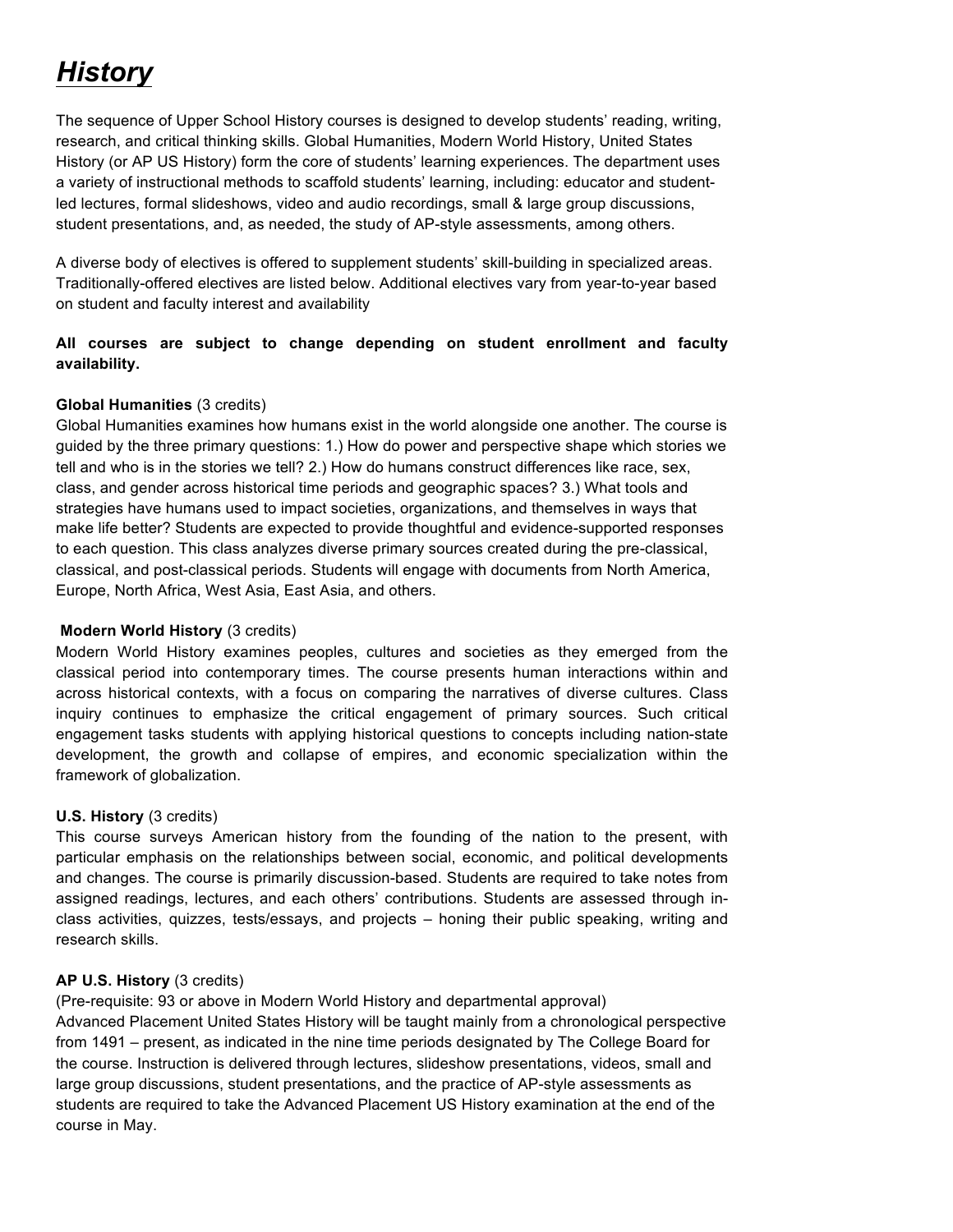# **AP Human Geography** (3 credits) (Available for grades 10 – 12)

( Prerequisites: 93 or above in most recent history course or 87 or above in most recent honors or AP history course; and departmental approval)

Advanced Placement Human Geography calls students to thematically explore the world's varied physical regions and their geographical subtexts that include, among other components, economic geography, cultural geography, political geography, and urban geography. The course draws from the students' prior knowledge of history and culture, and challenges them to a greater understanding of how people have interacted, and continue to do so, with each other, their natural environment, and their technological innovations. Most assessments will directly reflect the structure of the AP examination, and students are required to take the AP exam in May.

# **Elective Courses in the History Department, GLOBAL SCHOLAR CALL AND**

**Global Citizenship** (1 credit) Independent Study

# **REQUIRED FOR, AND OPEN ONLY TO, 11th GRADE GSP STUDENTS**

Required for and open only to 11th Grade Global Scholar Candidates. This course is a 1 trimester Independent Study. Students will explore the concepts of Global Citizenship through assigned readings and videos, integrating their own ideas as they use their new knowledge and understanding to complete a digital journal of written reflections. Students will also select one current global issue to explore throughout the trimester. Each week students will read an article relevant to their topic. At the conclusion of the course, they will summarize the information learned in all of their articles, and suggest ideas to address the issue to have a positive impact. *This course is a requirement for the Global Scholars Program.*

# **Research Seminar: Capstone**

(Prerequisite: Summer Proposal Assignment, submitted to the seminar instructor before the first day of the academic year.)

The Research Seminar Capstone sharpens and broadens students' academic research, scholarly writing, and research presentation skills. Students will add knowledge to a discipline of their choice about a real-world problem that is negatively impacting persons' lives. Students will plan original scholarly research resulting in unique, comprehensive research studies. Finished research projects will be translated into authentic academic exhibits or project presentations, in addition to final written theses. Students' theses are published and archived within The Sonawalla Center for Global Learning's (CGL) collections.

*This course is a requirement for the Global Scholars Program.*

# **Elective Courses in the Humanities/History Departments**

**AP Psychology** (3 credits) (Available for grade 12)

Pre-requisite:

(2020 - 2021: Prerequisites: 93 or above in U.S. History or 87 or above in AP US History; 93 or above in English III or 87 or above in English III Honors, AP English Literature, or AP English Language; and departmental approval)

(2021 - 2022: Prerequisites: 93 or above in U.S. History or 90 or above in AP US History; 93 or above in English III or 90 or above in English III Honors, AP English Literature, or AP English Language; and departmental approval)

This course introduces students to the study of human behavior and mental processes. The main topics covered are the history of, and approaches to, the field of psychology, including: research methods, the biological bases of behavior, sensation and perception, consciousness, learning, cognition, motivation and emotion, development, personality, testing and individual differences, abnormal behavior and treatments, and social psychology. In addition to preparing students to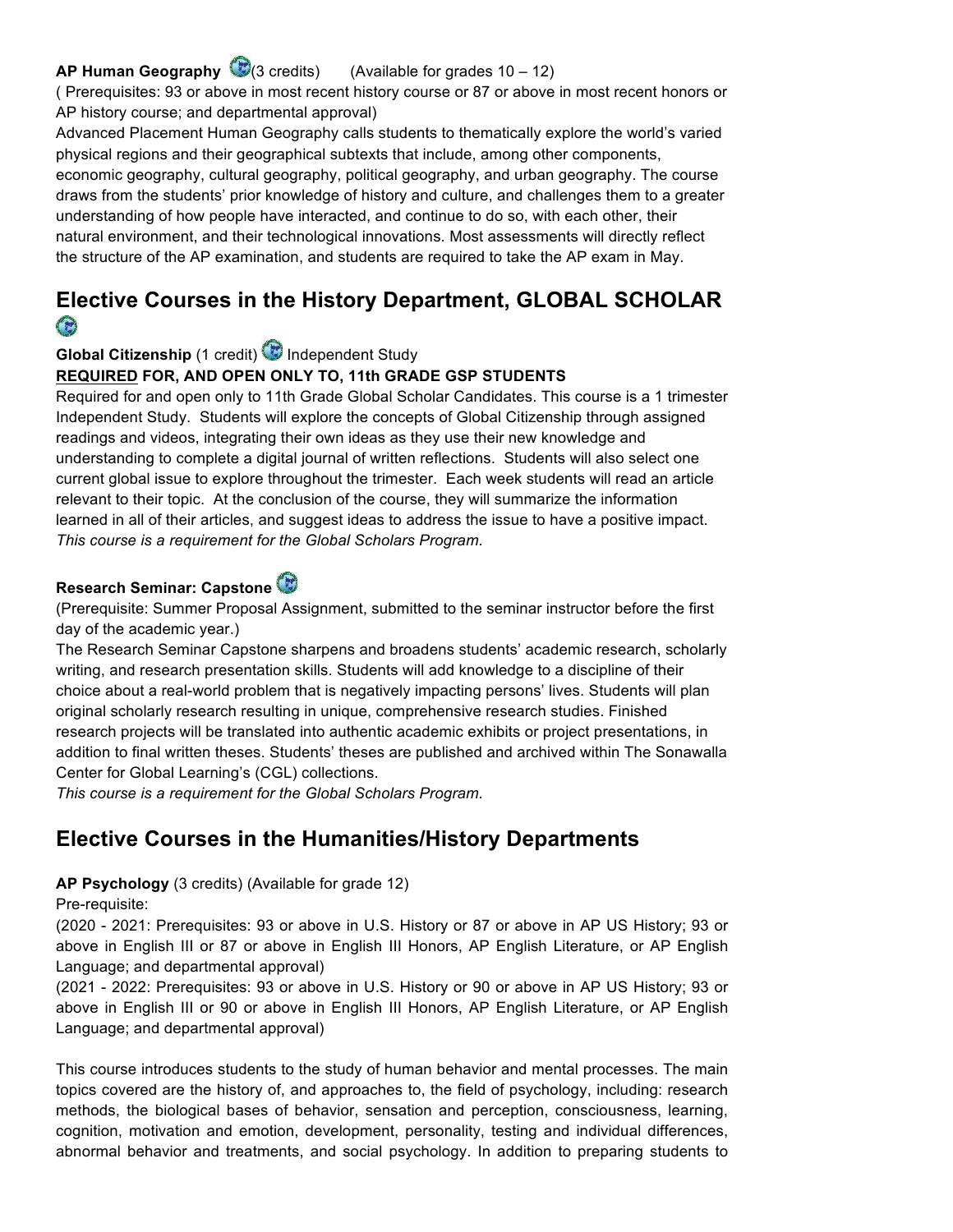take the required AP Psychology exam in May, the course will enable students to explore how psychologists think, and they will be introduced to the critical thinking and compassion that the field of psychology offers to the study of the human condition. Additionally, this course requires intensive summer preparation. Students in this course are required to sit for the AP exam in May.

**AP Human Geography** (3 credits) (Available for grades 10 – 12)

Prerequisites:

(2020 - 2021: Prerequisites: 93 or above in most recent history course or 87 or above in most recent honors or AP history course; and departmental approval) (2021 - 2022: Prerequisites: 93 or above in most recent history course or 87 or above in most recent honors or AP history course; and departmental approval)

Advanced Placement Human Geography calls students to thematically explore the world's varied physical regions and their geographical subtexts that include, among other components, economic geography, cultural geography, political geography, and urban geography. The course draws from the students' prior knowledge of history and culture, and challenges them to a greater understanding of how people have interacted, and continue to do so, with each other, their natural environment, and their technological innovations. Most assessments will directly reflect the structure of the AP examination, and students are required to take the AP exam in May.

# **AP Microeconomics** (3 credits) (Available for grades 11 & 12)

# (Prerequisite: Departmental approval)

Economics is the study of how individuals, businesses, and governments make decisions in the face of uncertainty and scarcity. During our study of microeconomics, we will examine the behavior of individuals and businesses within the larger economic landscape. Our emphasis will be on consumer choice, the nature and function of the product/factor markets, market failure, and how governments intervene in the market. This course requires intensive summer preparation, and students in this course are required to sit for the AP exam in May.

*This course is a requirement for the Global Scholars Program for students who have not yet taken World Religions.*

# **AP U.S. Government & Politics** (3 credits) (Available for grade 12 only)

(2020 - 2021: Prerequisites: 93 or above in U.S. History or 87 or above in AP US History; and departmental approval)

(2021 - 2022: Prerequisites: 93 or above in U.S. History or 90 or above in AP US History; and departmental approval)

Advanced Placement United States Government and Politics starts with students' prior knowledge of American history. Then, the course materials and activities encourage the students to develop deeper understandings of American statesmanship. Students' work begins with the nation's foundational documents, reviewing landmark court cases, comprehending the media through the ages, and analyzing the ways in which politics and policies have affected culture and society. Most assessments will directly reflect the structure of the AP examination as students in this course are required to take the AP exam in May.

# **History of Latin America/Post World War II/Politics & Media** (3 Credits) (Available for grade 12 only)

The senior history elective is a year-long commitment, divided into three distinct topics relevant to one's understanding of the United States' place in the contemporary world. In the first term, students are enrolled in History of Latin America; in the second term, Post-World War II Globalization; and in the third term, Politics and Media Literacy.

# *World Language*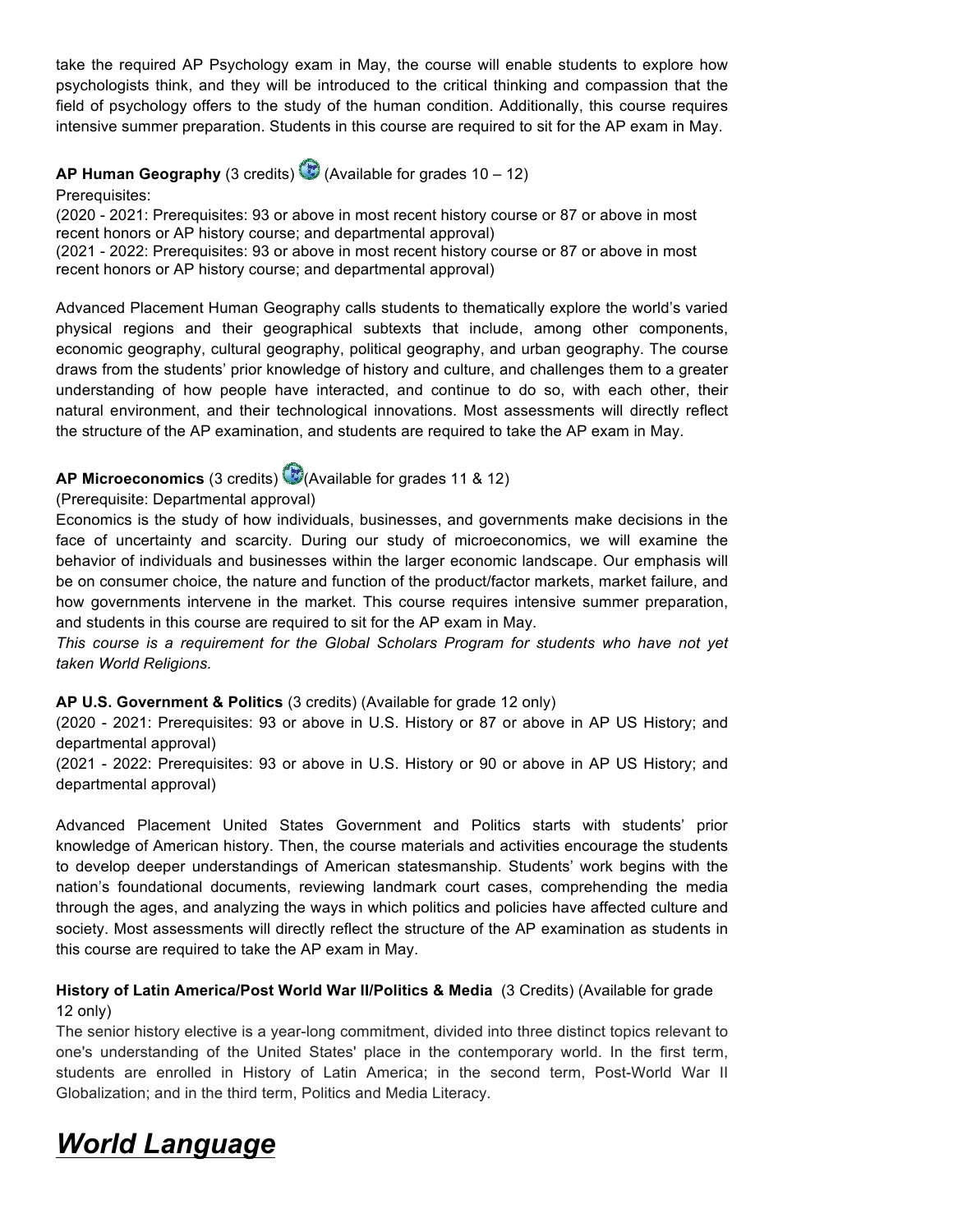Wardlaw+Hartridge offers students the opportunity to study Mandarin Chinese, Latin or Spanish. Students are required to complete three consecutive years of at least one world language while in Upper School. These core languages can culminate in either level V or the Advanced Placement language courses. Students may elect to begin level I in a different language in addition to their graduation requirement language.

The department emphasizes the appreciation of the cultures represented by all the countries where the target languages are spoken. In addition, the exchange/travel programs with Spain and China provide our students with authentic language and cultural enrichment and foster longlasting relationships among the student participants and their families, as well as between our school and the host school.

All new students to Wardlaw+Hartridge are required to take a placement test to determine the most appropriate level of study for their abilities at the time the placement test is taken. Students will be placed by the World Language Department Chair, in conjunction with the target language classroom teacher recommendation.

It is important for students to be adequately prepared in each level of a foreign language in order to do well in subsequent courses. Consequently, a student who receives a final grade lower than a **70** in a world language course **must** take the course again the following year to show mastery of that particular level. In such a case, the student, parent(s)/guardian(s), and advisor are encouraged to have a conversation with the classroom teacher and the World Language Department Chair to develop a plan of action for student success.

Any student wishing to complete summer work in their target language, regardless of motivation, needs program approval from their language teacher and the World Language Department Chair. For example, a student supplementing their previous coursework (as stated above) needs to determine an action plan with their teacher and the Department Chair. Similarly, a motivated student wishing to advance their language study over the course of the summer to accelerate their placement needs to speak to their classroom teacher and the Department Chair well before the summer begins. It is unusual for a language student to accelerate an entire year's worth of material in a summer, and it is therefore difficult for a student to advance over a level of study. However, if through discussions with the classroom language teacher and the Department Chair, it is determined that an immersion program (either abroad or domestic) is approved and the right course of action, it is possible for a student to advance. Upon completion of the approved immersion course, the student will need to take a placement exam (written and oral components) to place into the appropriate level of study. Please note that merely completing an immersion course over the summer does not guarantee advancement to the next level of study in the Upper School language program; the student will need to prove that their language abilities have advanced enough to join the course.

Students completing three consecutive years of Spanish or Mandarin Chinese will be able to:

- Converse clearly
- Narrate and describe in detail
- Understand connected discourse
- Use reading strategies to comprehend authentic print media
- Apply cultural knowledge to social interaction

Discuss the significance of the geography, history and political contributions of the target culture(s).

Students completing three consecutive years of Latin will be able to:

- Read, understand, and interpret Latin prose and poetry
- Speak and write knowledgeably about Greco-Roman culture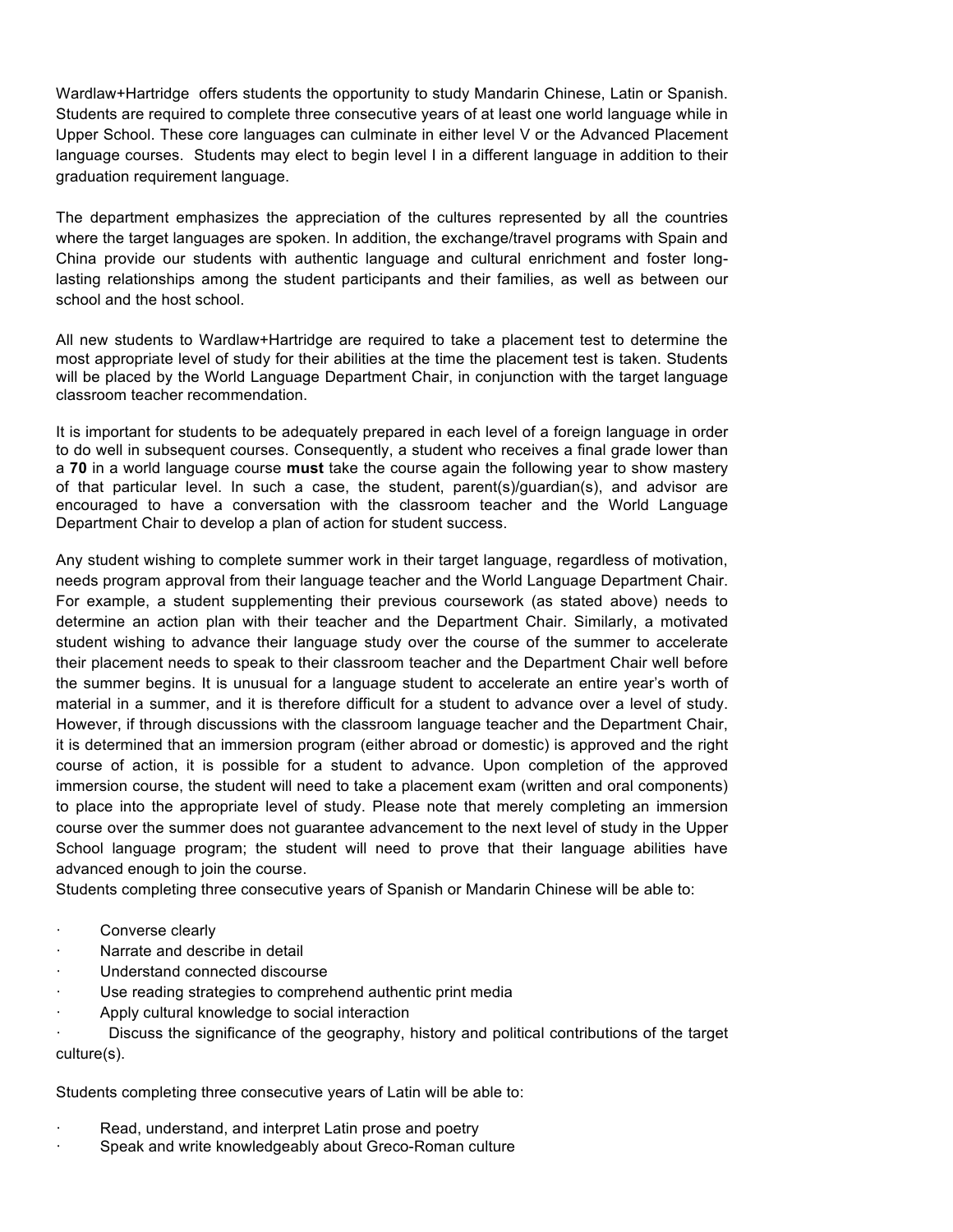· Make cross-cultural comparisons and contrasts with Greco-Roman culture across the curriculum

· Cultivate critical perspective on the ramifications of the Greco-Roman legacy in contemporary society

### **All courses are subject to change depending on student enrollment and faculty availability.**

#### **Mandarin Chinese I** (3 credits)

This course is intended to introduce students to age appropriate basic Chinese language and cultural content. Students learn to identify and produce Pinyin and four tones of Chinese pronunciation. They master some common Chinese characters, words, and sentences related to daily life and school life. Topics include greetings, family and friends, date and time, hobbies, shopping, weather, etc. Through a variety of meaningful and authentic activities, the course trains students in four communicative skills. In addition to traditional textbooks, a variety of tools are used to make learning an interesting and productive experience. Such tools include the Smart Board, computer, Internet, Skype, CDs, videos, posters, etc.

#### **Mandarin Chinese II (3 credits)**

(Pre-requisite: 70 or above in Chinese I and department recommendation)

This course continues to build students' communicative skills and develop their cultural understanding and insights. Instructional materials and activities are carefully selected to enable students to communicate in a practical and authentic language environment. Considerable speaking practice and basic reading and writing exercises help students to master grammar and to expand vocabulary. Students create short videos about themselves, family and friends, daily routines, and school life. In addition to traditional textbooks, a variety of tools are used to make learning a meaningful and productive experience. Such tools include the Smart Board, computer, Internet, Skype, CDs, videos, posters, etc.

### **Mandarin Chinese II H (3 credits)**

(Pre-requisite: 93 or above in Chinese I and department recommendation)

Chinese II Honors builds on the basic knowledge of the Chinese language for a more advanced level of understanding. Students will now start preparing for the possibility of an extended sequence of language study, culminating in AP Chinese. Chinese II Honors covers the same material in Chinese II, but at a faster pace and with a greater responsibility on the student. Considerable speaking practice and basic reading and writing exercises help students to master grammar and to expand vocabulary. The students use technology and experience literature, culture, history, and geography to establish a solid foundation. Emphasis is placed on the communication of ideas and information in Chinese with fluency and accuracy.

### **Mandarin Chinese III** (3 credits)

### (Pre-requisite: 70 or above in Chinese II and department recommendation)

At this level, students expand their vocabulary, study more advanced patterns, and develop greater communication competency in listening, speaking, reading and writing. Meaningful and authentic tasks are given to facilitate communication about their daily lives, school activities, friends and family, and their roles in both a community and global context. Students participate in various research and presentation projects, listen to guest speakers, and exchange activities with students in China via e-mail and WeChat. Through these valuable experiences, students' knowledge of contemporary and traditional Chinese culture is further enhanced. Online resources are constantly adapted for understanding and researching Chinese current affairs, culture, society, education, etc.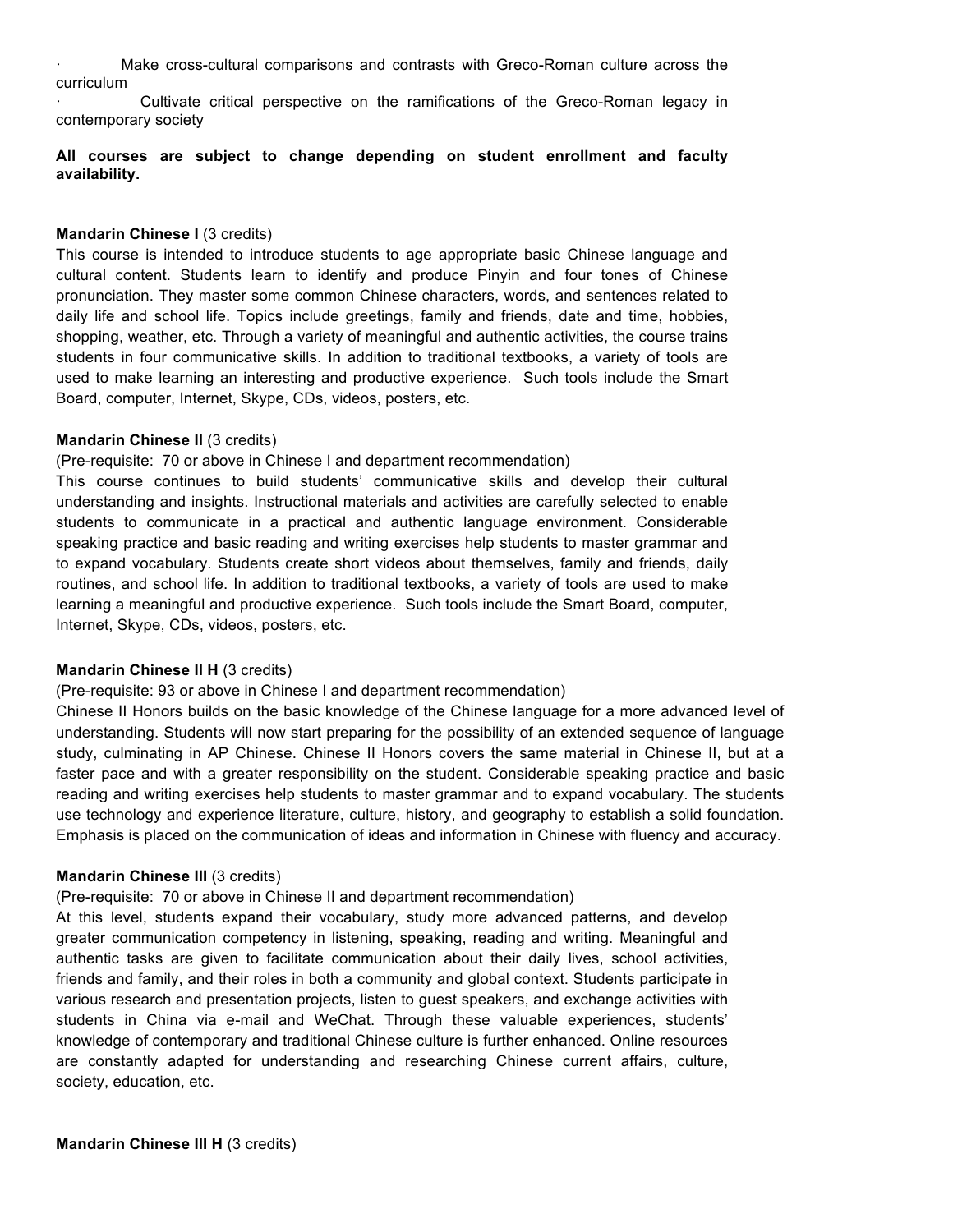(Pre-requisite: 87 or above in Chinese II Honors or 93 or above in Chinese II and departmental recommendation)

This course covers all material in Chinese III. In addition, students continue the development of reading and writing skills via reading of essays and short stories. Class time is used for group discussions, text structure analysis, teacher and student presentations, etc. The goals are to prepare students to be more proficient and independent language learners.

### **Mandarin Chinese IV (3 credits)**

(Pre-requisite: 70 or above in Chinese III and departmental recommendation)

Chinese IV aims to further develop students' genuine interest in continuing learning the Chinese language and culture. Through viewing and listening to authentic media, students will gain knowledge of current affairs and modern China's society and schools, as well as appreciate China's rich culture. Frequent compositions, presentations, projects and participation in activities with our schools' international students from China will further refine students' communication skills and enable them to use the language to solve real-life problems.

### **Mandarin Chinese IV H (3 credits)**

(Pre-requisite: 87 or above in Chinese III Honors or 93 or above in Chinese III and departmental recommendation)

This course covers all material in Chinese IV. In addition, the course is a precursor to the Advanced Placement Chinese Language course. Students learn to read contemporary short stories, analyze grammatical structures, and conduct real life conversations. Students will explore, research, and present about Chinese society and culture in a more in-depth and extensive way, with a focus on cultural perspective. Pre-AP content will be introduced and practiced.

# **Mandarin Chinese V** (3 credits)

(Pre-requisite: 85 or above in Chinese IV and department recommendation)

The course further develops students' awareness and appreciation of cultural products, practices and perspectives. Students will use authentic Chinese materials and sources to develop their language skills in multiple modes of communication, including listening, speaking, viewing, reading, and writing.

### **Mandarin Chinese V H** (3 credits)

(Pre-requisite: 87 and above in Chinese IV Honors or 93 or above in Chinese IV and department recommendation)

Chinese V H is a course for students who have a genuine interest in continuing to learn Chinese and who are willing and able to challenge themselves to a higher level of learning. The course further develops students' awareness and appreciation of cultural products, practices and perspectives. Students will use authentic Chinese materials and sources to develop their language skills in multiple modes of communication, including listening, speaking, viewing, reading, and writing. In addition, students will be using many materials from the AP course to expand their learning and enhance their proficiency

# **AP Mandarin Chinese** (3 credits)

(Pre-requisite: 87 or above in Chinese IV Honors and department recommendation)

The AP Chinese Language and Culture course engages students in an exploration of significant events and people of Chinese history, as well as contemporary Chinese society and culture. Students learn to communicate more effectively in real-life situations using authentic materials such as newspaper and magazine articles and websites. To best facilitate the study of language and culture, the course is taught almost exclusively in Chinese. Students completing this course are expected to take the AP Chinese Language and Culture Exam in May.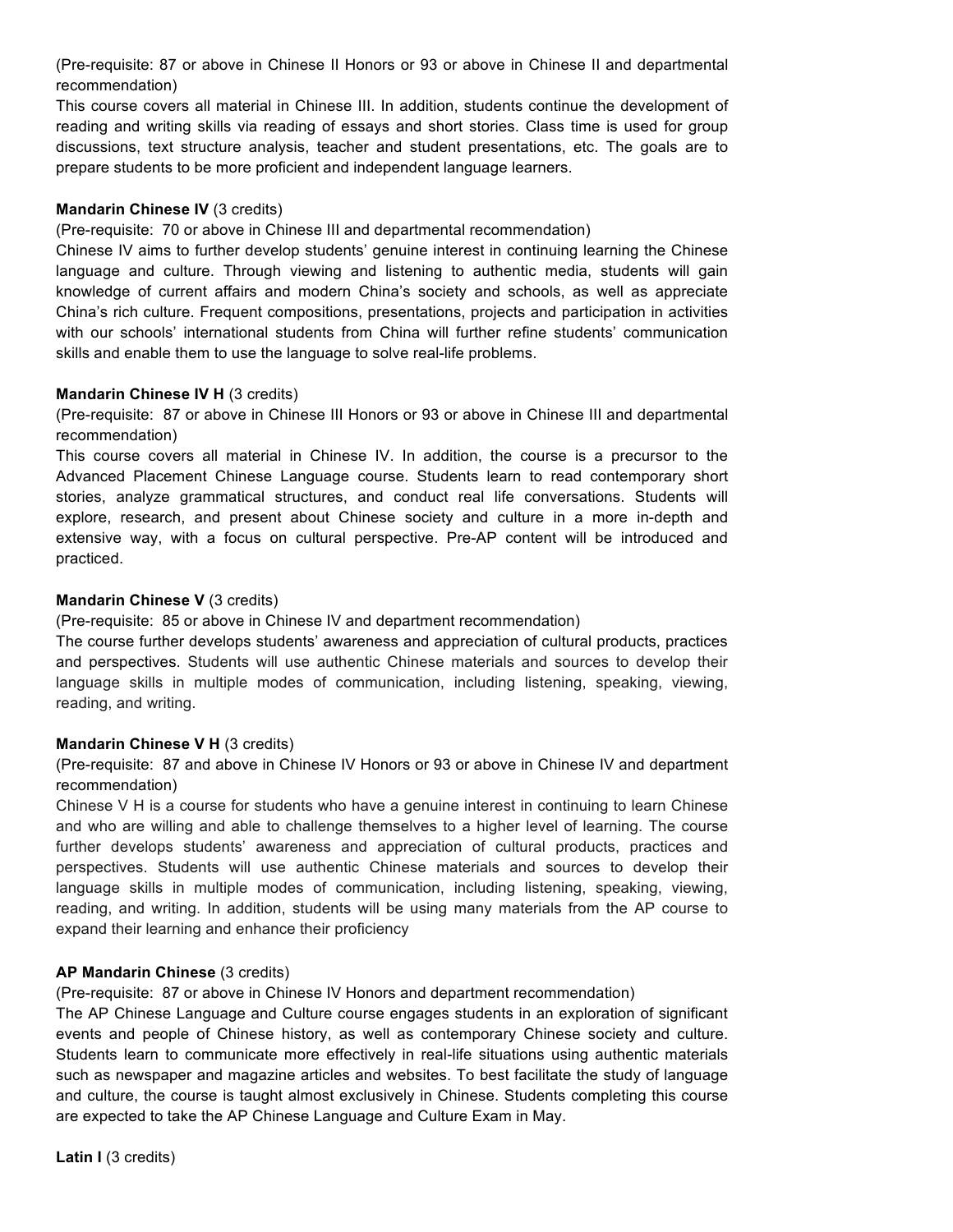In Latin I, students learn the fundamentals of Latin required to read at the basic level. These include: translating according to case instead of word order (the fundamental difference between English and Latin Grammar), acquiring a knowledge of and manipulating the case endings of nouns, the most basic adjectives, and the tenses of the present system – the present, imperfect, and future. We will also cover a variety of topics involving the Romans themselves, the world they lived in, and their legacy to the present. In particular, year one will focus on the early stories of Roman mythology and history, from the Kingdom to the early Republic.

### Latin II (3 credits)

(Pre-requisite: 70 or above in Latin I and department recommendation)

Latin II focuses on a variety of grammatical forms, building on last year's foundation. These include degree of adjectives, adverbs, infinitives, relative clauses, participles, and prepositional phrases. Students will also learn the tenses of the perfect system, the passive voice, uses of the passive participle, the remaining declensions  $(4<sup>th</sup>$  and  $5<sup>th</sup>)$ , and the prolific system of Latin demonstratives and pronouns. In terms of Roman culture, this year will continue with mythology and history, examining the Greek legacy to the Romans, and some of the Romans' early neighbors.

### **Latin II Honors** (3 credits)

(Pre-requisite: 93 or above in Latin I and department recommendation)

Latin II Honors covers the same material in Latin II, but at a faster pace, and with a greater responsibility on the student in terms of attention to detail and the amount of translation required.

#### Latin III (3 credits)

(Pre-requisite: 70 or above in Latin II and department recommendation)

Latin III focuses on a variety of grammatical constructions, finishing the core Latin grammar and giving students the capacity to read authentic texts. These include the ubiquitous subjunctive clauses with "ut" and "cum," deponent verbs, gerunds, gerundives, ablative absolutes, indirect discourse, relative clauses of purpose and characteristic, indirect questions, and the remaining participles. After this grammatical instruction, students will begin to read texts by Romans authors. Culturally, students will focus on the collapse of the Roman Republic into the Empire, and all the political, social, and military consequences therein.

### **Latin III Honors** (3 credits)

(Pre-requisite: 93 or above in Latin II and department recommendation)

Latin III Honors covers the same material in Latin III, but with a greater responsibility on the student in terms of attention to detail and the amount of translation required. Additionally, Latin III honors translations will consist of more difficult prose and poetry.

### **Latin IV** (3 credits)

(Pre-requisite: 70 or above in Latin III and department recommendation)

In Latin IV, students will read the early sections of Caesar's *De Bello Gallico,* and Vergil's *Aeneid,*  and develop the fundamental literacy skills needed to analyze these complicated and historic texts. In this year, students will learn to analyze the rhetorical style of Caesar, with his long, complex constructions, and subtle political discourse. For Vergil, students will begin the complicated task of translating poetry, which in many ways is almost a language style unto itself, and also learn to analyze poetic devices and figures in Latin poetry. Culturally, students will continue to examine the Roman revolution, but in the context of the authors directly and the issues they discuss – namely, the political chaos in the time of Caesar, and the reforms of Augustus.

### **Latin IV Honors** (3 credits)

(Pre-requisite: 87 or above in Latin III Honors or 93 or above in Latin III and department recommendation)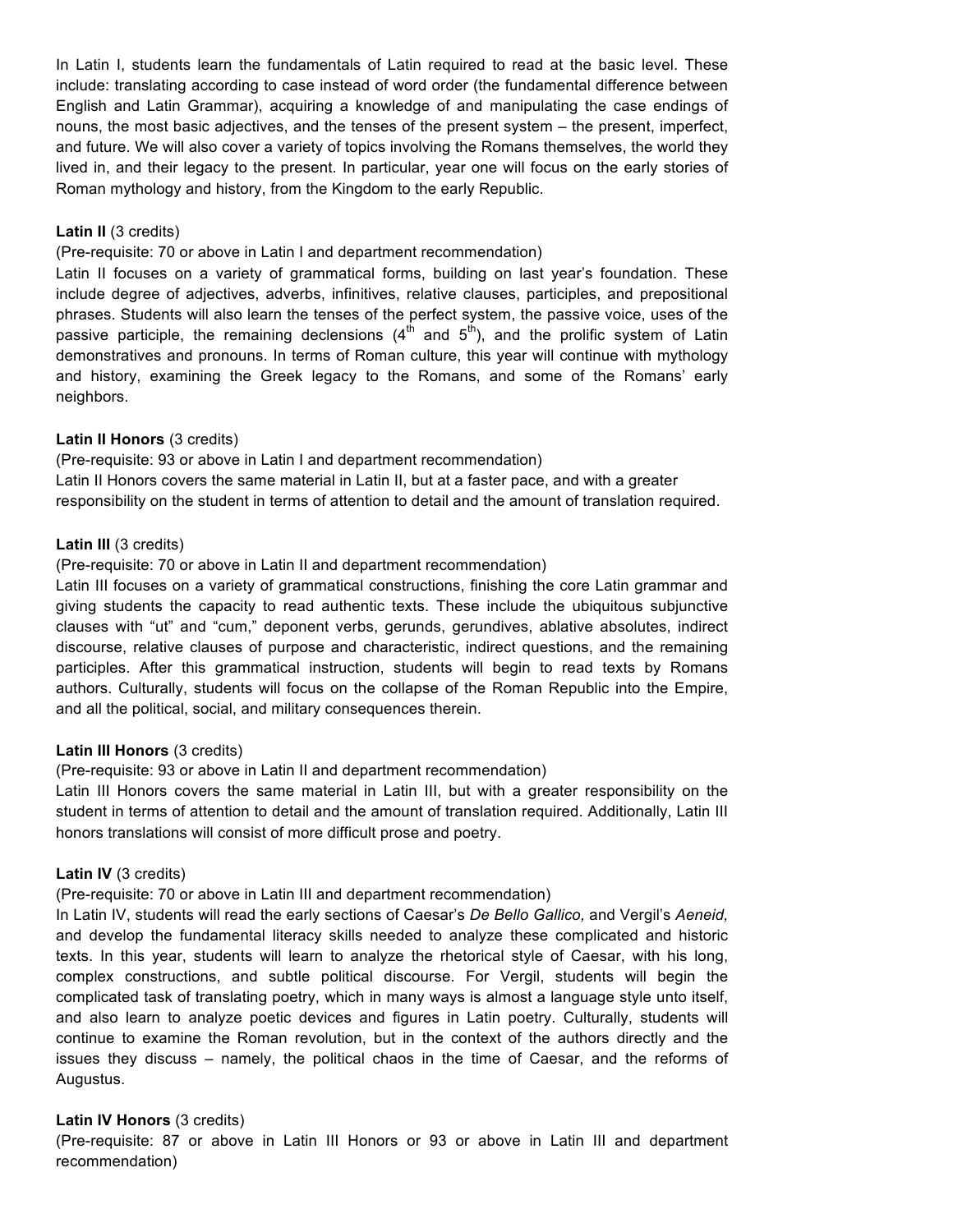Latin IV Honors covers the same material in Latin IV, but with a greater responsibility on the student in terms of attention to detail and the amount of translation required. Additionally, Latin IV honors students will be tasked with scanning Latin meter, a difficult and mechanical operation required of the AP exam.

### **AP Latin** (3 credits)

(Pre-requisite: 87 or above in Latin IV H, 93 or above in Latin IV and department recommendation)

Having developed both the linguistic and literary skills necessary to handle difficult texts in both prose and poetry, students will complete the required AP Latin readings of Caesar and Vergil. In this, the students are expected to apply their skill-set of translation, analysis, and cultural knowledge to fully appreciate and discuss these important literary and historic texts. Additionally, an emphasis will be given on cite translation – both in terms of exposure to texts, and the skillset needed to handle a never-before-seen Latin text. Also, scansion of Latin meter will continue to be developed, and students will be responsible for vowel quantity of common words and endings. At the end of the course, students should be ready to enter the AP exam with confidence.

### **Spanish I** (3 credits)

This course is intended to introduce the student to the Spanish language by incorporating the instruction of grammar and vocabulary with basic speaking, reading, writing, and listening skills. This course also develops student insight into the culture of the Spanish speaking world. Activities include acting out scenarios, greeting others, talking about preferences and events in the present and near future, and describing people and school-related objects. Students also learn about cultural differences relating to meals, school schedules, and ways in which Spanishspeaking people address each other. In addition, lessons cover the use of basic regular and irregular verbs in the present tense, sentence structure, and adjectives and their agreement. The use of technology is integrated as a tool for teaching and learning. This includes the use of the Smart Board, computer, Internet, films, and music to increase understanding, reinforce newly acquired skills, and to engage the students in authentic situations related to the topics of study.

### **Spanish II** (3 credits)

### (Pre-requisite: 70 or above in Spanish I and department recommendation)

This Spanish course is designed to help students make the transition from Middle School language classes into the Upper School World Language Program. The focus of instruction is the continued development of students' proficiency in the language, with emphasis on communicative competence. Speaking, listening, writing, and reading skills are assessed in a variety of ways. The use of technology is integrated as a tool for teaching and learning. This includes the use of Smart Board, computer, Internet, films, and music to increase understanding, improve acquired skills, and to engage the students in authentic situations related to the topics of study.

### **Spanish II Honors (3 credits)**

### (Pre-requisite: 93 or above in Spanish I and department recommendation)

Spanish II Honors is the bridge joining basic knowledge of the Spanish language to a more advanced level of learning. Students will now start preparing for the possibility of an extended sequence of language study, culminating in Advanced Placement Spanish. The students use technology and experience literature, culture, history, and geography to establish a solid foundation. Emphasis is placed on the communication of ideas and information in Spanish with fluency and accuracy.

# **Spanish III (3 credits)**

(Pre-requisite: 70 or above in Spanish II and department recommendation)

This course is the continuation of Spanish II. It consists of a study of the grammar and vocabulary of the Spanish language on an advanced level. The study of all the simple tenses is completed. Students develop greater listening comprehension and speaking ability through the use of daily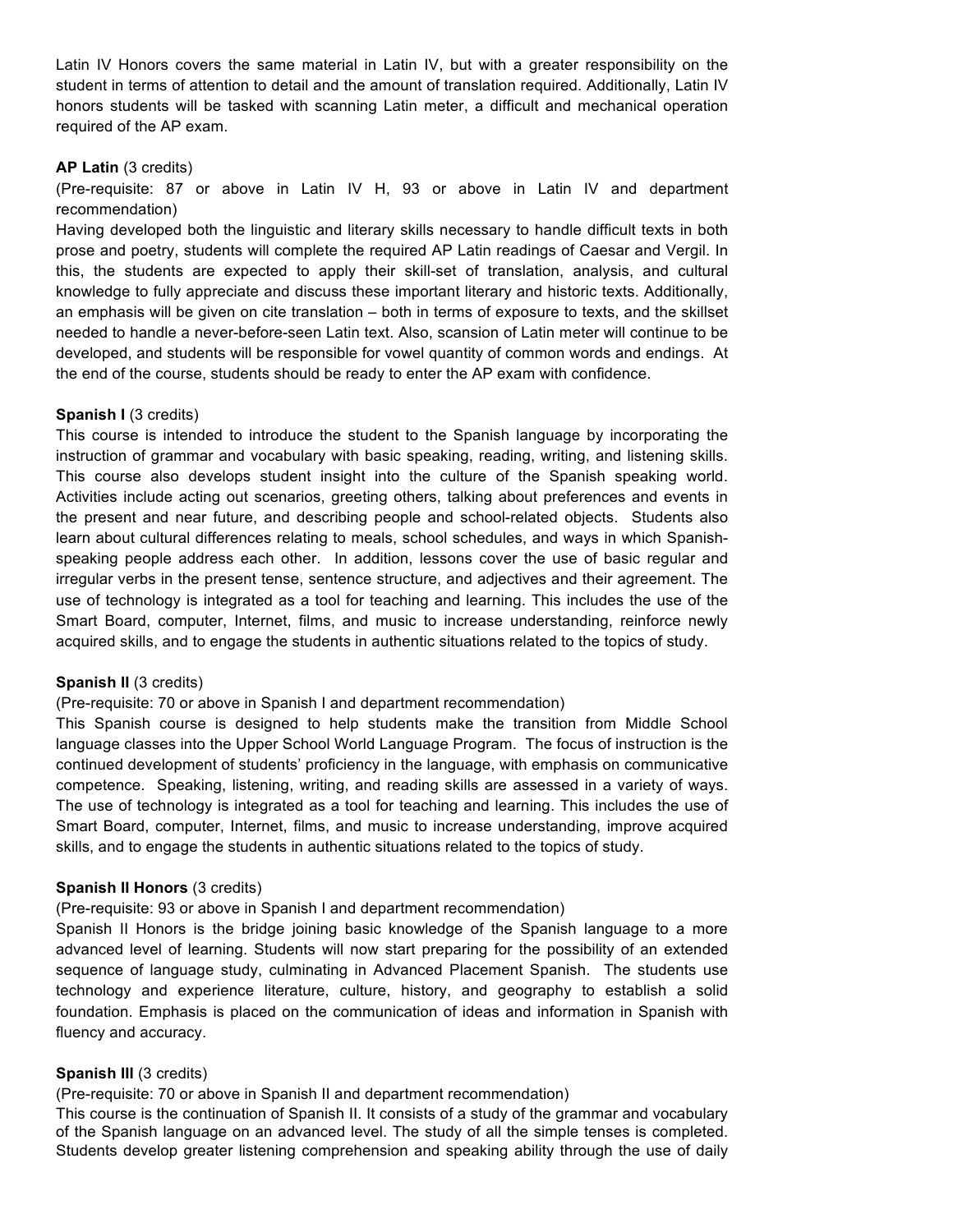communicative activities. In addition, the use of technology is integrated as a tool for teaching and learning. Students use technology in their study of the culture, history, and geography of Spanish-speaking countries. Students also focus on strengthening their vocabulary through reading excerpts from classical and contemporary Spanish literature.

### **Spanish III Honors** (3 credits)

(Pre-requisite: 87 or above in Spanish II Honors or 93 or above in Spanish II and department recommendation)

This course is the continuation of Spanish II Honors. Students continue to develop skills in listening, speaking, reading, and writing. Students' accuracy in expression will be expanded with the study of advanced grammar and vocabulary essential for discussion of topics beyond basic needs. Vocabulary acquisition will be expanded through the reading of short stories. Various opportunities are afforded the students to express themselves, both orally and in writing. The use of technology is integrated as a tool for teaching and learning. This includes the use of the Smart Board, computer, radio, and TV to increase understanding, reinforce newly acquired skills, and to engage the students in authentic situations related to the topics of study.

### **Spanish IV** (3 credits)

(Pre-requisite: 70 or above in Spanish III and department recommendation)

The course provides an option for those students who are interested in continuing in the study of the Spanish language and culture, but who are not necessarily interested in the Pre-AP and Advanced Placement course of study. In addition to fine-tuning grammar skills, the students will reinforce and further their knowledge through their continued development of communication skills in Spanish. Via the viewing of authentic media, the reading of short literary works, and the use of technology to support and enrich their learning, the students will be engaged in the exploration of current events and universal issues and themes in order to analyze them from the perspective of both the U.S. and Spanish-speaking cultures.

### **Spanish IV Honors (3 credits)**

(Pre-requisite: 87 or above in Spanish III Honors or 93 or above in Spanish III and department recommendation)

This course is designed as a survey course to increase reading comprehension, writing, and conversational fluency at an advanced, more native-like level. This course offers a greater quantity of vocabulary, idiomatic expressions, and advanced grammar. Spanish IV Honors provides a more in-depth study of literature, culture, history, and political movements throughout the Spanish-speaking world. The intensive review of grammar, ample writing assignments, and variety of literature equip students to communicate more effectively in the Spanish language. The use of technology is integrated as a tool for teaching and learning. This includes the use of the Smart Board, computer, Internet, films, and music to reinforce acquired skills and to engage the students in authentic situations related to the topics of study.

### **Spanish V** (3 credits)

(Prerequisite: 85 or above in Spanish IV and department recommendation)

Spanish V, an alternative to AP Spanish, is a continuation of Spanish IV. Films, music, web-sites, and literary works from the Spanish- speaking world are used to promote discussion of relevant historical, cultural, and current event issues. Units of study continue to be content-based, including related vocabulary, composition and conversation, and they focus on the further development of the students' language skills.

### **AP Spanish Language** (3 credits)

(Pre-requisite: 87 or above in Spanish IV Honors or 93 or above in Spanish IV and department recommendation)

The course is structured to meet the standards of the Advanced Placement Spanish Language Examination as set forth by the College Board. Criteria for selecting students include student interest and motivation, demonstrated proficiency in previous Spanish courses, teacher recommendations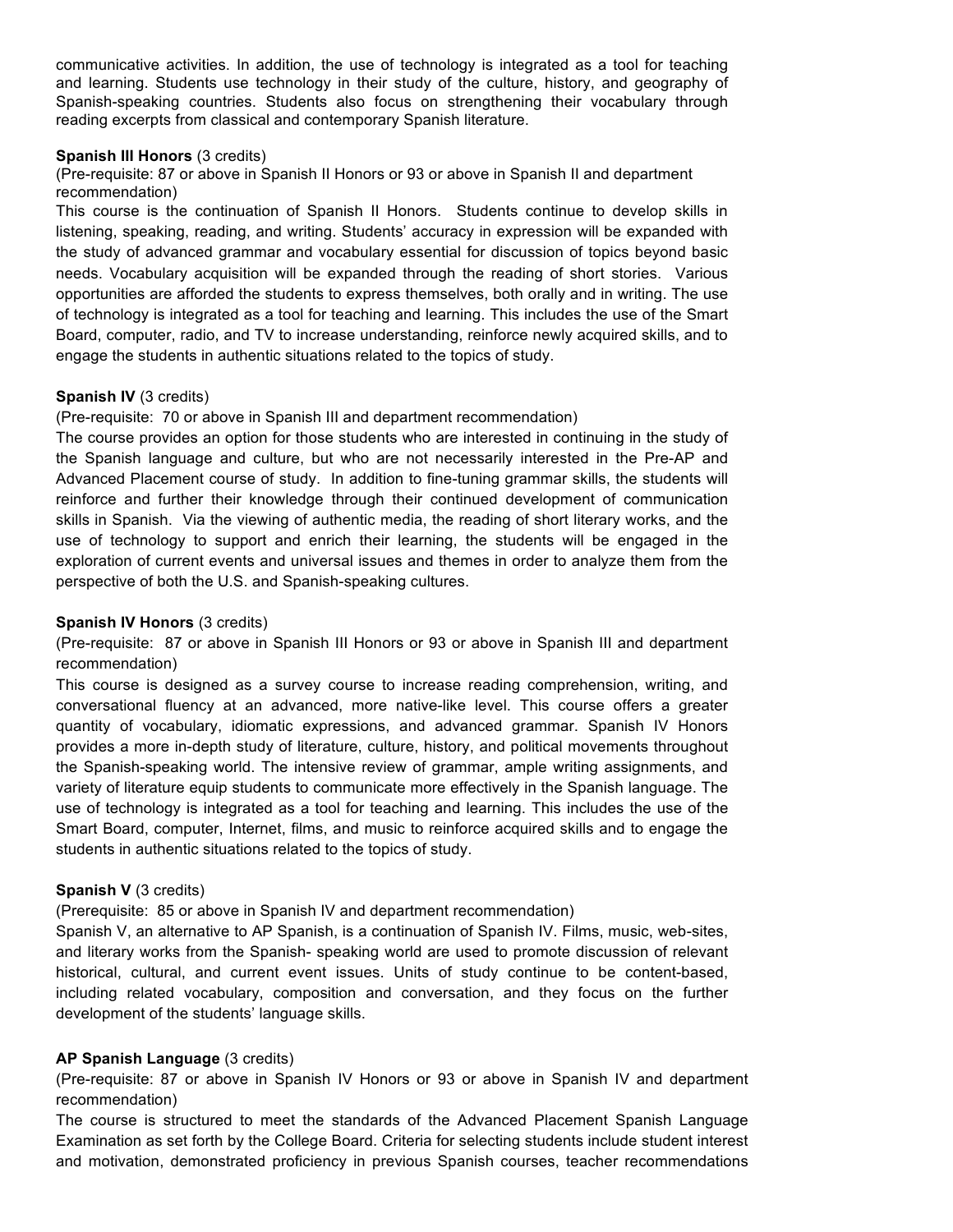and department approval. This course requires that students read literary and journalistic prose and poetry, understand lectures and conversational Spanish, participate in class discussions and conversations, engage in public presentations and cultural comparisons, and write essays and formal emails in Spanish. Students completing this course are expected to take the Spanish AP Language College Board Examination in May.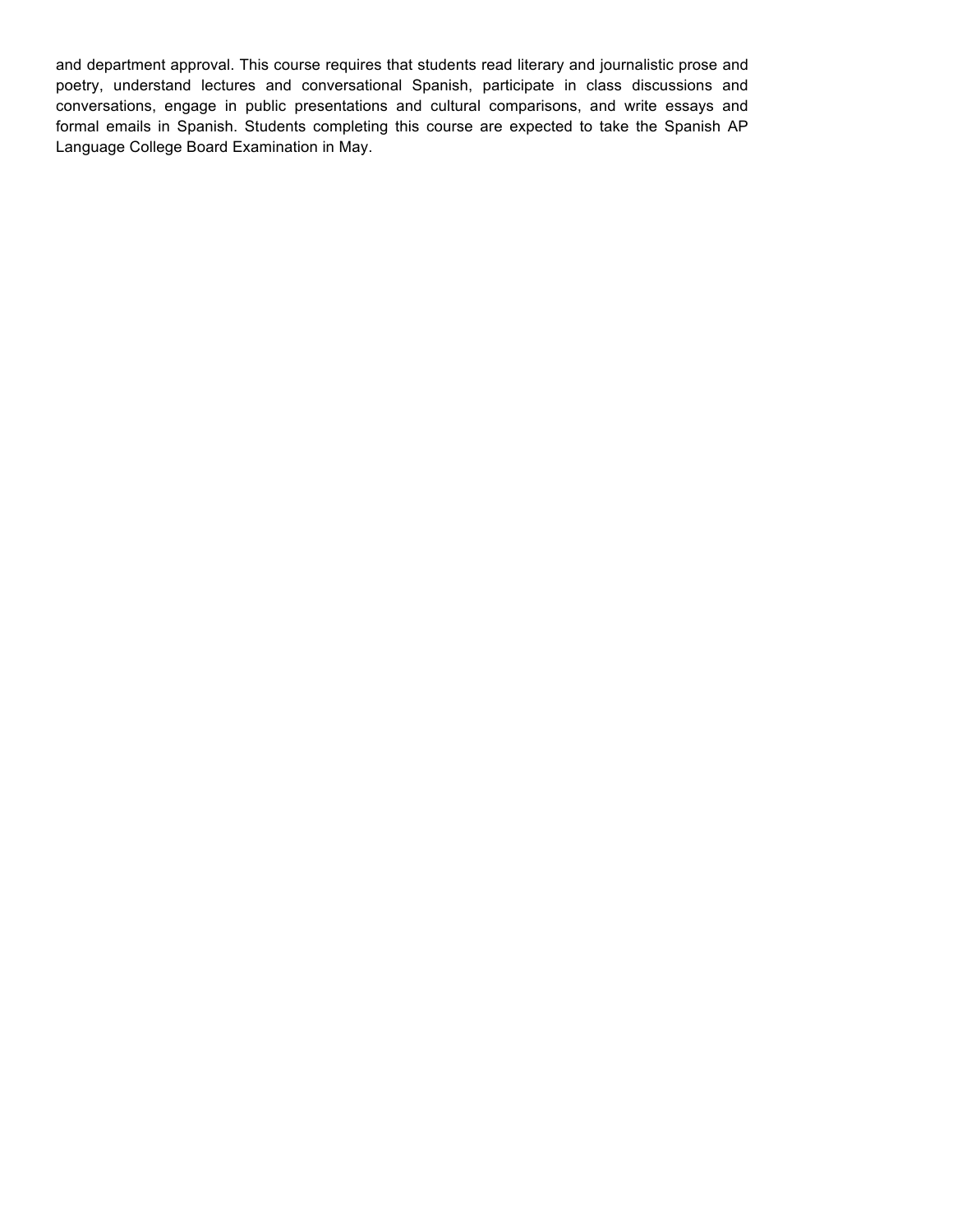# *Fine and Performing Arts*

Art and music are universal languages that have always played a key role in the story of our civilization. The Arts transcend boundaries of nation, age, race, and religion to speak their own language. The beautification of our world has gone on throughout history as people strive to produce, record, and order the physical elements of their environment. The Arts not only impact academic achievement, they also shape the way our students understand the world around them. Our Fine and Performing Arts curricula convey our commitment to educating the whole student and reflect our philosophy that, as subjects, art and music are not an extra, but rather an integral part of a student's education and life. To enrich our curricula, off campus field trips are offered.

Some of the courses do have pre-requisites or co-requisites. Please refer to the write up of each course for these requirements.

**All courses are subject to change depending on student enrollment and faculty availability.**

# **Fine Arts**

# **Sculpture I** (3 credits)

This course explores diverse styles and materials of three-dimensional form. Students are exposed to the additive and subtractive techniques of construction and carving using clay, wire, paper, wood, and mixed media. While emphasis is on hands-on activity, related topics such as the work of various sculptors and historical and contemporary issues in sculpture are also included.

### **Sculpture II (3 credits)**

### (Pre-requisite: Sculpture I with an A- average and Art I)

This course is for those students who show a strong aptitude and curiosity about sculpture. Building on the basic construction skills acquired in Sculpture I, this course provides an opportunity for students to further develop three-dimensional skills with the introduction of new mediums which present more challenging problems. Sculpture II students are also offered the option of developing a proposal, along with the guidance of the department, for the alternative of creating a series of theme-based projects to be produced over the course of the program.

# **Art I** (3 credits)

The basic principles of design, color, and composition, with an emphasis on the use of space, are studied through a wide range of art experiences, including drawing, painting, sculpture, printing, ceramics, and art history.. Students are required to use their laptops for their monthly art criticism exercises and when referencing imagery for projects.



### (Pre-requisite: Art I)

Students are provided the opportunity to improve their drawing skills through a series of projects using a variety of mediums, techniques, and methods. Color theory is also studied and explored through the use of different media. Students are required to use their laptops for their monthly art criticism exercises. Students are expected to research quotes and historic illuminations on their computers.

**Art III** (3 credits) (Pre-requisite: Art II)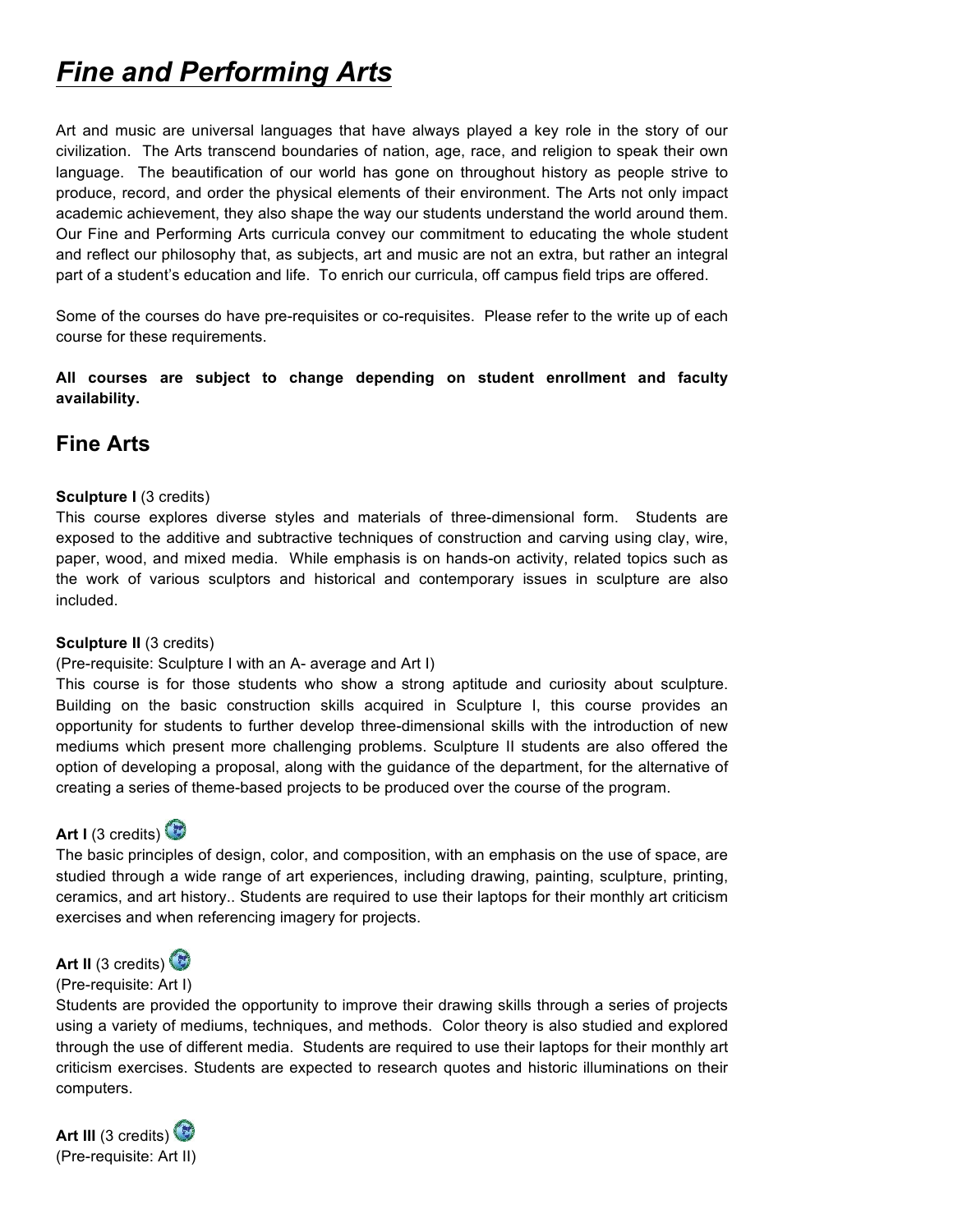Art III builds upon Art I and II and provides a continuing exploration of the design, painting, sculpture, drawing, and printmaking processes. Students are required to use their laptops for their monthly art criticism exercises and when referencing imagery for projects.



(Pre-requisite: Three Years of Upper School Art Courses and permission of the department) This course is for those students who show an exceptionally strong artistic ability or interest in the art field. It provides an opportunity for students to develop their artistic skills independently of the group, with the guidance of the instructor. Advanced art students, as well as seniors, have the opportunity to explore basketry and the creation of silver jewelry. Advanced Studio Art students are required to take Art Appreciation. Students are required to use their laptops for their monthly art criticism exercises and when referencing imagery for projects.

**AP Studio Art I** (3 credits)

**& AP Studio Art II** (3 credits)

**(Students are required to take two years of AP Studio Art in order to prepare the portfolio they will need.)**

(Pre-requisite: Students must have a GPA of 85 or a B average in all subjects and permission of the department)

Instead of taking a written examination, Studio Art candidates are required to produce a 2-D design portfolio for evaluation, prepared and submitted according to the specifications detailed on the Studio Art Poster. Each portfolio contains three sections: Quality (for which actual artwork is submitted); Concentration (an in-depth, individual project); and Breadth (demonstration of a wide range of experience). Work for the Concentration and Breadth sections is submitted in slide form. The student needs to produce a total of forty finished pieces of artwork. This course requires a two-year commitment on the part of the student. Students are required to use their laptops for their monthly art criticism exercises and to investigate imagery, political references, and artist's works in preparation for the Concentration section of the AP Art exam.

# **Performing Arts**

# **Concert Band** (1.5 credits)

(Pre-requisite: Previous band instrumental experience and director approval)

Any student in grades 9-12 with previous band instrumental experience may become a member of Concert Band. Emphasis is placed on learning and performing a repertoire representing a wide range of musical styles. The concert band meets four days in the ten-day rotation to prepare for the winter and spring concerts. Small ensembles are arranged as the students' schedules permit. Students enrolled in Concert Band are eligible to audition for Jazz Band. Students interested in more individualized instrumental instruction are encouraged to take private instrumental lessons.



### (Pre-requisite: None)

Any student in grades 9-12 may become a member of Concert Choir. Students will study and perform music from various styles of music, including choral repertoire in the classics, spirituals, musical theater, and contemporary genres. Each student is encouraged to perform to the best of his or her ability by learning basic vocal technique, learning to sing with appropriate stylistic expression, and learning how to read musical notation and symbols. Concert Choir meets four days in the ten-day rotation to prepare for the winter and spring concerts. Students enrolled in Concert Choir are eligible to audition for MadJazz. Students interested in more individualized vocal instruction are encouraged to take private voice lessons.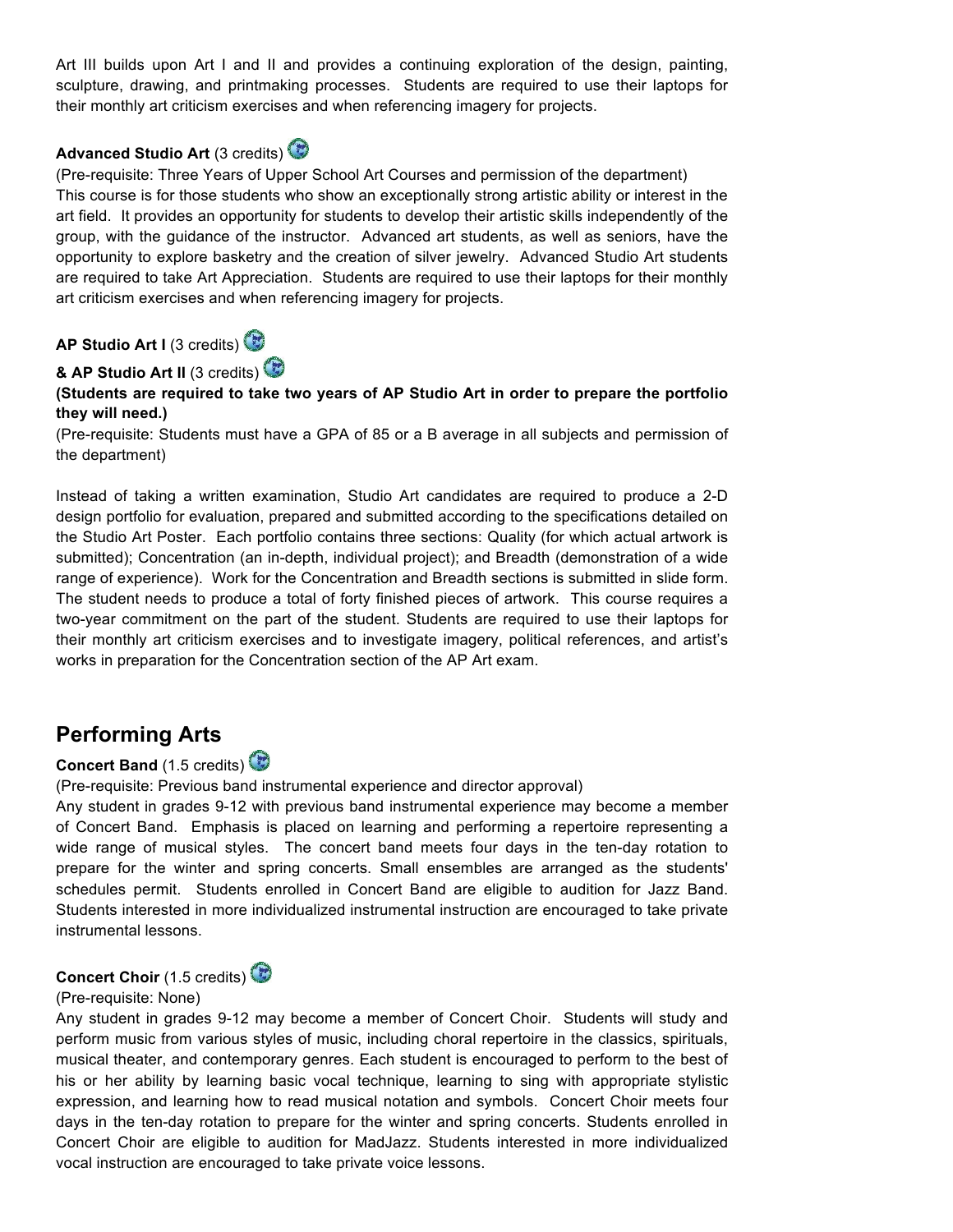# **Fundamentals of Music (3 credits)**

(Pre-requisite: None) (Available to grades 10, 11, 12)

This course is designed for students who wish to gain a basic knowledge of music theory. Students are encouraged to apply the knowledge learned in this course to the music they are currently studying and performing in their ensembles and private lessons. Music notation, intervals, chords, scales, modes, rhythms, and transposition will be studied. Students will learn how to take music dictation, gain basic sight-reading skills, and create short compositions.

### **AP Music Theory** (3 credits)

(Pre-requisite: Fundamentals of Music and Departmental permission)

Advanced Placement Music Theory is for those students who might be considering music as a major or minor in college. This course is designed to develop more advanced writing and listening skills, includes a review of intervals, chords, scales, modes, and key signatures. New clefs, advanced rhythmic notation, transposition, four-part harmony, analysis of musical forms, melodic and harmonic dictation, sight singing, and composition are studied. Students are expected to sit for the Advanced Placement exam.

# **Special Music Designations**

#### **Jazz Band** (0.5 credits)

Successful audition results in Honors designation for Concert Band (Co-requisite: **93% or higher** in Concert Band)

Jazz Band is an auditioned ensemble available to Concert Band students **who remain in good standing** in grades 9-12. Students in Jazz Band will perform various genres of jazz repertoire. Jazz Band meets **three times** during the ten-day rotation. Students in the Jazz Band will play for the winter and spring concerts and the Cookin' Cabaret in May. As members of the Jazz Band, students may also perform concerts for community organizations. Only students enrolled in Concert Band will be eligible to audition for the Jazz Band, with the exception of certain instrumentation being made at the director's discretion.

### **MadJazz** (0.5 credits)

Successful audition results in Honors designation for Concert Choir

(Co-requisite: **93% or higher in** Concert Choir)

MadJazz is an auditioned ensemble available to Concert Choir students **who remain in good standing** in grades 9-12. Students in MadJazz will perform music from Renaissance madrigals and motets to modern jazz. MadJazz meets **three times** during the ten-day rotation. Students in MadJazz will sing for the winter and spring concerts, Spring Music Recital, and at the Cookin' Cabaret in May. As members of MadJazz, students may also perform concerts for community organizations. Only students enrolled in Concert Choir are permitted to audition.

# *Health & Physical Education*

Health and Physical Education is required of all students. The physical education requirement is met each season through participation in scheduled physical education classes or by participation on a school athletic team.

Students may be excused from this requirement or parts of this requirement due to a medical reason. The medical excuse from the doctor specifying the duration (i.e. permanent, season, week, etc.) must be turned in to the school nurse and physical education teacher.

**Health and Wellness** (0.5 credits) **\*This course is a requirement for grade 9**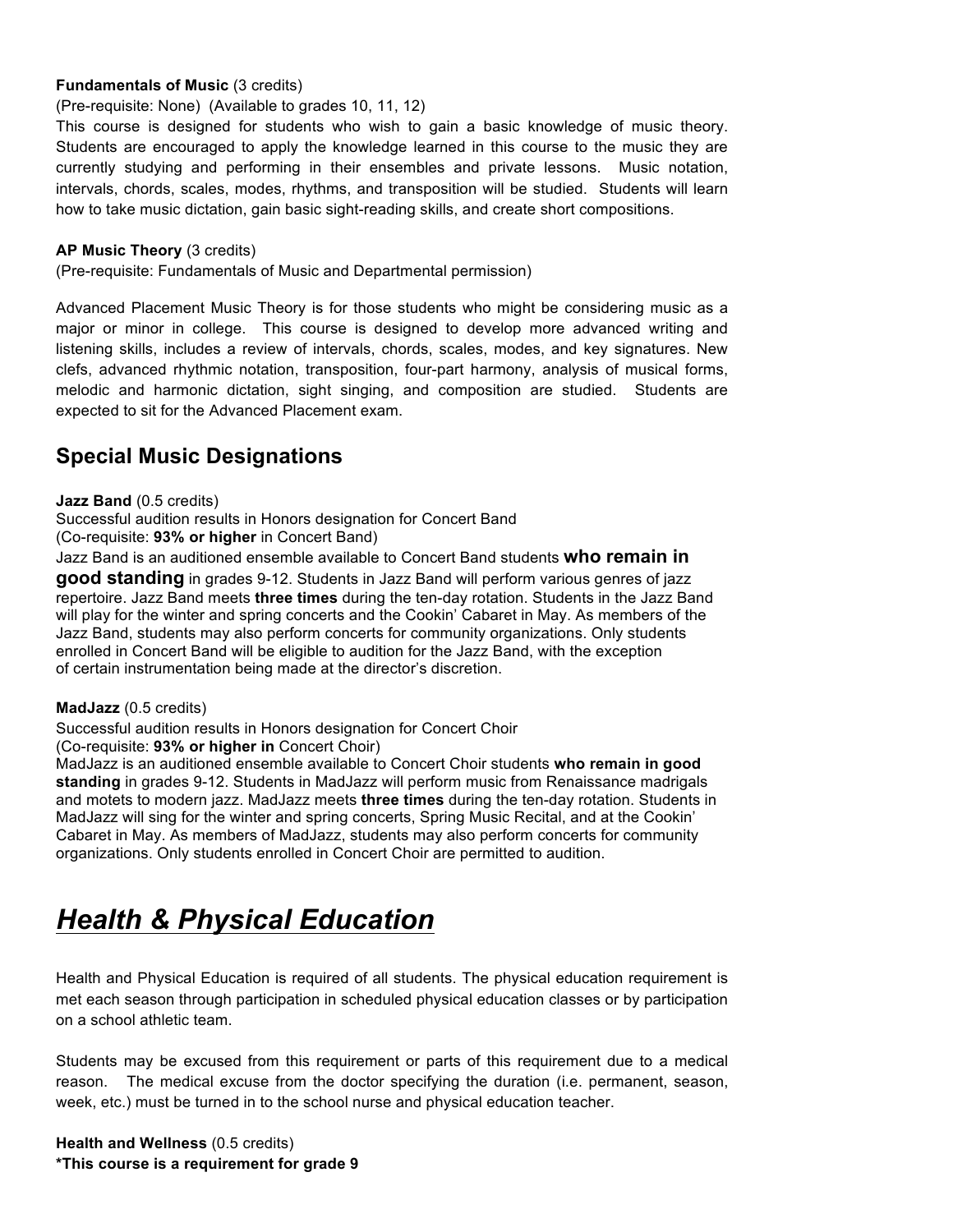Grade 9 Health and Wellness is a required course which provides the basis for continued methods of developing knowledge, concepts, skills, behaviors, and attitudes related to student health and well-being. This course includes the major content areas in a planned, sequential, comprehensive health education curriculum as expressed in the National and New Jersey Core Content Standards. This course assists students in understanding that health is a lifetime commitment by analyzing individual risk factors and health decisions that promote health and prevent disease. Students will also have a solid foundation in several areas including study skills, technology literacy, public speaking, and understanding the college admission process.

#### **Health Education (1 credit)**

#### **\*This course is a requirement for grade 10**

Health Education is a required course for graduation. A yearlong course in Health is offered in tenth grade but may be taken in eleventh or twelfth grade. The emphasis of the curriculum is skills-based including decision-making, planning, goal setting, self-management, stress management, advocacy, and communication skills. Information, activities, and examples are inclusive of diverse cultures and lifestyles (such as gender, race, ethnicity, religion, age, physical/mental ability, appearance, and sexual orientation). Strategies promote values, attitudes, and behaviors that acknowledge the cultural diversity of students; strengthen students' skills necessary to engage in intercultural interactions; and build on the cultural resources of families and communities. Through these skills, students will be learning about various content areas such as Wellness, Alcohol, Tobacco and other Drugs, Family Life/Relationships, and Community Health Skills including CPR/AED/First Aid certification with The American Red Cross. Students are supported in their efforts to apply knowledge, attitudes and behaviors toward achieving wellness and maintaining a healthy lifestyle.

# **Healthy Lifestyles** (3.0 credits)



Healthy Lifestyles is a course designed to focus on world-wide health issues among adolescents. The four facets of health, the physical, the social, the mental, and the emotional aspects will be incorporated into the curriculum. Issues that are real and relevant to many young people, including sex and relationships, STDs, chronic disease in relation to nutrition, stress, body image, drugs, alcohol, tobacco, and stereotypes/prejudice/racism will be used as epidemiological studies to research various topics on a global level. Student research and presentations on these topics are required.

Education for healthy living seeks to encourage young people to eat sensibly, stay physically active, and maintain good levels of personal well-being. Overall, Healthy Lifestyles will enable an individual to become health literate and to become a critical thinker and problem solver, a responsible, productive citizen, a self-directed learner and an effective communicator. Healthy Lifestyles will promote choices to encourage long term improvement of the quality of life.

#### **Physical Education (1 credit)**

The goal of this course is to develop an appreciation for the positive benefits of physical activity and to stimulate interest in lifetime activities. This is accomplished through the offering of a broad range of activities along with an emphasis on individual development.

Successful completion of the physical education program is a graduation requirement for students who do not participate in a sport during an athletic season. PE credit is awarded to students who successfully attend, participate and adhere to the PE uniform policy. Participation in outside sports does not qualify for PE credit.

#### **Yoga/Mindfulness** (1 Credit)

This course is designed to introduce students, safely and accessibly, to the basic postures, breathing techniques, and relaxation methods of yoga. Students will begin to experience the